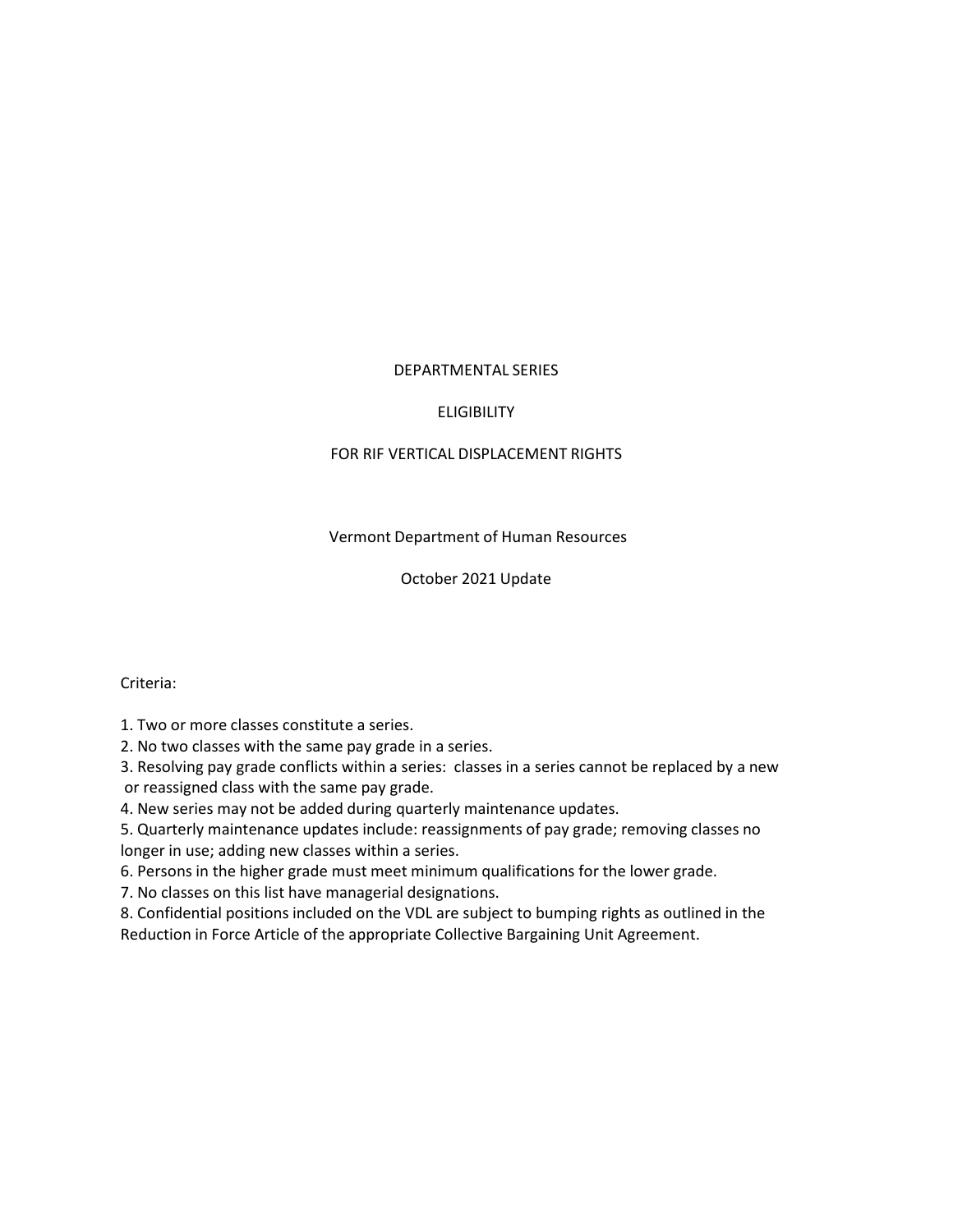## Aging and Independent Living For RIF Vertical Displacement Rights

|                 |                                           |           | <b>Associated</b> |
|-----------------|-------------------------------------------|-----------|-------------------|
| <b>Job Code</b> | <b>Class Title</b>                        | Pay Grade | <b>Class</b>      |
| 089140          | <b>Financial Director II</b>              | 29        |                   |
| 089120          | <b>Financial Manager III</b>              | 27        |                   |
| 089090          | <b>Financial Manager II</b>               | 26        |                   |
| 089080          | <b>Financial Manager I</b>                | 25        |                   |
| 089070          | <b>Financial Administrator III</b>        | 24        |                   |
| 089060          | Financial Administrator II                | 23        |                   |
| 089050          | <b>Financial Administrator I</b>          | 22        |                   |
| 089040          | <b>Financial Specialist III</b>           | 21        |                   |
| 089280          | <b>Administrative Srvcs MngrIII</b>       | 27        |                   |
| 089270          | Administrative Srvcs Mngr II              | 26        |                   |
| 550200          | <b>Contracts &amp; Grants Administrat</b> | 24        |                   |
|                 | 089240 Administrative Srvcs Cord III      | 23        |                   |
|                 | 089230 Administrative Srvcs Cord II       | 22        |                   |
|                 | 089220 Administrative Srvcs Cord I        | 21        |                   |
| 004800          | Program Technician II                     | 20        |                   |
|                 | 050200 Administrative Assistant B         | 19        |                   |
| 004700          | Program Technician I                      | 18        |                   |
| 501600          | <b>Director Adult Protective Srvs</b>     | 29        |                   |
|                 | 501710 APS Assistant Director             | 27        |                   |
|                 | 532500 Adult Protective Services Supr     | 26        |                   |
|                 | 501700 Adult Protect Servs Invest         | 24        |                   |
| 501800          | Licensing&Protection Prog Spec            | 23        |                   |
| 034900          | Assistive Tech Prog Adm                   | 26        |                   |
| 092600          | <b>Assistive Tech Access Spec</b>         | 22        |                   |
| 487500          | Senior Blind Serv Rehab Coun              | 24        |                   |
| 506000          | <b>Blind Servs Rehab Couns II</b>         | 23        |                   |
| 506300          | <b>Blind Servs Rehab Counselor I</b>      | 22        |                   |
| 534100          | <b>Blind Serv Rehab Assoc III</b>         | 21        |                   |
| 489900          | <b>Blind Serv Rehab Associate II</b>      | 20        |                   |
| 506700          | <b>Blind Services Rehab Associate</b>     | 19        |                   |
| 452200          | Devel Disabilities Serv Spec              | 25        |                   |
| 489400          | Aging & Dis Qual & Prog Spec              | 24        |                   |
| 490600          | Senior VR Benefits Counselor              | 23        |                   |
| 526500          | Voc Rehab Benefits Counselor              | 22        |                   |
| 000086          | Nurse Administrator II                    | 29        |                   |
| 000082          | Nurse Surveyor Complaint Coord            | 27        |                   |
| 000074          | Nurse Surveyor                            | 25        |                   |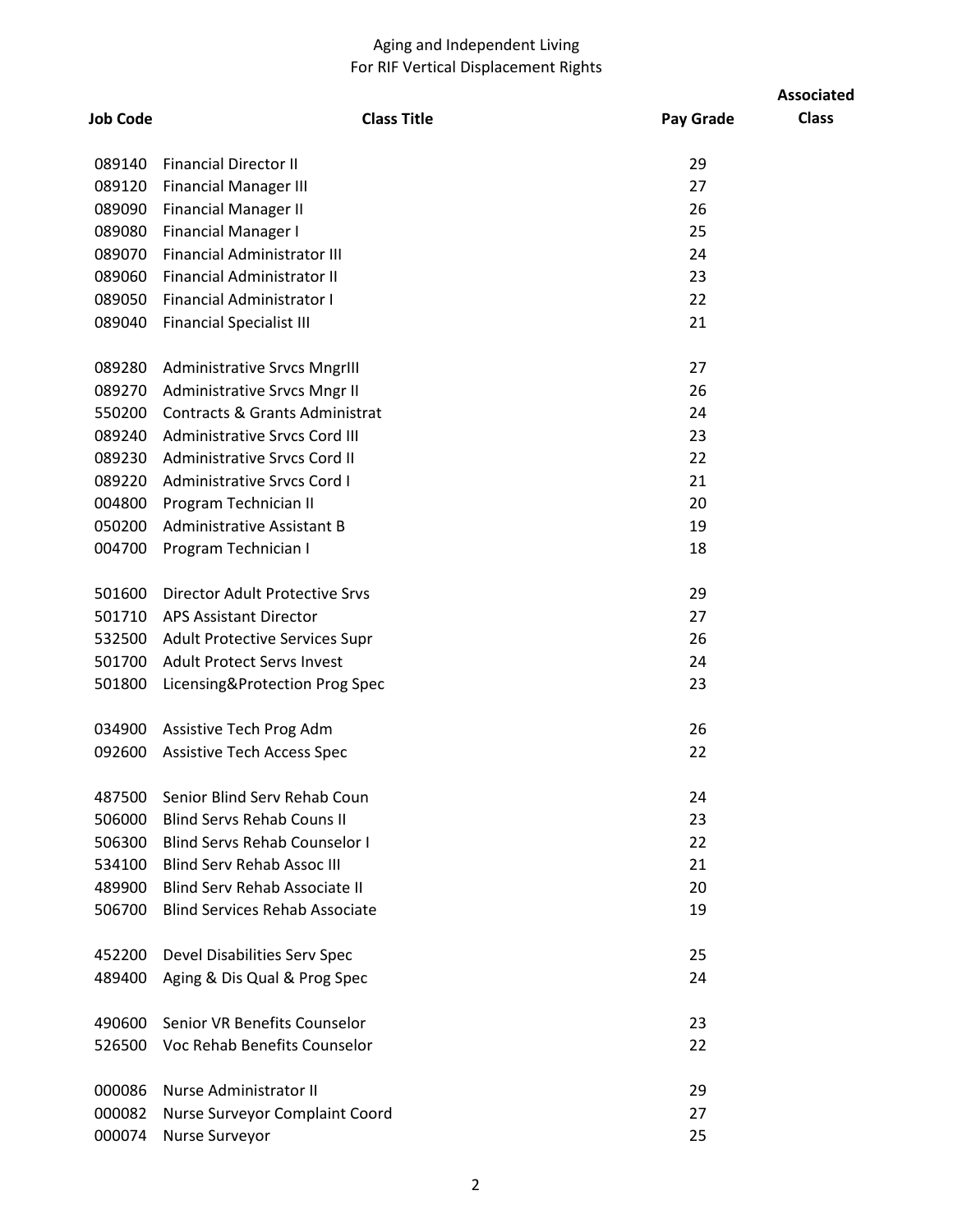## Aging and Independent Living For RIF Vertical Displacement Rights

|                 |                                       |           | <b>Associated</b> |
|-----------------|---------------------------------------|-----------|-------------------|
| <b>Job Code</b> | <b>Class Title</b>                    | Pay Grade | <b>Class</b>      |
| 455700          | <b>OPG Regional Supervisor</b>        | 26        |                   |
| 090200          | <b>Public Guardian</b>                | 25        |                   |
| 852300          | <b>Field Services Manager</b>         | 28        |                   |
| 522700          | <b>VR Senior Counselor II</b>         | 25        | ∗                 |
| 536100          | <b>VR Senior Counselor I</b>          | 24        |                   |
| 526700          | <b>VR Counselor II</b>                | 23        | $\ast$            |
| 520201          | VR Counselor I AC: General            | 22        | $\ast$            |
| 522800          | <b>VR Associate</b>                   | 21        | $\ast$            |
| 463800          | <b>Quality Management Prog Adm</b>    | 26        |                   |
| 465300          | <b>Quality Management Reviewer</b>    | 24        |                   |
| 051700          | EAP Director of Accts/Spec Ops        | 26        |                   |
| 468000          | <b>EAP State Account Manager</b>      | 25        |                   |
| 476500          | <b>EAP Senior Clinical Spec</b>       | 24        |                   |
| 521900          | <b>Employee Assistance Progr Spec</b> | 23        |                   |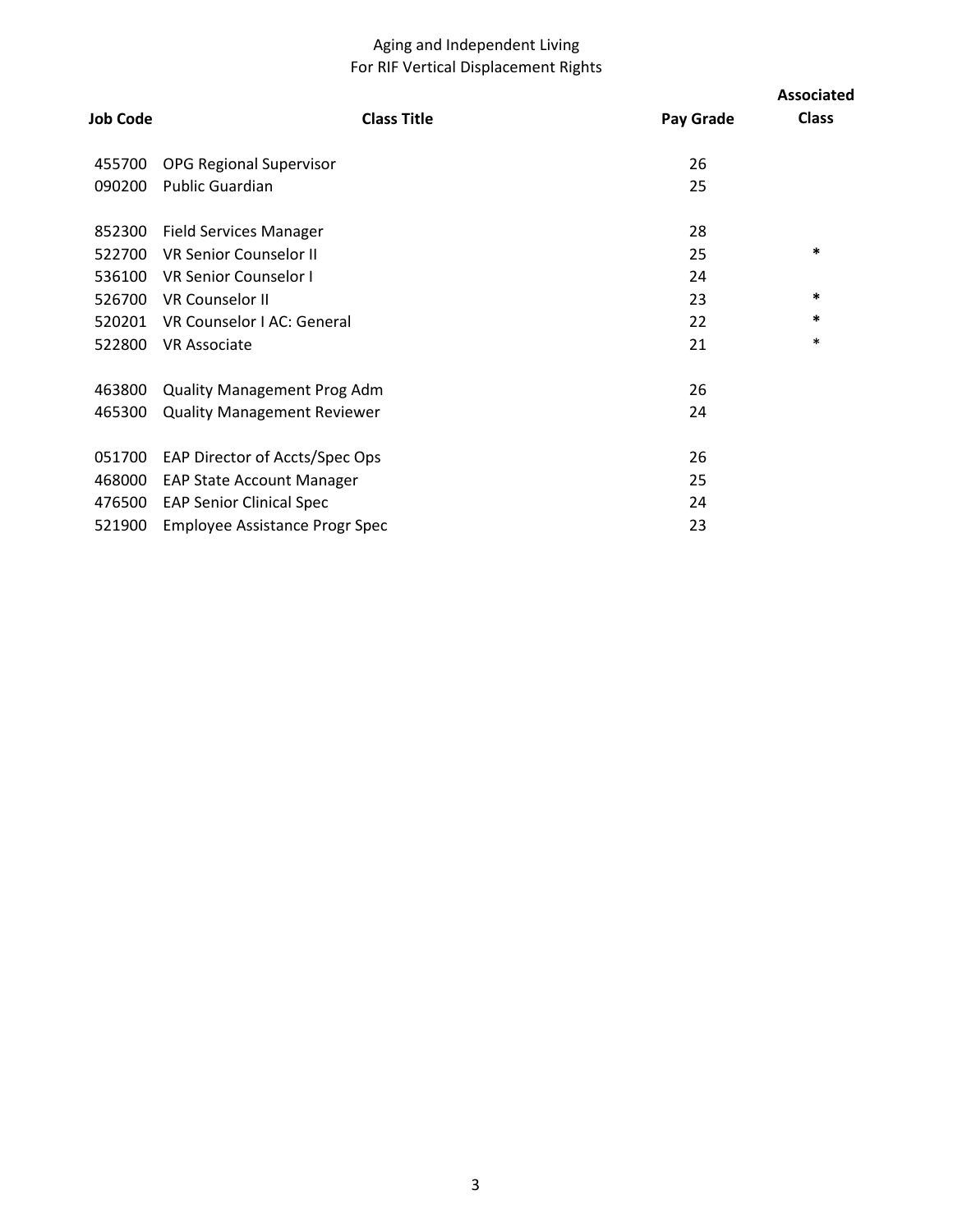#### Agriculture For RIF Vertical Displacement Rights

|                 |                                       |           | <b>Associated</b> |
|-----------------|---------------------------------------|-----------|-------------------|
| <b>Job Code</b> | <b>Class Title</b>                    | Pay Grade | <b>Class</b>      |
| 089090          | Financial Manager II                  | 26        |                   |
| 089080          | Financial Manager I                   | 25        |                   |
| 089070          | <b>Financial Administrator III</b>    | 24        |                   |
| 089060          | <b>Financial Administrator II</b>     | 23        |                   |
| 521800          | <b>Grants Specialist</b>              | 22        |                   |
| 089040          | <b>Financial Specialist III</b>       | 21        |                   |
| 089270          | Administrative Services Manager II    | 26        |                   |
|                 | 089230 Administrative Srvcs Cord II   | 22        |                   |
|                 | 089220 Administrative Srvcs Cord I    | 21        |                   |
| 302700          | Weights/Measures Section Chief        | 27        |                   |
| 302000          | Agric Weights&Measures Spec           | 26        |                   |
| 534500          | <b>Consumer Protection Spec III</b>   | 25        |                   |
| 540700          | <b>Consumer Protection Spec II</b>    | 21        |                   |
|                 | 146220 VAEL Assistant Director        | 28        |                   |
|                 | 555510 VAEL Supervisor; Microbiology  | 27        |                   |
|                 | 555410 VAEL Scientist V; Microbiol.   | 26        |                   |
|                 | 555310 VAEL Scientist IV; Microbiol.  | 25        |                   |
|                 | 555210 VAEL Scientist III; Microbiol. | 23        |                   |
|                 | 555110 VAEL Scientist II; Microbiol.  | 22        |                   |
|                 | 555010 VAEL Scientist I; Microbiol.   | 20        |                   |
| 555500          | <b>VAEL Supervisor; Chemistry</b>     | 27        |                   |
| 555400          | VAEL Scientist V; Chemistry           | 26        |                   |
|                 | 555300 VAEL Scientist IV; Chemistry   | 25        |                   |
|                 | 555200 VAEL Scientist III; Chemistry  | 23        |                   |
|                 | 555100 VAEL Scientist II; Chemistry   | 22        |                   |
| 555000          | VAEL Scientist I; Chemistry           | 20        |                   |
| 300500          | Assistant State Veterinarian          | 29        |                   |
| 306900          | <b>Meat Programs Section Chief</b>    | 27        |                   |
| 540600          | <b>Meat Programs Supervisor</b>       | 26        |                   |
| 302400          | Food Safety SpIII AC EIAO             | 25        | $\ast$            |
| 540500          | Food Safety Specialist II             | 23        |                   |
| 302300          | <b>Food Safety Specialist I</b>       | 22        |                   |
| 301600          | Dairy Programs Section Chief          | 27        |                   |
| 482100          | Dairy Products Program Superv         | 26        |                   |
| 300700          | Dairy Products Specialist IV          | 25        |                   |
| 300600          | Dairy Products Specialist III         | 24        |                   |
| 485500          | Dairy Products Specialist II          | 23        |                   |
| 300200          | Dairy Farm Specialist II              | 22        |                   |
| 539400          | Dairy Farm Specialist I               | 21        |                   |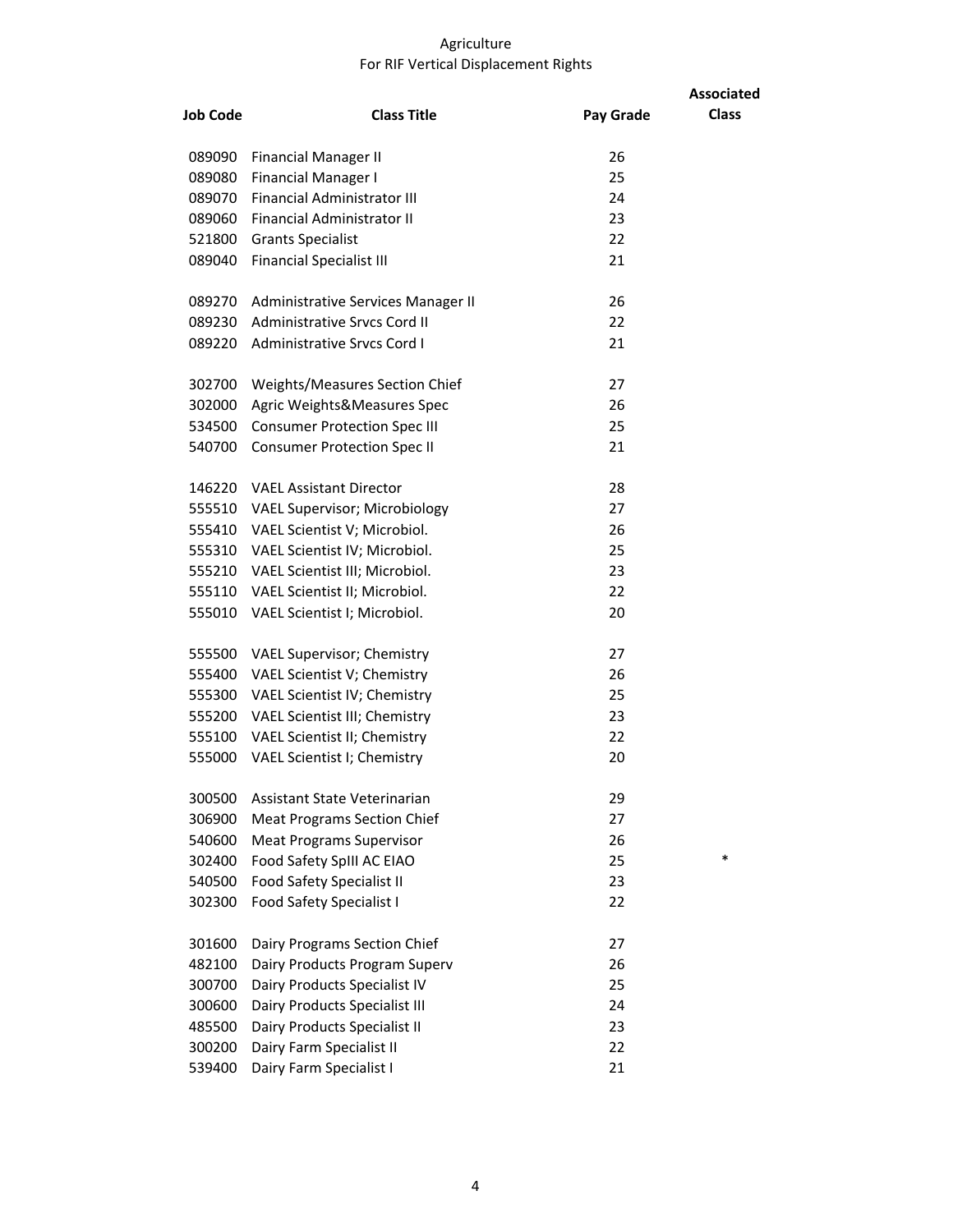# Attorney General For RIF Vertical Displacement Rights

| Job Code | <b>Class Title</b>             | Pay Grade | <b>Associated</b><br><b>Class</b> |
|----------|--------------------------------|-----------|-----------------------------------|
| 515900   | AGO Paralegal III              | 23        |                                   |
| 515800   | AGO Paralegal II               | 22        |                                   |
| 515700   | AGO Paralegal I                | 21        |                                   |
| 515600   | <b>AGO Legal Assistant III</b> | 20        |                                   |
| 515500   | <b>AGO Legal Assistant II</b>  | 19        |                                   |
| 515400   | AGO Legal Assistant I          | 18        |                                   |
| 050100   | Administrative Assistant A     | 17        |                                   |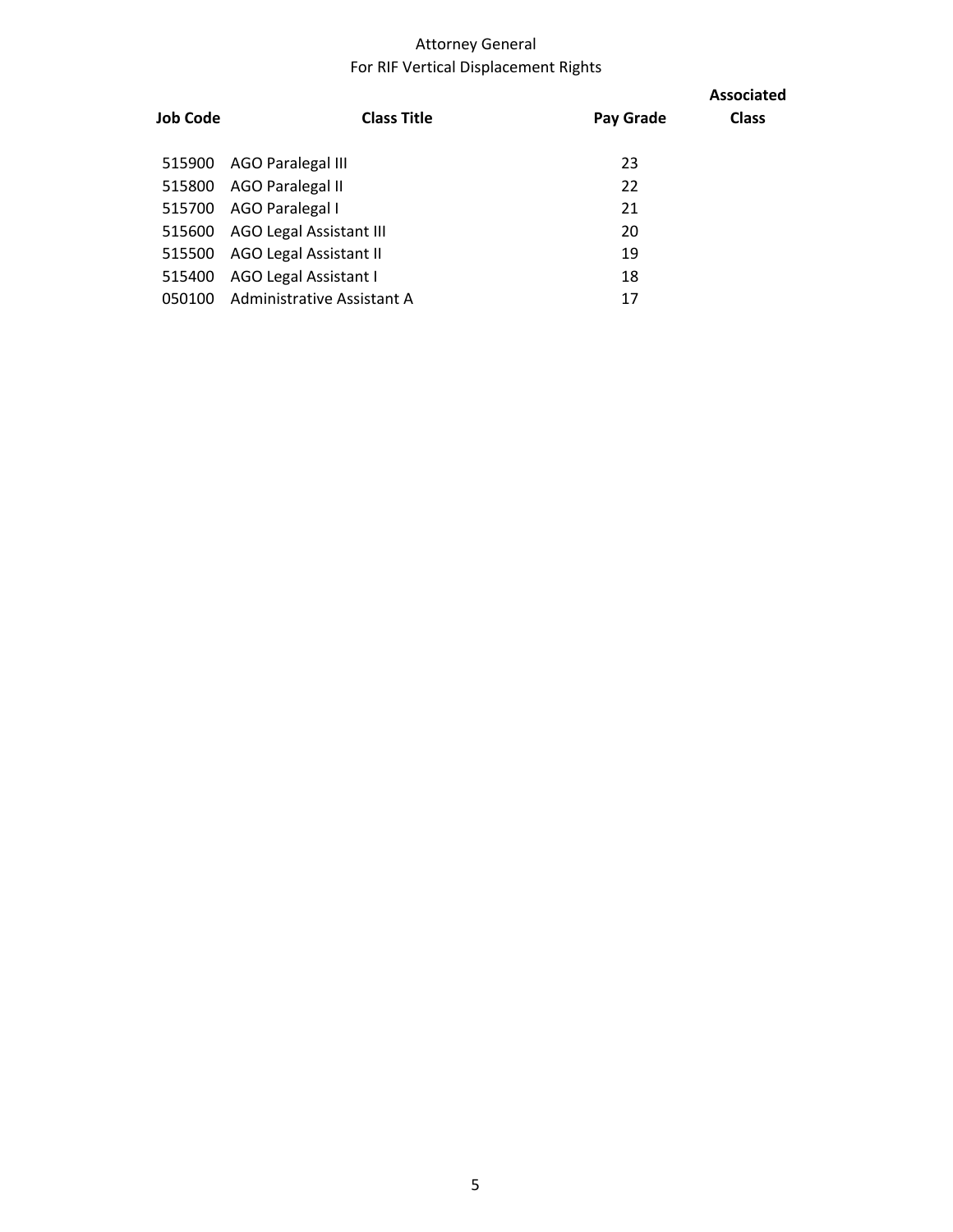## Auditor of Accounts For RIF Vertical Displacement Rights

| Job Code | <b>Class Title</b>                  | Pay Grade | <b>Associated</b><br><b>Class</b> |
|----------|-------------------------------------|-----------|-----------------------------------|
|          | 025600 Dir, IT & Performance Audits | 30        |                                   |
| 035200   | Audit Manager                       | 28        |                                   |
| 031000   | <b>Audit Supervisor</b>             | 26        |                                   |
| 063500   | Senior Auditor                      | 25        |                                   |
| 029400   | Staff Auditor II                    | 24        |                                   |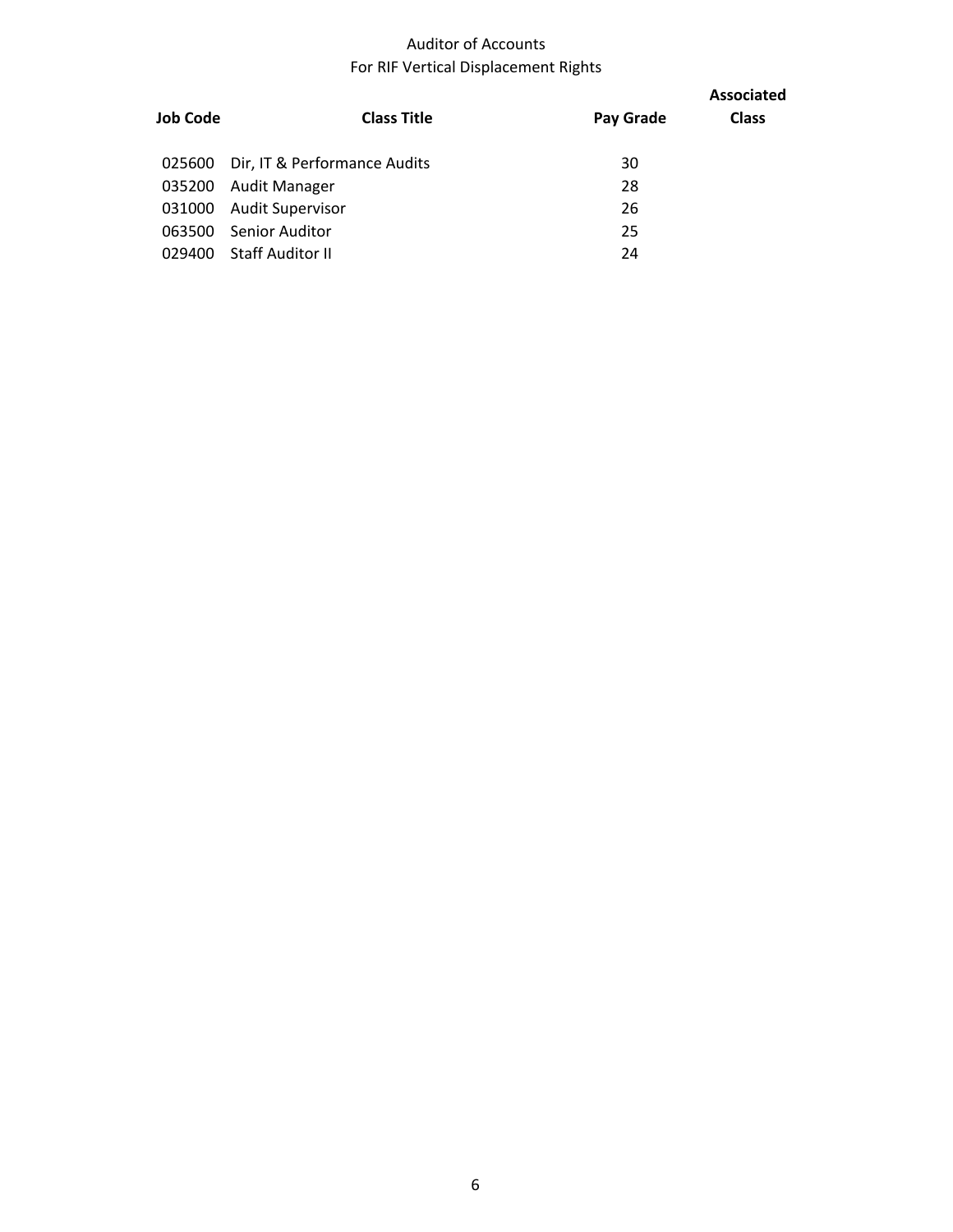## Buildings and General Services For RIF Vertical Displacement Rights

|                 |                                       |           | <b>Associated</b> |
|-----------------|---------------------------------------|-----------|-------------------|
| <b>Job Code</b> | <b>Class Title</b>                    | Pay Grade | <b>Class</b>      |
| 089240          | Admin Srvc Cord III                   | 23        |                   |
| 004800          | Program Technician II                 | 20        |                   |
| 089210          | Admin Srvc Tech IV                    | 19        |                   |
| 001200          | Program Services Clerk                | 15        |                   |
| 000700          | Secretary B                           | 11        |                   |
| 050200          | Administrative Assistant B            | 19        |                   |
| 050100          | Administrative Assistant A            | 17        |                   |
| 005400          | <b>District Heat Plant Supervisor</b> | 18        |                   |
| 472600          | <b>Boiler Room Supervisor I</b>       | 16        |                   |
| 123700          | Central Heat Plant Operator           | 15        |                   |
| 546900          | Custodial Supr - Institutional        | 20        |                   |
| 449000          | <b>Custodial Supervisor</b>           | 18        |                   |
| 865400          | Custodian IV                          | 16        |                   |
| 548100          | <b>BGS Institutional Custodian</b>    | 15        |                   |
| 865300          | Custodian III                         | 14        |                   |
| 865500          | Custodian II                          | 12        |                   |
| 865100          | Custodian I                           | 10        |                   |
| 864800          | <b>Building Sr. Project Manager</b>   | 27        |                   |
| 864200          | <b>Buildings Project Manager III</b>  | 25        |                   |
| 864100          | <b>Buildings Project Manager II</b>   | 24        |                   |
| 864000          | <b>Buildings Project Manager I</b>    | 22        |                   |
| 864850          | D&C Program Chief                     | 29        |                   |
| 864500          | <b>Buildings Engineer III</b>         | 27        |                   |
| 864400          | <b>Buildings Engineer II</b>          | 25        |                   |
| 006200          | <b>BGS Enginr Graphic Illistrator</b> | 19        |                   |
| 475800          | <b>Property Services Sec Chief</b>    | 25        |                   |
| 130100          | <b>Buildings Technician III</b>       | 22        |                   |
| 864600          | <b>Buildings Technician II</b>        | 20        |                   |
| 475700          | Security System Spec II               | 22        |                   |
| 479900          | Security System Spec I                | 21        |                   |
| 552902          | Safety & Sec Uniformed Ser Sup        | 24        |                   |
| 701900          | Safety & Security Program Supr        | 21        |                   |
| 552900          | Safety Security Officer               | 20        |                   |
| 867000          | <b>BGS Senior Security Officer</b>    | 17        |                   |
| 865000          | <b>BGS Security Officer</b>           | 15        |                   |
|                 |                                       |           |                   |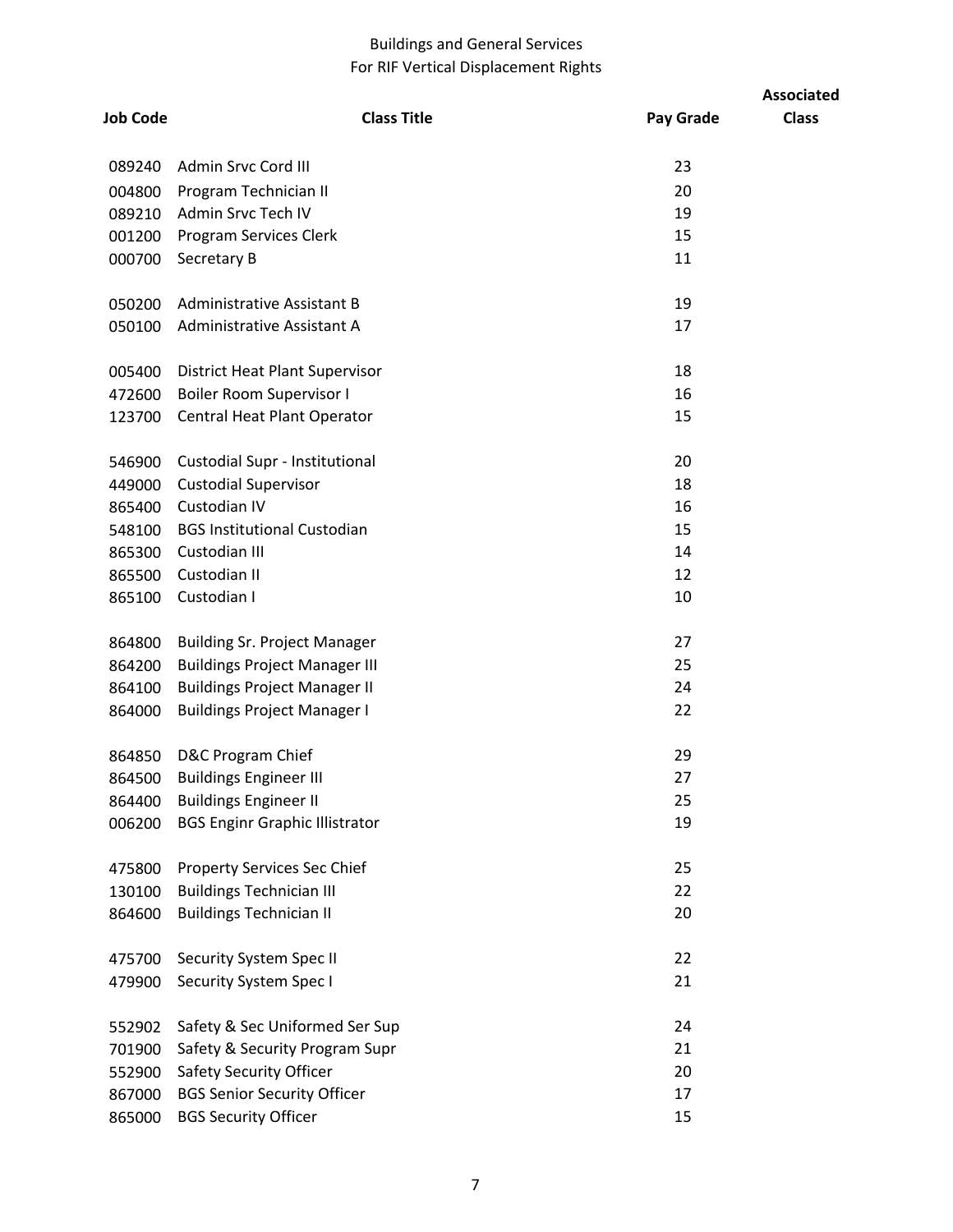## Buildings and General Services For RIF Vertical Displacement Rights

|                 |                                                     |           | <b>Associated</b> |
|-----------------|-----------------------------------------------------|-----------|-------------------|
| <b>Job Code</b> | <b>Class Title</b>                                  | Pay Grade | <b>Class</b>      |
| 872110          | <b>BGS District Facilities Sup II</b>               | 23        |                   |
| 872100          | <b>BGS District Facilities Supervisor</b>           | 22        |                   |
| 872000          | <b>BGS Maintenance Supervisor</b>                   | 20        |                   |
| 466300          | <b>BGS Maintenance Mechanic III</b>                 | 19        |                   |
| 840500          | <b>BGS Maintenance Mechanic II</b>                  | 17        |                   |
| 466200          | <b>BGS Maintenance Mechanic I</b>                   | 15        |                   |
| 480000          | <b>BGS Utility Mechanic</b>                         | 14        |                   |
| 870300          | <b>BGS HVAC Specialist</b>                          | 21        |                   |
| 466400          | <b>BGS Maintenance Specialist</b>                   | 20        |                   |
| 475400          | <b>BGS Senior Inst Maint Mechanic</b>               | 19        |                   |
| 841600          | <b>BGS Institutional Maintenance Mech</b>           | 18        |                   |
| 022100          | <b>State Commodity Procurment Administrator</b>     | 27        |                   |
| 355100          | <b>State Senior Purchasing Agent</b>                | 26        |                   |
| 099100          | <b>Purchasing &amp; Contracting Procedures Spec</b> | 25        |                   |
| 021150          | <b>State Purchasing Agent I</b>                     | 24        |                   |
| 020001          | <b>State Assist Purchasing Agent</b>                | 23        |                   |
| 003100          | Support Services Asst. Manager                      | 24        |                   |
| 005904          | Postal Specialist IV                                | 20        |                   |
| 005800          | Postal Specialist III                               | 17        |                   |
| 005700          | Postal Specialist II                                | 15        |                   |
| 005600          | Postal Specialist I                                 | 13        |                   |
| 096400          | Information Center Region Supr                      | 21        |                   |
| 096300          | <b>Information Center Supervisor</b>                | 20        |                   |
| 006800          | <b>Information Center Rep III</b>                   | 17        |                   |
| 096200          | <b>Information Center Rep II</b>                    | 15        |                   |
| 096100          | <b>Information Center Rep I</b>                     | 12        |                   |
| 911000          | <b>Fleet Services Manager</b>                       | 27        |                   |
| 480010          | <b>Fleet Operations Administrator</b>               | 22        |                   |
| 0027002         | <b>BGS Vehicle &amp; Equipment Tech</b>             | 21        |                   |
| 477900          | <b>Fleet Leasing Coordinator</b>                    | 20        |                   |
| 027000          | <b>Fleet Services Agent</b>                         | 18        |                   |
| 027001          | <b>Fleet Operations Clerk</b>                       | 16        |                   |
| 480300          | Digital Printing Technician IV                      | 20        |                   |
| 476800          | <b>Digital Printing Tech III</b>                    | 17        |                   |
| 476700          | Digital Printing Technician II                      | 15        |                   |
| 476701          | Digital Printing Technician I                       | 13        |                   |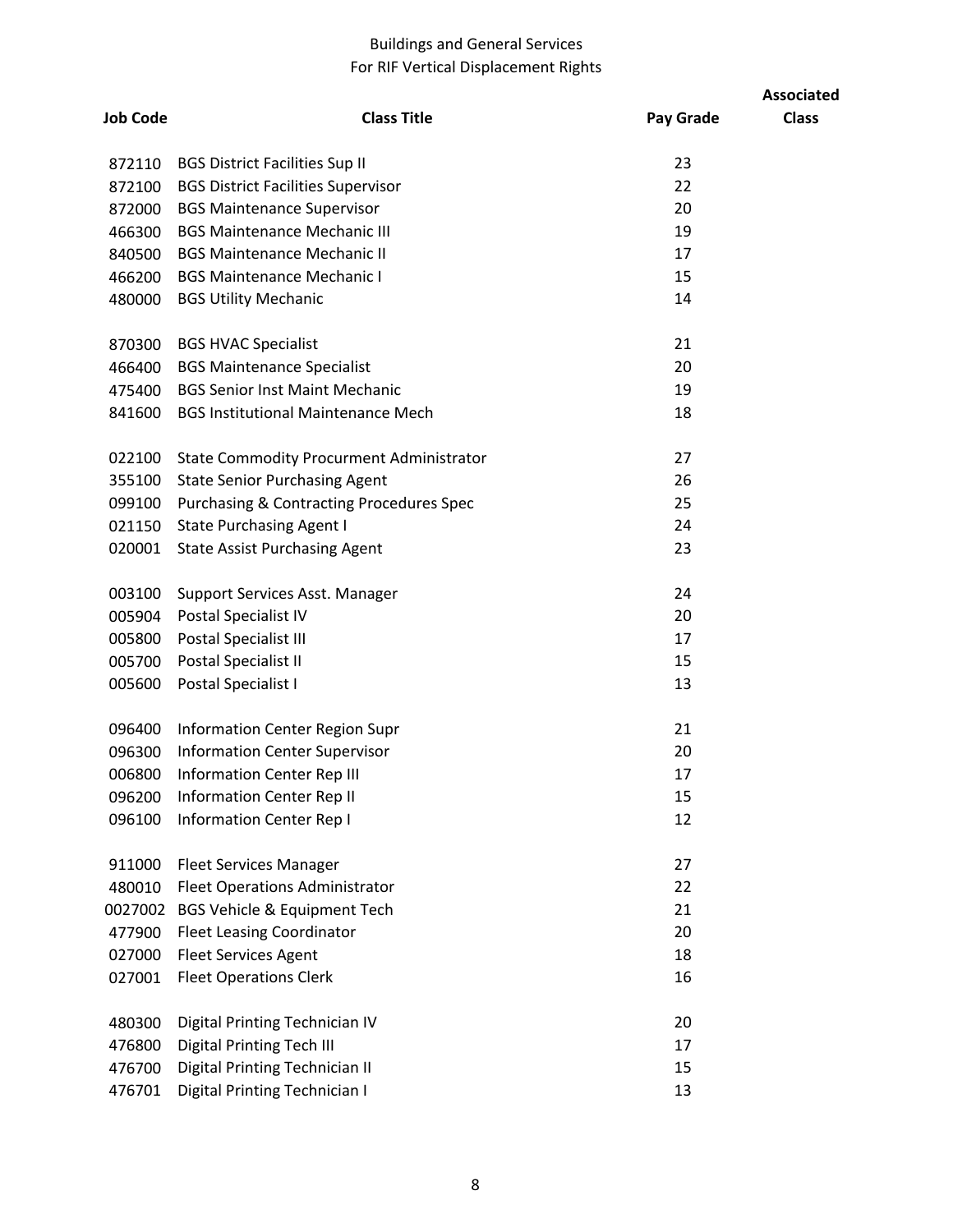#### Dept for Children and Families For RIF Vertical Displacement Rights

| <b>Job Code</b>  | <b>Class Title</b>                                                    |           | <b>Associated</b><br><b>Class</b> |
|------------------|-----------------------------------------------------------------------|-----------|-----------------------------------|
|                  |                                                                       | Pay Grade |                                   |
| 089150           | <b>Financial Director III</b>                                         | 30        |                                   |
| 089140           | <b>Financial Director II</b>                                          | 29        |                                   |
| 089130           | <b>Financial Director I</b>                                           | 28        |                                   |
| 089120           | <b>Financial Manager III</b>                                          | 27        |                                   |
| 089090           | <b>Financial Manager II</b>                                           | 26        |                                   |
| 089080           | <b>Financial Manager I</b>                                            | 25        |                                   |
| 089070           | <b>Financial Administrator III</b>                                    | 24        |                                   |
| 089060           | <b>Financial Administrator II</b><br><b>Financial Administrator I</b> | 23<br>22  |                                   |
| 089050<br>089040 | <b>Financial Specialist III</b>                                       | 21        |                                   |
|                  |                                                                       |           |                                   |
| 089290           | Administrative Srycs Dir I                                            | 28        |                                   |
| 089280           | Administrative Srvcs Mngr III                                         | 27        |                                   |
| 089270           | Administrative Srvcs Mngr II                                          | 26        |                                   |
| 482400           | DCF Exec Staff Asst & PIO                                             | 25        |                                   |
| 089250           | Administrative Srvcs Cord IV                                          | 24        |                                   |
| 089240           | Administrative Srvcs Cord III                                         | 23        |                                   |
| 089230           | Administrative Srvcs Cord II                                          | 22        |                                   |
| 089220           | Administrative Services Coordinator I                                 | 21        |                                   |
| 004800           | Program Technician II                                                 | 20        |                                   |
| 050200           | <b>Administrative Assistant B</b>                                     | 19<br>18  |                                   |
| 004700<br>089190 | Program Technician I<br>Administrative Srvcs Tech III                 | 17        |                                   |
| 089180           | Administrative Srvcs Tech II                                          | 16        |                                   |
| 001200           | Program Services Clerk                                                | 15        |                                   |
|                  |                                                                       |           |                                   |
| 503400           | Benefits Programs Administrator                                       | 28        |                                   |
| 500100           | Benefit Programs Assistant Adm                                        | 26        |                                   |
| 501200           | <b>Economic Services Supervisor</b>                                   | 25        |                                   |
| 474600           | Reach Up Case Manager II                                              | 23        |                                   |
| 513700           | <b>Benefits Programs Specialist</b>                                   | 22        |                                   |
| 513705           | <b>Benefits Programs Spec Trainee</b>                                 | 21        |                                   |
| 498300           | Human Services Case Aide II                                           | 17        |                                   |
| 069000           | Child Support Regional Manager                                        | 28        |                                   |
| 087300           | Child Support Paralegal Supr                                          | 25        |                                   |
| 086900           | <b>Child Support Paralegal</b>                                        | 24        |                                   |
| 087600           | Child Support Specialist II                                           | 23        |                                   |
| 083300           | Child Support Specialist I                                            | 21        |                                   |
| 005500           | <b>OCS District Office Coord</b>                                      | 20        |                                   |
|                  |                                                                       |           |                                   |
| 538500           | <b>Child Support Supervisor</b>                                       | 25        |                                   |
| 089100           | Child Support Program Chief                                           | 24        |                                   |
| 464300           | <b>OCS Contact Center Specialist</b>                                  | 21        |                                   |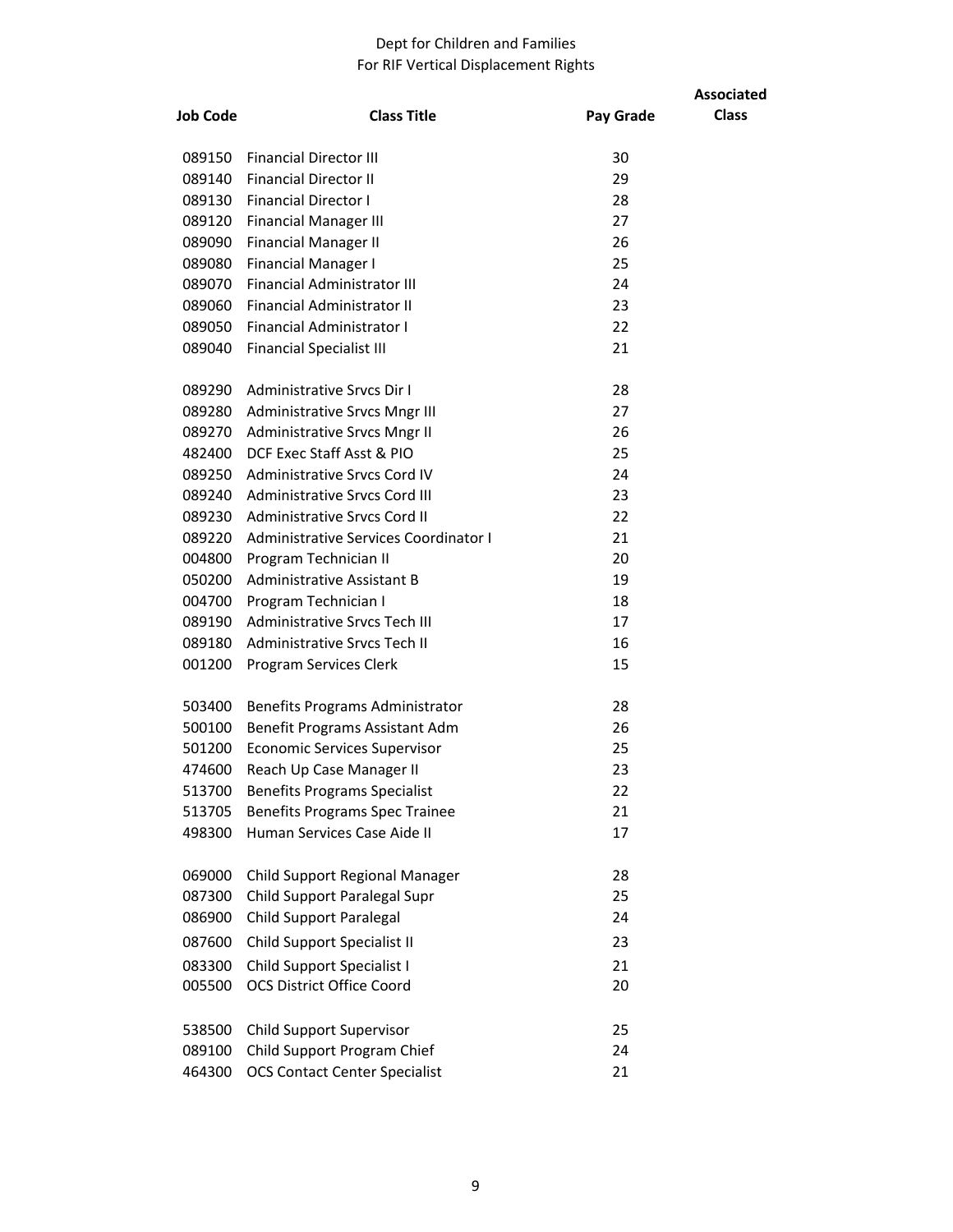#### Dept for Children and Families For RIF Vertical Displacement Rights

|                 |                                       |           | <b>Associated</b> |
|-----------------|---------------------------------------|-----------|-------------------|
| <b>Job Code</b> | <b>Class Title</b>                    | Pay Grade | <b>Class</b>      |
| 536400          | Revenue Team Leader                   | 26        |                   |
| 531800          | <b>Child Benefits Specialist</b>      | 21        |                   |
| 503900          | Child Care Benefits Programs Admin    | 27        |                   |
| 531400          | <b>Child Care Grant Monitor</b>       | 24        |                   |
| 524000          | Disab Determ Ops Sup                  | 28        |                   |
| 525400          | Disability Determnti Sen Adjuc        | 25        |                   |
| 527300          | Disability Determntn Adjud III        | 24        |                   |
| 527200          | Disability Determntn Adjud II         | 23        |                   |
| 527100          | Disability Determintn Adjud I         | 22        |                   |
| 478300          | Disability Determin Spec II           | 20        |                   |
| 478200          | Disability Determ Spec I              | 18        |                   |
| 530900          | <b>Licensing Supervisor</b>           | 25        |                   |
| 530805          | Licensing Field Specialist II         | 24        |                   |
| 530801          | Licensing Field Specialist I          | 23        |                   |
| 530810          | Child Care Business Technician        | 21        |                   |
|                 | 505800 Fraud & QC Chief               | 28        |                   |
|                 | 478800 Fraud Unit Supervisor          | 24        |                   |
| 538200          | Fraud Investigator II                 | 23        |                   |
| 538250          | Fraud Investigator I                  | 22        |                   |
| 538210          | Fraud and Claims Technician           | 21        |                   |
| 507950          | DCF QA & Special Investigator         | 27        |                   |
| 503500          | <b>Family Services Supervisor</b>     | 26        |                   |
| 500000          | Senior Family Services Worker         | 25        |                   |
| 502500          | <b>Family Services Worker</b>         | 24        |                   |
| 505200          | <b>Resource Coordinator</b>           | 22        |                   |
| 502600          | <b>Family Services Worker Trainee</b> | 21        |                   |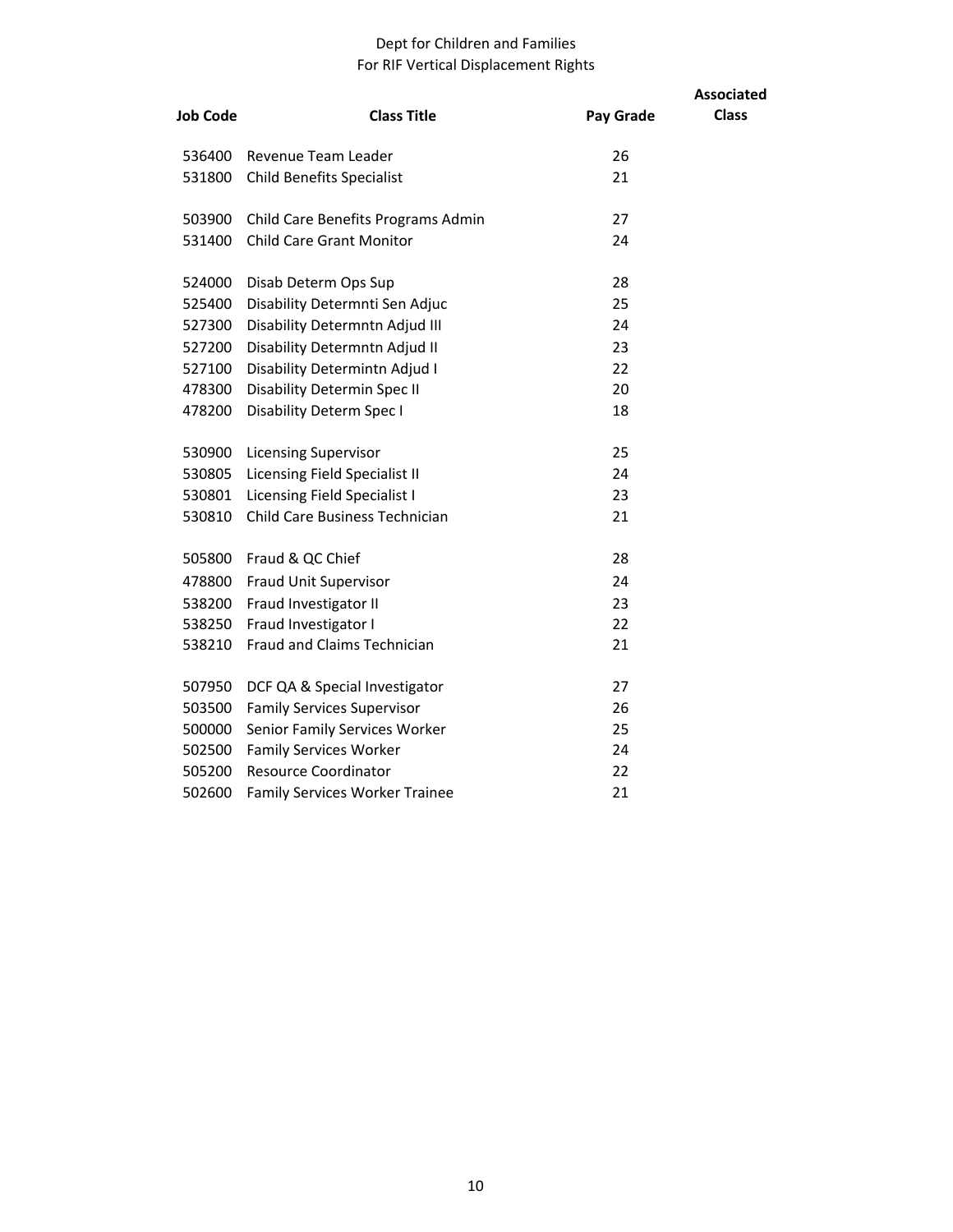#### Commerce For RIF Vertical Displacement Rights

|                 |                                           |           | <b>Associated</b> |
|-----------------|-------------------------------------------|-----------|-------------------|
| <b>Job Code</b> | <b>Class Title</b>                        | Pay Grade | <b>Class</b>      |
| 089240          | Administrative Srvcs Cord III             | 23        |                   |
| 089230          | <b>Administrative Srvcs Cord II</b>       | 22        |                   |
| 089220          | <b>Administrative Srvcs Cord I</b>        | 21        |                   |
| 050200          | <b>Administrative Assistant B</b>         | 19        |                   |
| 089130          | <b>Financial Director I</b>               | 28        |                   |
| 089120          | <b>Financial Manager III</b>              | 27        |                   |
| 089090          | <b>Financial Manager II</b>               | 26        |                   |
| 089080          | <b>Financial Manager I</b>                | 25        |                   |
| 089070          | <b>Financial Administrator III</b>        | 24        |                   |
| 089060          | <b>Financial Administrator II</b>         | 23        |                   |
| 063000          | <b>Historic Sites Section Chief</b>       | 26        |                   |
| 072400          | Historic Sites Regional Admin             | 24        |                   |
| 060000          | <b>Grants Management Analyst</b>          | 25        |                   |
| 550200          | <b>Contracts &amp; Grants Administrat</b> | 24        |                   |
| 049601          | <b>Grants Management Specialist</b>       | 23        |                   |
| 521800          | <b>Grants Specialist</b>                  | 22        |                   |
| 478501          | <b>Senior Travel Marketing Spec</b>       | 24        |                   |
| 478500          | <b>Travel Marketing Spec III</b>          | 23        |                   |
| 071600          | <b>Travel Marketing Specialist II</b>     | 22        |                   |
| 547900          | Planning & Outreach Manager               | 25        |                   |
| 540000          | <b>Community Development Spec III</b>     | 24        |                   |
| 540100          | <b>Community Development Spec II</b>      | 23        |                   |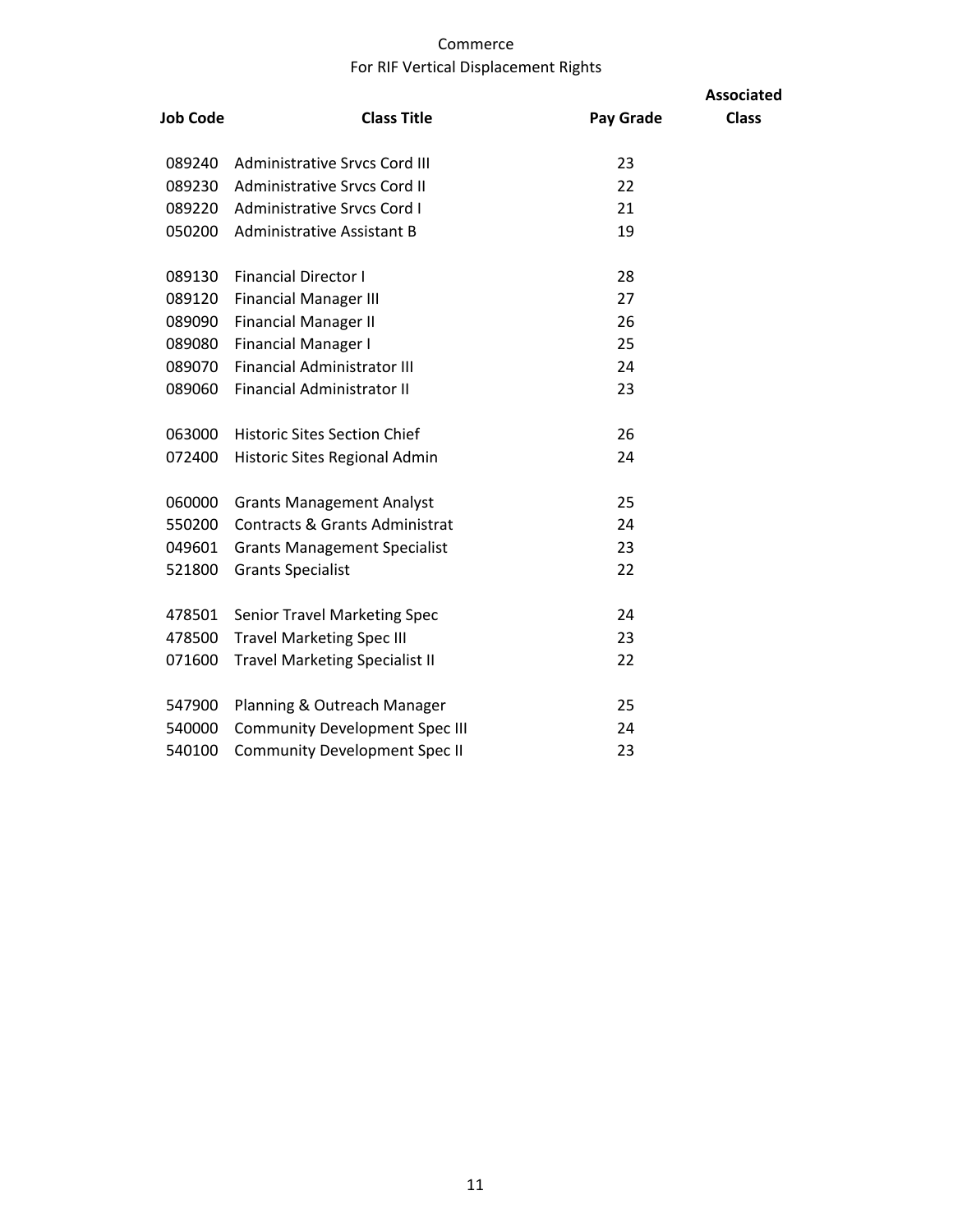## Corrections For RIF Vertical Displacement Rights

|                 |                                          |           | <b>Associated</b> |
|-----------------|------------------------------------------|-----------|-------------------|
| <b>Job Code</b> | <b>Class Title</b>                       | Pay Grade | <b>Class</b>      |
| 089140          | <b>Financial Director II</b>             | 29        |                   |
| 089090          | <b>Financial Manager II</b>              | 27        |                   |
| 089080          | <b>Financial Manager I</b>               | 25        |                   |
| 089070          | <b>Financial Administrator III</b>       | 24        |                   |
| 089060          | Financial Administrator II               | 23        |                   |
| 089050          | <b>Financial Administrator I</b>         | 22        |                   |
| 089040          | <b>Financial Specialist III</b>          | 21        |                   |
| 089030          | <b>Financial Specialist II</b>           | 19        |                   |
| 089020          | <b>Financial Specialist I</b>            | 17        |                   |
| 005000          | <b>Executive Staff Assistant</b>         | 22        |                   |
| 005300          | <b>Executive Office Manager</b>          | 20        |                   |
| 050200          | Administrative Assistant B               | 19        |                   |
| 050100          | Administrative Assistant A               | 17        |                   |
| 001200          | Program Services Clerk                   | 15        |                   |
| 089260          | <b>Administrative Srvcs Mngr I</b>       | 25        |                   |
| 089250          | <b>Administrative Srvcs Cord IV</b>      | 24        |                   |
| 089240          | <b>Administrative Srvcs Cord III</b>     | 23        |                   |
| 089230          | <b>Administrative Srvcs Cord II</b>      | 22        |                   |
| 089220          | <b>Administrative Srvcs Cord I</b>       | 21        |                   |
| 004800          | Program Technician II                    | 20        |                   |
| 089210          | Administrative Srvcs Tech IV             | 19        |                   |
| 004700          | Program Technician I                     | 18        |                   |
| 089180          | <b>Administrative Srvcs Tech II</b>      | 16        |                   |
| 133900          | <b>Community Corr Program Supvsr</b>     | 26        |                   |
| 616620          | Senior Probation & Parole Officer        | 25        |                   |
| 616610          | <b>Probation &amp; Parole Officer II</b> | 24        |                   |
| 620000          | <b>Corrections Services Spec II</b>      | 23        |                   |
| 616510          | <b>Probation &amp; Parole Officer I</b>  | 22        |                   |
| 611500          | Correc Servs Spec I                      | 21        |                   |
| 612400          | Correctnl Security&Oper Sup              | 25        |                   |
| 612300          | <b>Correctnl Facility Shift Super</b>    | 23        |                   |
| 611600          | <b>Correctional Officer II</b>           | 21        |                   |
| 611200          | <b>Correctional Officer I</b>            | 19        |                   |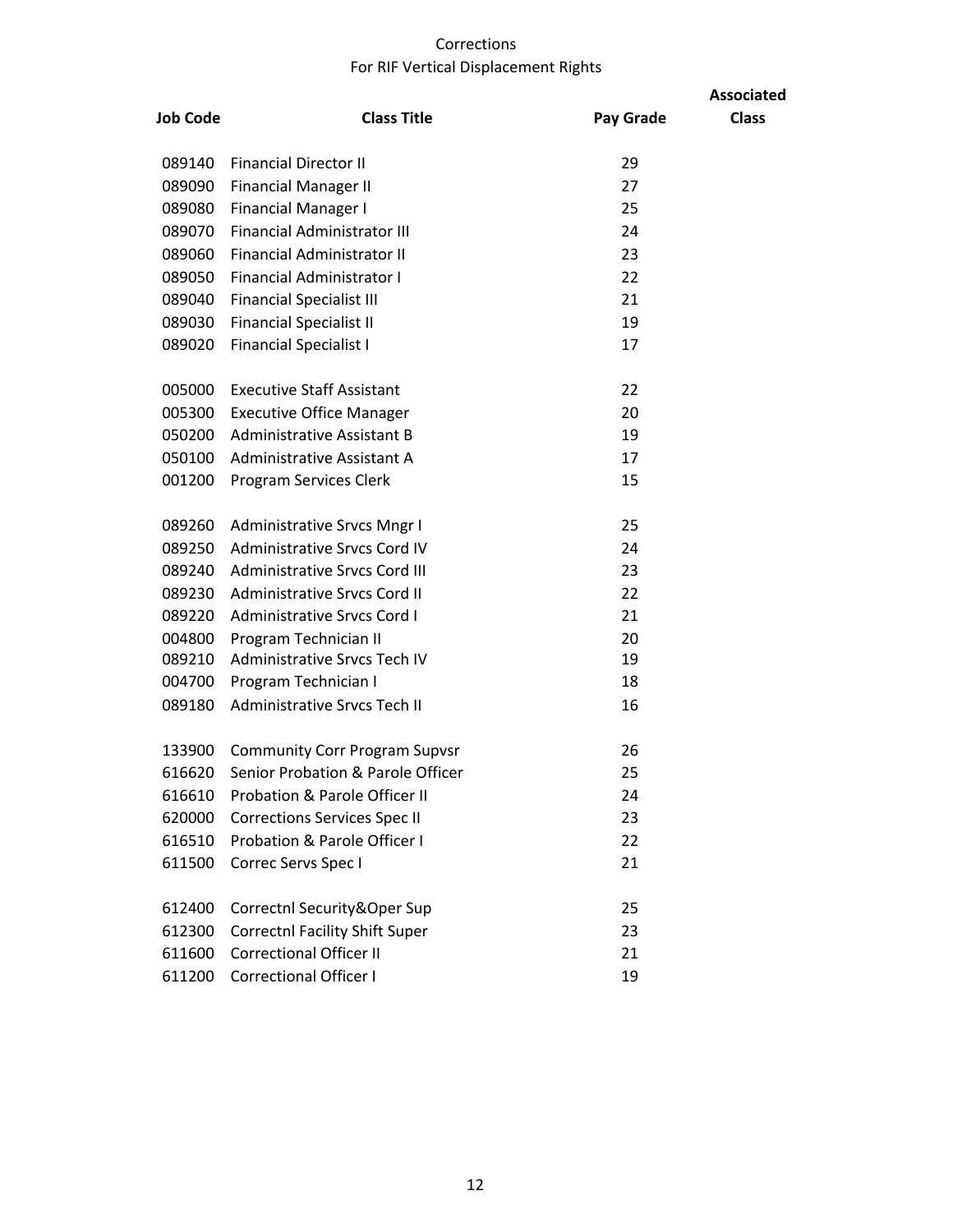## Corrections For RIF Vertical Displacement Rights

|                 |                                          |           | <b>Associated</b> |
|-----------------|------------------------------------------|-----------|-------------------|
| <b>Job Code</b> | <b>Class Title</b>                       | Pay Grade | <b>Class</b>      |
| 613900          | <b>Corrections Work Programs Manager</b> | 25        |                   |
|                 | 615600 DOC Work Program Coordinator      | 24        |                   |
| 619900          | VCI Sales&Marketing Coord                | 23        |                   |
| 575000          | <b>Correctional Foreman</b>              | 21        |                   |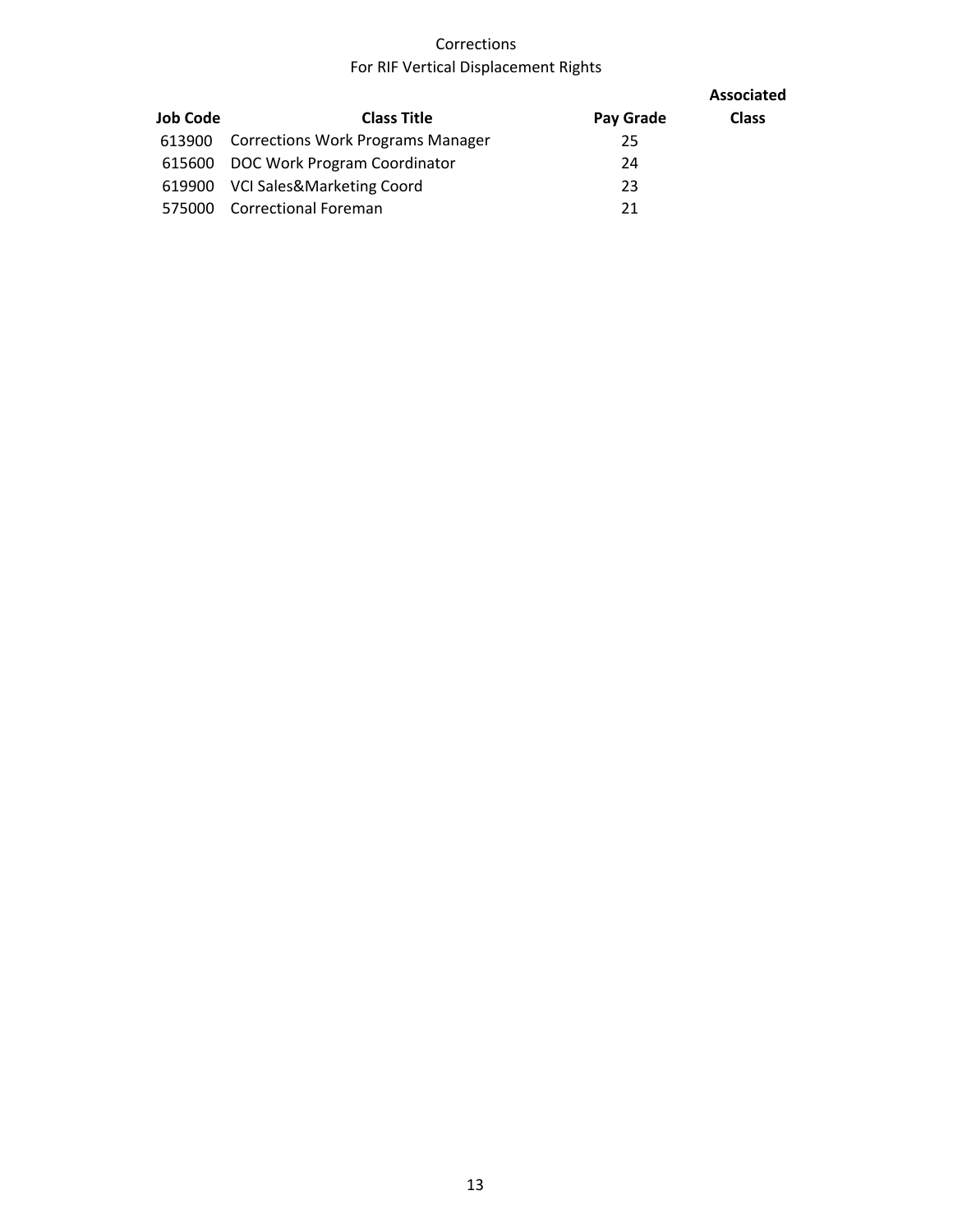## Criminal Justice Training Council For RIF Vertical Displacement Rights

| Job Code | <b>Class Title</b>                   | Pay Grade | Associated<br><b>Class</b> |
|----------|--------------------------------------|-----------|----------------------------|
|          | 680000 Training & Curriculum Dev Dir | 28        |                            |
|          | 513205 Law Enf Cert & Training Coord | 25        |                            |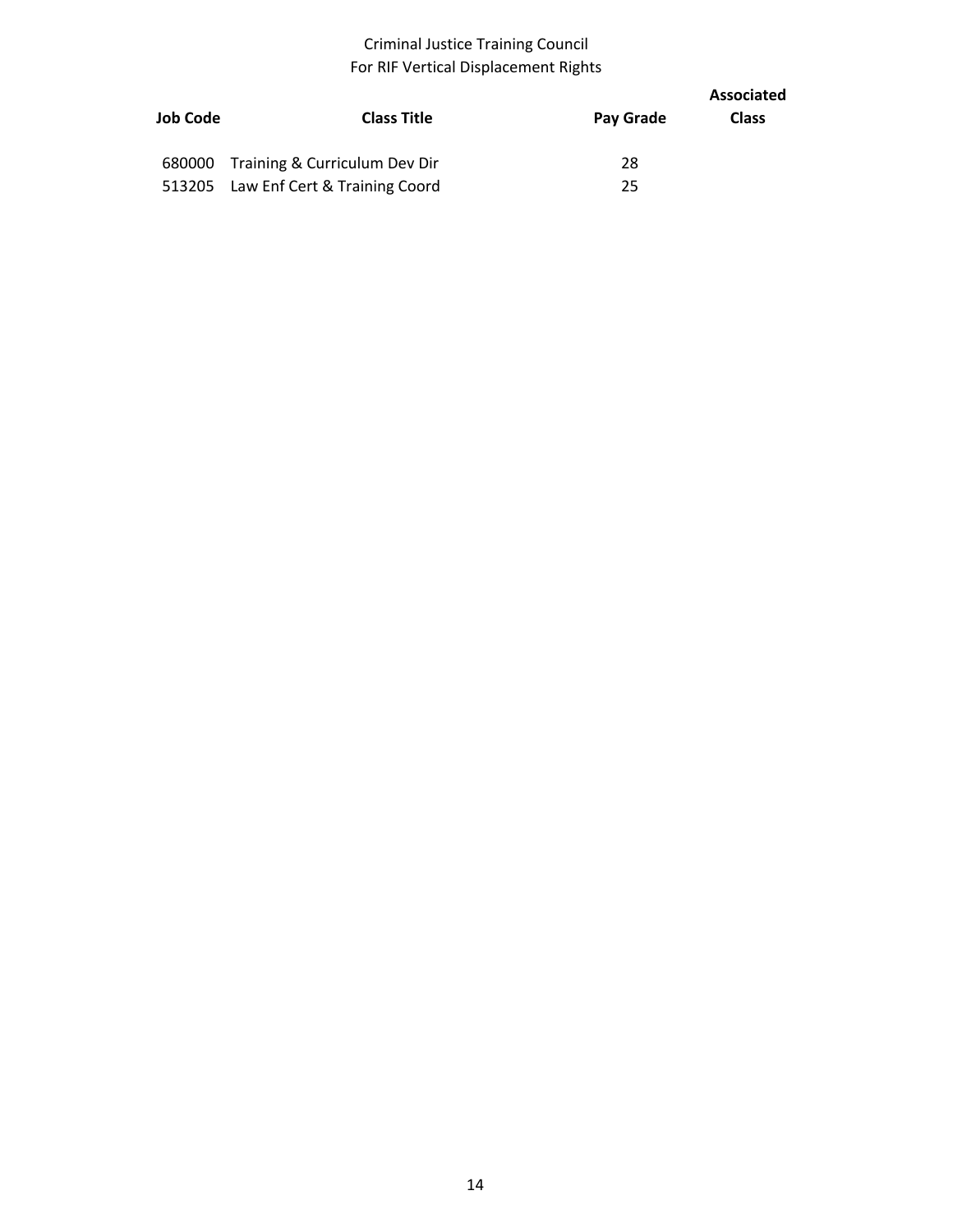## Digital Services For RIF Vertical Displacement Rights

|                 |                              |           | <b>Associated</b> |
|-----------------|------------------------------|-----------|-------------------|
| <b>Job Code</b> | <b>Class Title</b>           | Pay Grade | <b>Class</b>      |
| 025300          | <b>Computer Operator III</b> | 18        |                   |
| 025200          | <b>Computer Operator II</b>  | 16        |                   |
| 025200          | Computer Operator I          | 14        |                   |
| 100400          | IT Systems Developer V       | 30        |                   |
| 100300          | IT Systems Developer IV      | 28        |                   |
| 100200          | IT Systems Developer III     | 26        |                   |
| 100100          | IT Systems Developer II      | 24        |                   |
| 100000          | IT Systems Developer I       | 22        |                   |
| 160400          | IT Specialist V              | 28        |                   |
| 160300          | <b>IT Specialist IV</b>      | 26        |                   |
| 160200          | IT Specialist III            | 24        |                   |
| 160100          | IT Specialist II             | 22        |                   |
| 160000          | IT Specialist I              | 20        |                   |
| 057800          | Network Administrator IV     | 28        |                   |
| 057700          | Network Administrator III    | 26        |                   |
| 057600          | Network Administrator II     | 24        |                   |
| 057500          | Network Administrator I      | 22        |                   |
| 058500          | <b>IT Manager III</b>        | 32        |                   |
| 058900          | <b>IT Manager II</b>         | 30        |                   |
| 058400          | IT Manager I                 | 28        |                   |
| 099700          | IT Project Manager V         | 30        |                   |
| 099600          | IT Project Manager IV        | 28        |                   |
| 099500          | IT Project Manager III       | 26        |                   |
| 099400          | IT Project Manager II        | 24        |                   |
| 99300           | IT Project Manager I         | 22        |                   |
| 110500          | <b>GIS Professional V</b>    | 28        |                   |
| 110400          | <b>GIS Professional IV</b>   | 26        |                   |
| 110300          | <b>GIS Professional III</b>  | 24        |                   |
| 110200          | <b>GIS Professional II</b>   | 22        |                   |
| 110100          | <b>GIS Professional I</b>    | 20        |                   |
| 164400          | IT Service Desk Analyst IV   | 26        |                   |
| 164300          | IT Service Desk Analyst III  | 24        |                   |
| 164200          | IT Service Desk Analyst II   | 22        |                   |
| 164100          | IT Service Desk Analyst I    | 20        |                   |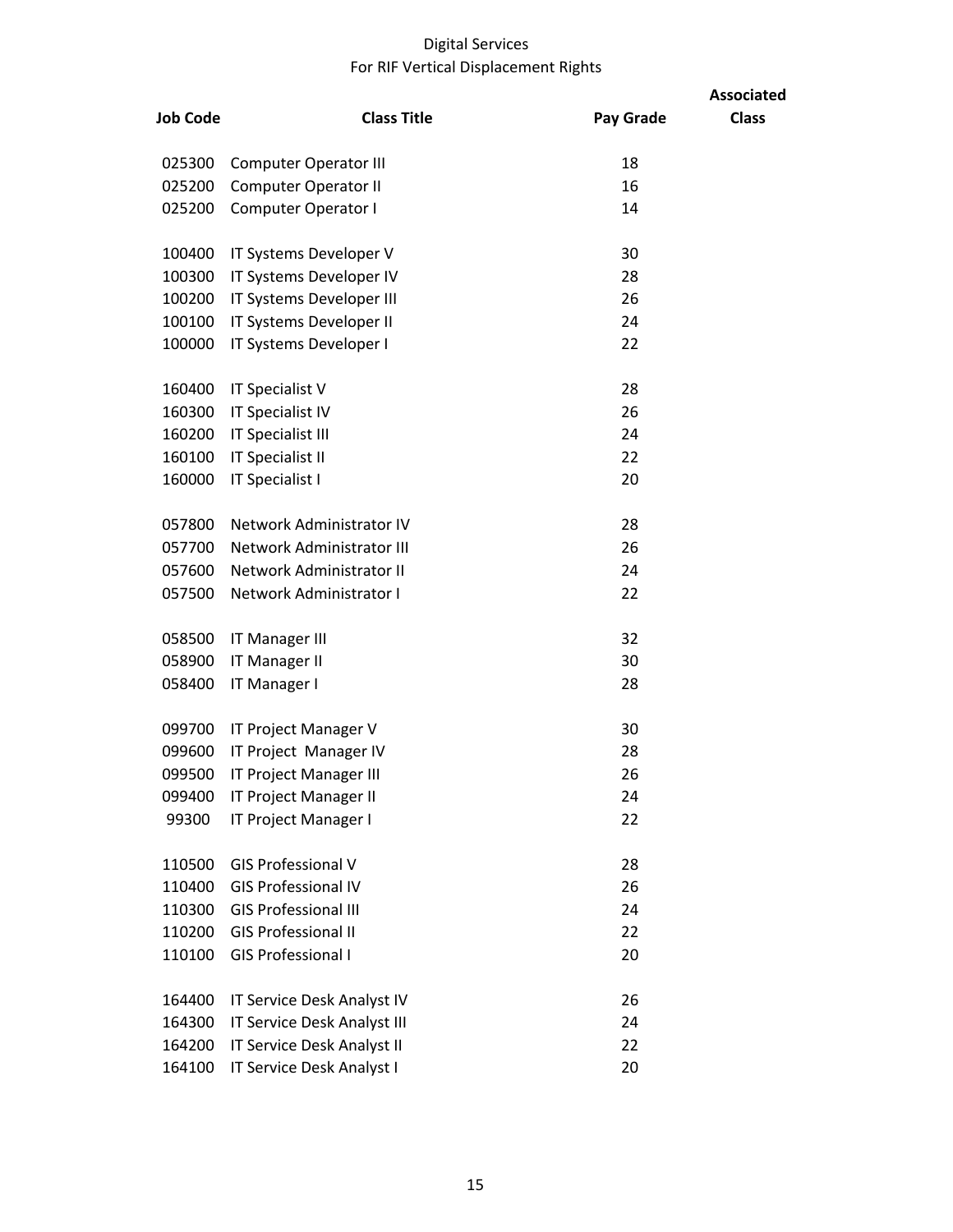## Digital Services For RIF Vertical Displacement Rights

| <b>Job Code</b> | <b>Class Title</b>                    | Pay Grade | <b>Associated</b><br><b>Class</b> |
|-----------------|---------------------------------------|-----------|-----------------------------------|
| 284100          | Database Administrator IV             | 28        |                                   |
| 700100          | Database Administrator III            | 26        |                                   |
| 285100          | Database Administrator II             | 24        |                                   |
| 700900          | Database Administrator I              | 22        |                                   |
| 400300          | IT System Administrator IV            | 28        |                                   |
| 400200          | IT System Administrator III           | 26        |                                   |
| 400100          | IT System Administrator II            | 24        |                                   |
| 400000          | IT Systems Administrator I            | 22        |                                   |
| 516400          | IT Business Analyst IV                | 28        |                                   |
| 516300          | <b>IT Business Analyst III</b>        | 26        |                                   |
| 516200          | IT Business Analyst II                | 24        |                                   |
| 516100          | IT Business Analyst I                 | 22        |                                   |
| 550800          | IT Contract/Procure Analys IV         | 28        |                                   |
| 550700          | IT Contract/Procure Analys III        | 26        |                                   |
| 550600          | IT Contract/Procure Analyst II        | 24        |                                   |
| 550500          | IT Contract/Procure Analyst I         | 22        |                                   |
| 630900          | Info Security Analyst III             | 28        |                                   |
| 630400          | <b>Information Secur Analyst II</b>   | 26        |                                   |
| 630300          | <b>Information Security Analyst I</b> | 24        |                                   |
| 830200          | IT Enterprise Architect III           | 30        |                                   |
| 830100          | IT Enterprise Architect II            | 28        |                                   |
| 830000          | IT Enterprise Architect I             | 26        |                                   |
| 089240          | <b>Administrative Srvcs Cord III</b>  | 23        |                                   |
| 089230          | <b>Administrative Srvcs Cord II</b>   | 22        |                                   |
| 089120          | <b>Financial Manager III</b>          | 27        |                                   |
| 089080          | <b>Financial Manager I</b>            | 25        |                                   |
| 089070          | <b>Financial Administrator III</b>    | 24        |                                   |
| 089060          | <b>Financial Administrator II</b>     | 23        |                                   |
| 089050          | <b>Financial Administrator I</b>      | 22        |                                   |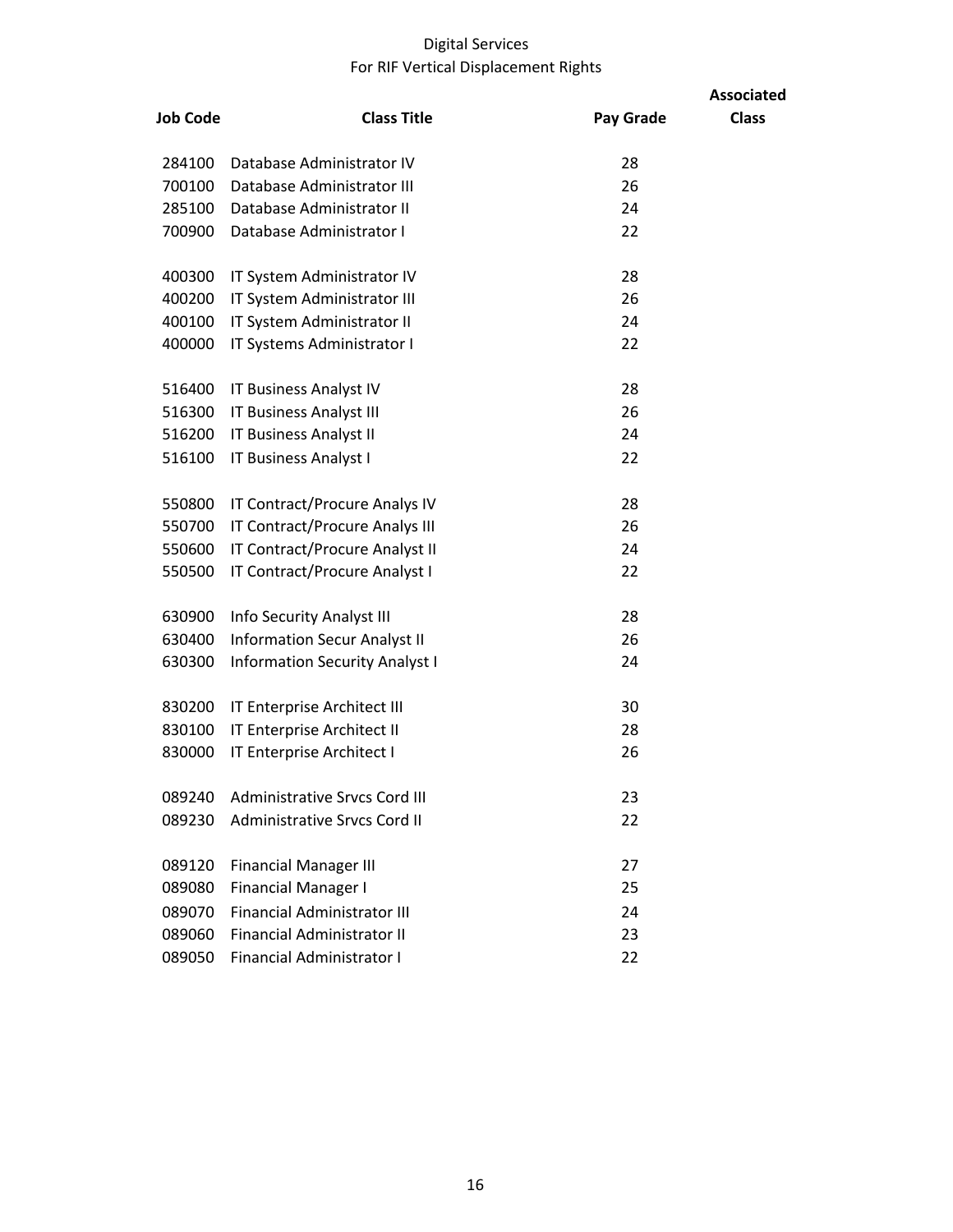## Education For RIF Vertical Displacement Rights

|                 |                                    |                  | <b>Associated</b> |
|-----------------|------------------------------------|------------------|-------------------|
| <b>Job Code</b> | <b>Class Title</b>                 | <b>Pay Grade</b> | <b>Class</b>      |
| 201800          | <b>Education Finance Manager</b>   | 28               |                   |
| 089090          | <b>Financial Manager II</b>        | 26               |                   |
| 496600          | <b>Grant Programs Manager</b>      | 25               |                   |
| 089070          | <b>Financial Administrator III</b> | 24               |                   |
| 089060          | <b>Financial Administrator II</b>  | 23               |                   |
| 089040          | <b>Financial Specialist III</b>    | 21               |                   |
| 089030          | <b>Financial Specialist II</b>     | 19               |                   |
| 089020          | <b>Financial Specialist I</b>      | 17               |                   |
| 089250          | Administrative Srycs Cord IV       | 24               |                   |
| 089230          | Administrative Srvcs Cord II       | 22               |                   |
| 089220          | Administrative Srvcs Cord I        | 21               |                   |
| 004800          | Program Technician II              | 20               |                   |
| 050200          | <b>Administrative Assistant B</b>  | 19               |                   |
| 004700          | Program Technician I               | 18               |                   |
| 050100          | Administrative Assistant A         | 17               |                   |
| 200300          | <b>Education Programs Manager</b>  | 26               |                   |
| 209100          | <b>Education Programs Coord II</b> | 25               |                   |
| 209200          | <b>Education Programs Coord I</b>  | 24               |                   |
| 209300          | <b>Education Consultant II</b>     | 23               |                   |
| 209400          | <b>Education Consultant I</b>      | 22               |                   |
| 542200          | <b>Education Statistician II</b>   | 24               |                   |
| 208700          | Educ Research & Info Spec III      | 22               |                   |
| 208600          | Educ Research & Info Spec II       | 20               |                   |
| 208500          | Educ Research & Info Spec I        | 18               |                   |
| 489200          | <b>School Finance Analyst II</b>   | 24               |                   |
| 201900          | <b>School Finance Analyst</b>      | 22               |                   |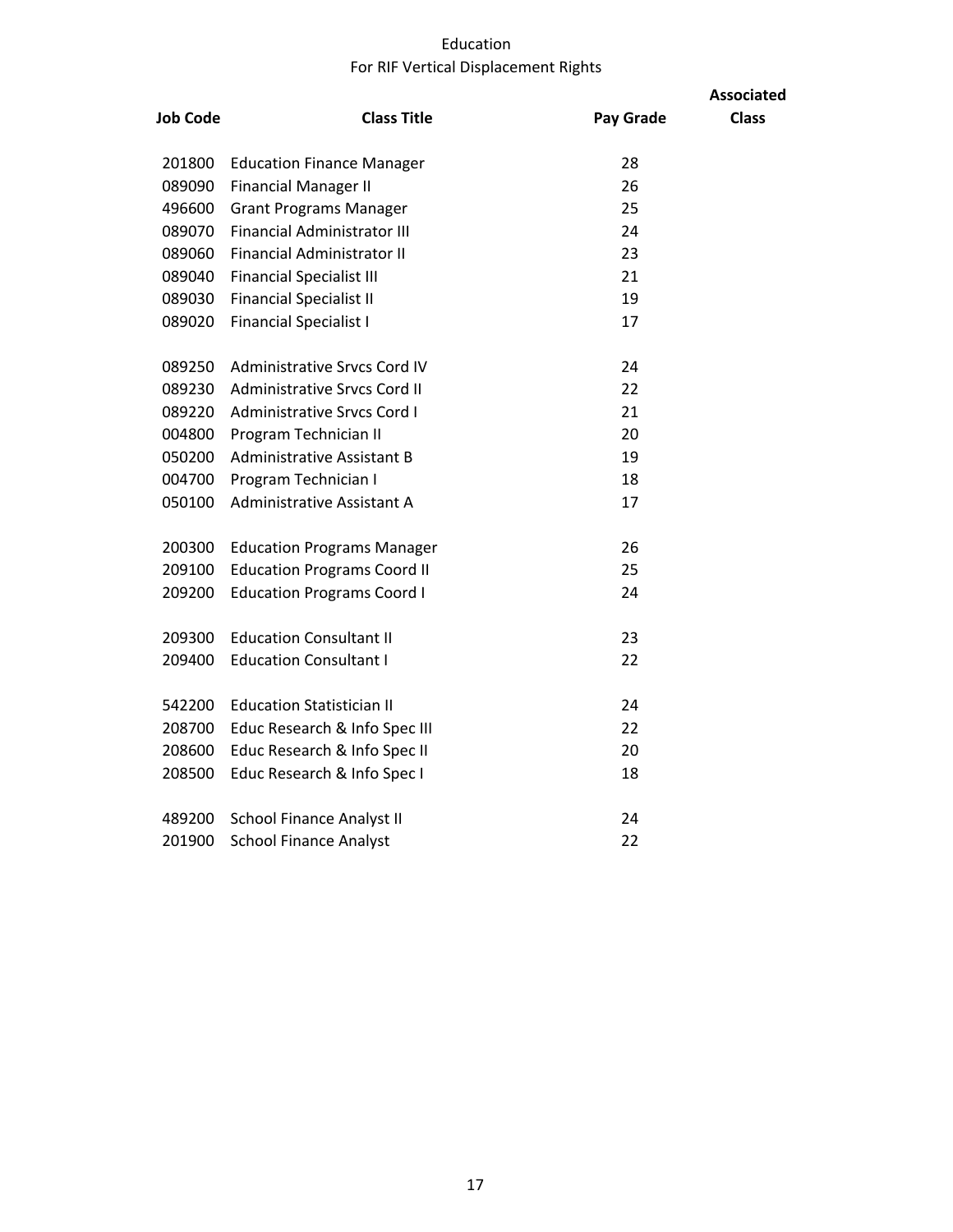#### Environmental Conservation For RIF Vertical Displacement Rights

| <b>Job Code</b> | <b>Class Title</b>                   | Pay Grade | <b>Associated</b><br><b>Class</b> |
|-----------------|--------------------------------------|-----------|-----------------------------------|
| 089130          | <b>Financial Director I</b>          | 28        |                                   |
| 089120          | <b>Financial Manager III</b>         | 27        |                                   |
| 089090          | <b>Financial Manager II</b>          | 26        |                                   |
| 089080          | <b>Financial Manager I</b>           | 25        |                                   |
| 089070          | <b>Financial Administrator III</b>   | 24        |                                   |
| 089060          | <b>Financial Administrator II</b>    | 23        |                                   |
| 089050          | <b>Financial Administrator I</b>     | 22        |                                   |
| 089230          | Administrative Srvcs Cord II         | 22        |                                   |
| 089220          | <b>Administrative Srvcs Cord I</b>   | 21        |                                   |
| 050200          | Administrative Assistant B           | 19        |                                   |
| 001200          | Program Services Clerk               | 15        |                                   |
| 147805          | Environ Tech V - Engineering         | 23        |                                   |
| 147800          | Environmental Technician IV          | 21        |                                   |
| 144801          | Environ Tech III AC: Admin           | 20        | *                                 |
| 144701          | Env Tech II AC: General              | 18        | *                                 |
| 145700          | <b>Environmental Analyst VIII</b>    | 27        |                                   |
| 145504          | Env Analyst VII AC General           | 26        | *                                 |
| 145400          | <b>Environmental Analyst VI</b>      | 25        | *                                 |
| 145308          | Env Analyst V AC: General            | 24        | *                                 |
| 145208          | Env Analyst IV AC: General           | 23        | *                                 |
| 145101          | Env Analyst III AC: General          | 22        | *                                 |
| 145002          | Env Anal II AC: General              | 20        | *                                 |
| 146101          | Env Scient VI AC: General            | 25        | $\ast$                            |
| 146004          | Env Scientist V AC: General          | 24        | *                                 |
| 145904          | Env Scient IV AC General             | 23        | *                                 |
| 145806          | <b>Environmental Scientist III</b>   | 22        | *                                 |
| 145703          | Env Scient II AC General             | 20        | *                                 |
| 549000          | <b>Environmental Engineering Mgr</b> | 28        |                                   |
| 148000          | Environ Engineer VIII Design         | 27        |                                   |
| 146903          | Env Engr VII AC: General             | 26        | *                                 |
| 146800          | Environmental Engineer VI            | 25        | *                                 |
| 146701          | Env Engr V AC: General               | 24        | *                                 |
| 146606          | Env Engr IV AC: General              | 23        | *                                 |
| 146506          | <b>Environmental Engineer III</b>    | 22        |                                   |
| 146402          | Env Engr II AC General               | 20        | *                                 |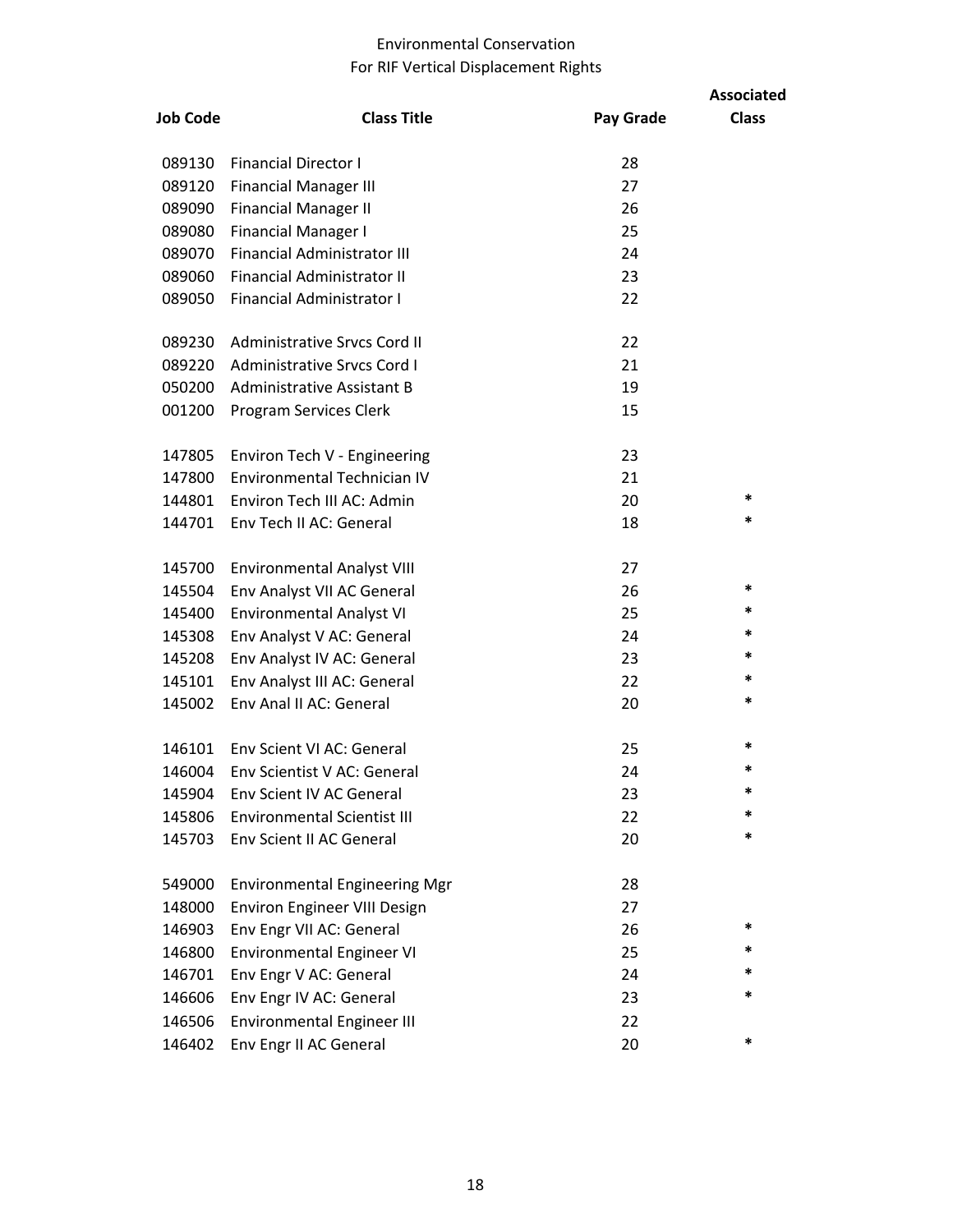#### Environmental Conservation For RIF Vertical Displacement Rights

|          |                                      |           | Associated   |
|----------|--------------------------------------|-----------|--------------|
| Job Code | <b>Class Title</b>                   | Pay Grade | <b>Class</b> |
| 131900   | Chief Environ Enforce Officer        | 27        |              |
| 131500   | Env Enfocement Officer III           | 25        |              |
| 131800   | <b>Environmental Enfcment Off II</b> | 24        |              |
| 131600   | Env Enforcement Off                  | 22        |              |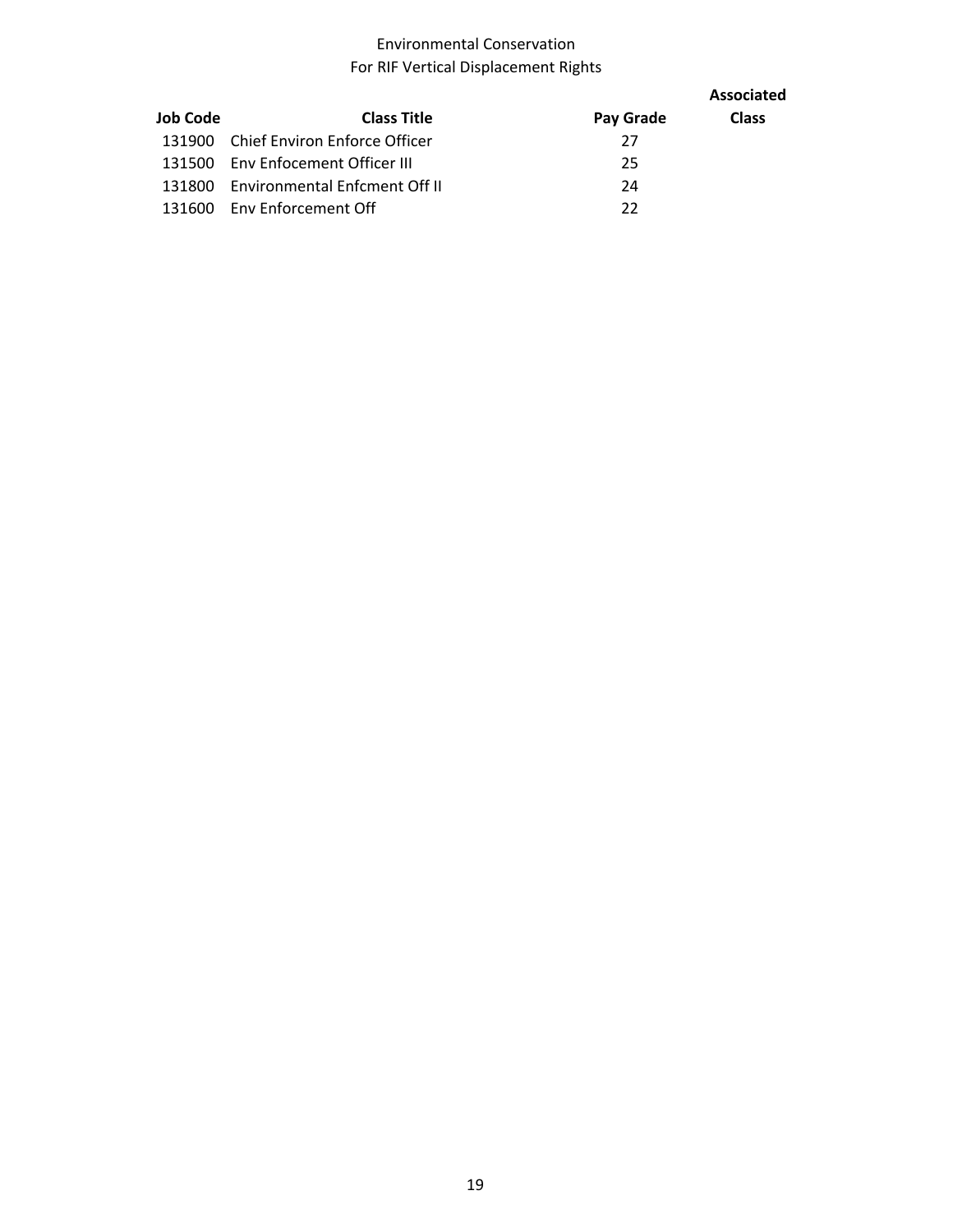## Finance and Management For RIF Vertical Displacement Rights

| Job Code | <b>Class Title</b>                   | Pay Grade | <b>Associated</b><br><b>Class</b> |
|----------|--------------------------------------|-----------|-----------------------------------|
| 534900   | <b>Business Appl Support Manager</b> | 28        |                                   |
| 487210   | <b>Vision Support Specialist III</b> | 27        |                                   |
| 487200   | Vision Support Specialist II         | 24        |                                   |
| 487190   | <b>VISION Support Specialist I</b>   | 22        |                                   |
|          |                                      |           |                                   |
| 548800   | <b>VISION Financial Analyst III</b>  | 25        |                                   |
| 068300   | <b>VISION Financial Analyst II</b>   | 24        |                                   |
| 064300   | Vision Financial Analyst I           | 23        |                                   |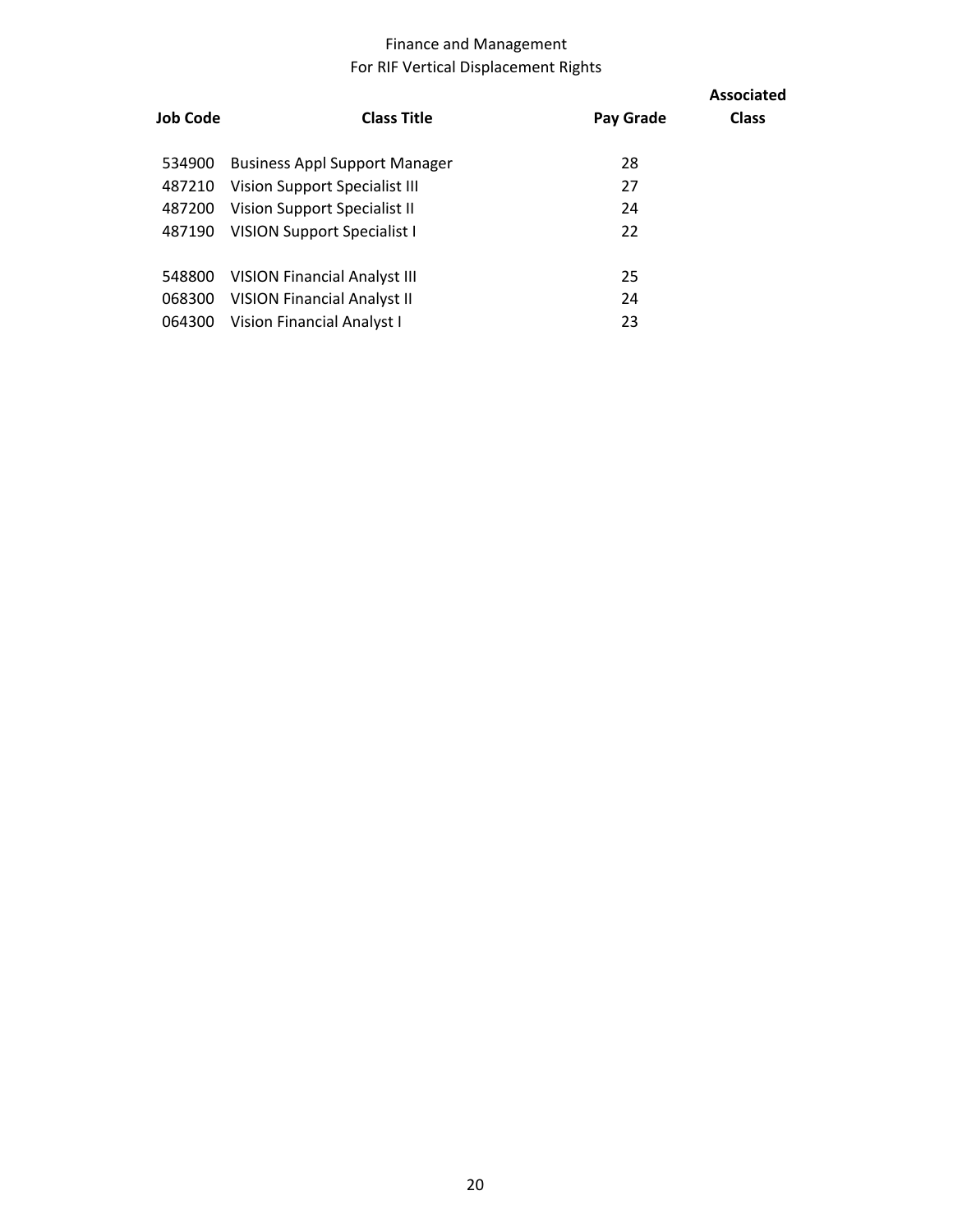## Financial Regulation For RIF Vertical Displacement Rights

| <b>Job Code</b> | <b>Class Title</b>                     | Pay Grade | <b>Associated</b><br><b>Class</b> |
|-----------------|----------------------------------------|-----------|-----------------------------------|
| 005000          | <b>Executive Staff Assistant</b>       | 22        |                                   |
| 004800          | Program Technician II                  | 20        |                                   |
| 050200          | Administrative Assistant B             | 19        |                                   |
| 004700          | Program Technician I                   | 18        |                                   |
| 050100          | Administrative Assistant A             | 17        |                                   |
| 035400          | Administrative Insurance Exami         | 26        |                                   |
| 036800          | Insurance Examiner-in-Charge           | 25        |                                   |
| 035000          | <b>Insurance Examiner III</b>          | 23        |                                   |
| 035800          | <b>Insurance Examiner II</b>           | 21        |                                   |
| 036000          | <b>Insurance Examiner I</b>            | 18        |                                   |
| 039500          | <b>Financial Examinations Director</b> | 29        |                                   |
|                 | 039602 Snr Fin Exame AC: Fin institute | 27        | $\ast$                            |
|                 | 039700 Financial Examiner II           | 23        |                                   |
| 490000          | Dir Rate & Form for Life & Hea         | 29        |                                   |
|                 | 551500 Senior Rate & Form Analyst      | 26        |                                   |
| 468900          | Rate & Form Analyst (ET)               | 24        |                                   |
| 034500          | InsRate&Form Analst III                | 23        |                                   |
| 039300          | Insur Consumer Complaint Admin         | 24        |                                   |
| 533600          | <b>Consumer Services Analyst</b>       | 23        |                                   |
| 553800          | Consumer Services Spec II              | 22        |                                   |
| 081400          | <b>Consumer Services Specialist</b>    | 20        |                                   |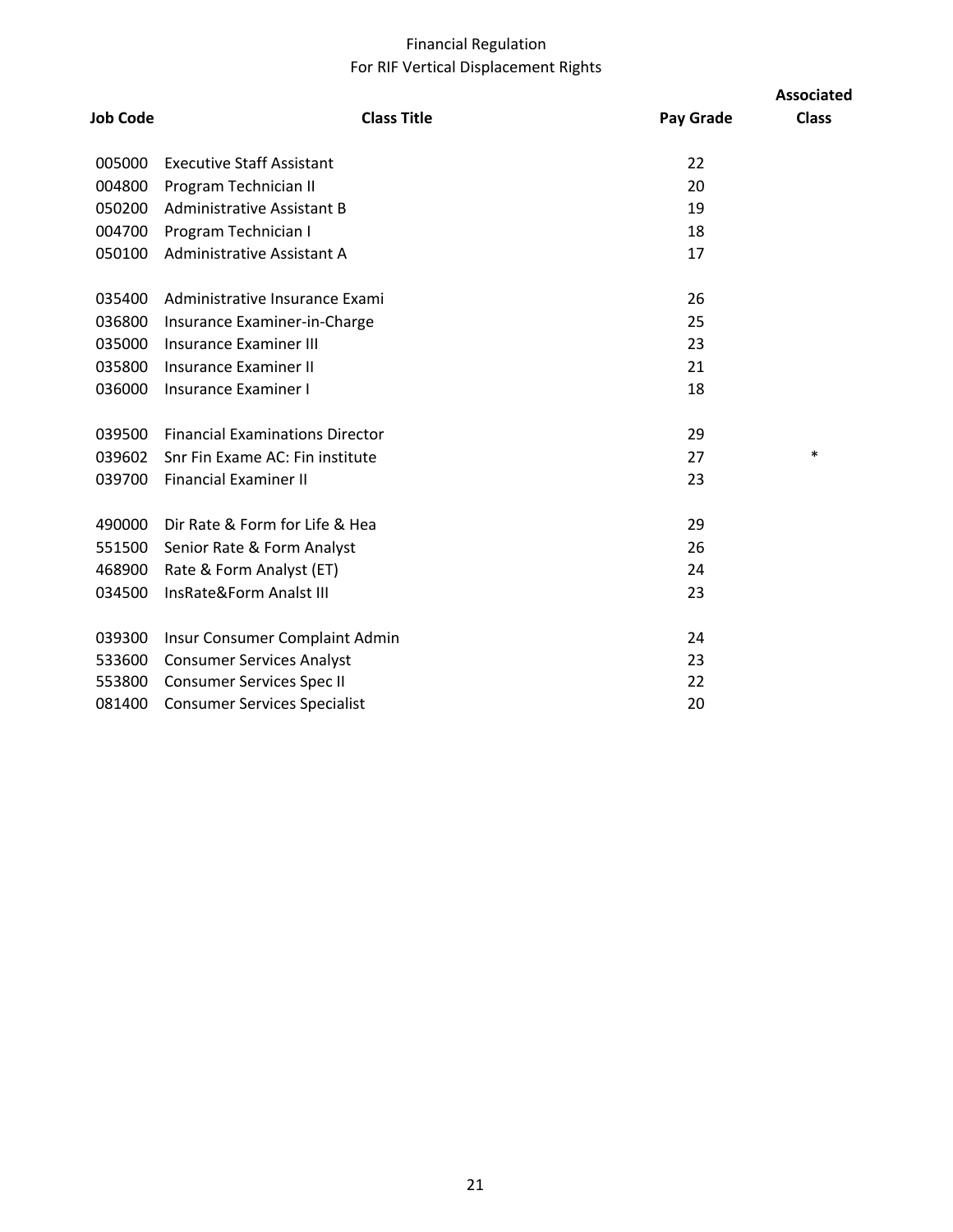## Fish Wildlife For RIF Vertical Displacement Rights

|                 |                                          |           | <b>Associated</b> |
|-----------------|------------------------------------------|-----------|-------------------|
| <b>Job Code</b> | <b>Class Title</b>                       | Pay Grade | <b>Class</b>      |
| 320100          | F & W Grants Administrator               | 24        |                   |
| 089230          | Administrative Srvcs Cord II             | 22        |                   |
| 004800          | Program Technician II                    | 20        |                   |
| 050200          | <b>Administrative Assistant B</b>        | 19        |                   |
| 050100          | Administrative Assistant A               | 17        |                   |
| 005200          | District Office Chief Clerk II           | 16        |                   |
| 070800          | F & W Education Programs Mgr             | 26        |                   |
| 071300          | Fish&Wildlife Info Spec                  | 23        |                   |
| 070860          | <b>F&amp;W Education Specialist II</b>   | 22        |                   |
| 070850          | <b>F&amp;W Education Specialist I</b>    | 21        |                   |
| 002001          | <b>F&amp;W Educations Prog Registrar</b> | 19        |                   |
| 327000          | Fish Culture Specialist VI               | 26        |                   |
| 326900          | Fish Culture Specialist V                | 24        |                   |
| 326800          | Fish Culture Specialist IV               | 23        |                   |
| 326700          | Fish Culture Specialist III              | 21        |                   |
| 326600          | Fish Culture Specialist II               | 20        |                   |
| 326500          | Fish Culture Specialist I                | 17        |                   |
| 327400          | Fish & Wildlife Scientist IV             | 25        |                   |
| 327300          | Fish & Wildlife Scientist III            | 24        |                   |
| 327200          | Fish & Wildlife Scientist II             | 23        |                   |
| 327700          | Game Warden Major                        | 29        |                   |
| 326400          | Game Warden Lieutenant                   | 27        |                   |
| 326300          | Game Warden Sergeant                     | 25        | $\ast$            |
| 326200          | Senior Game Warden                       | 24        |                   |
| 326100          | Game Warden                              | 23        |                   |
| 326000          | <b>Game Warden Trainee</b>               | 21        |                   |
| 323000          | Fish & Wildlife Specialist III           | 23        |                   |
| 320300          | Fish & Wildlife Specialist II            | 21        |                   |
| 323300          | F&W Specialist I                         | 20        |                   |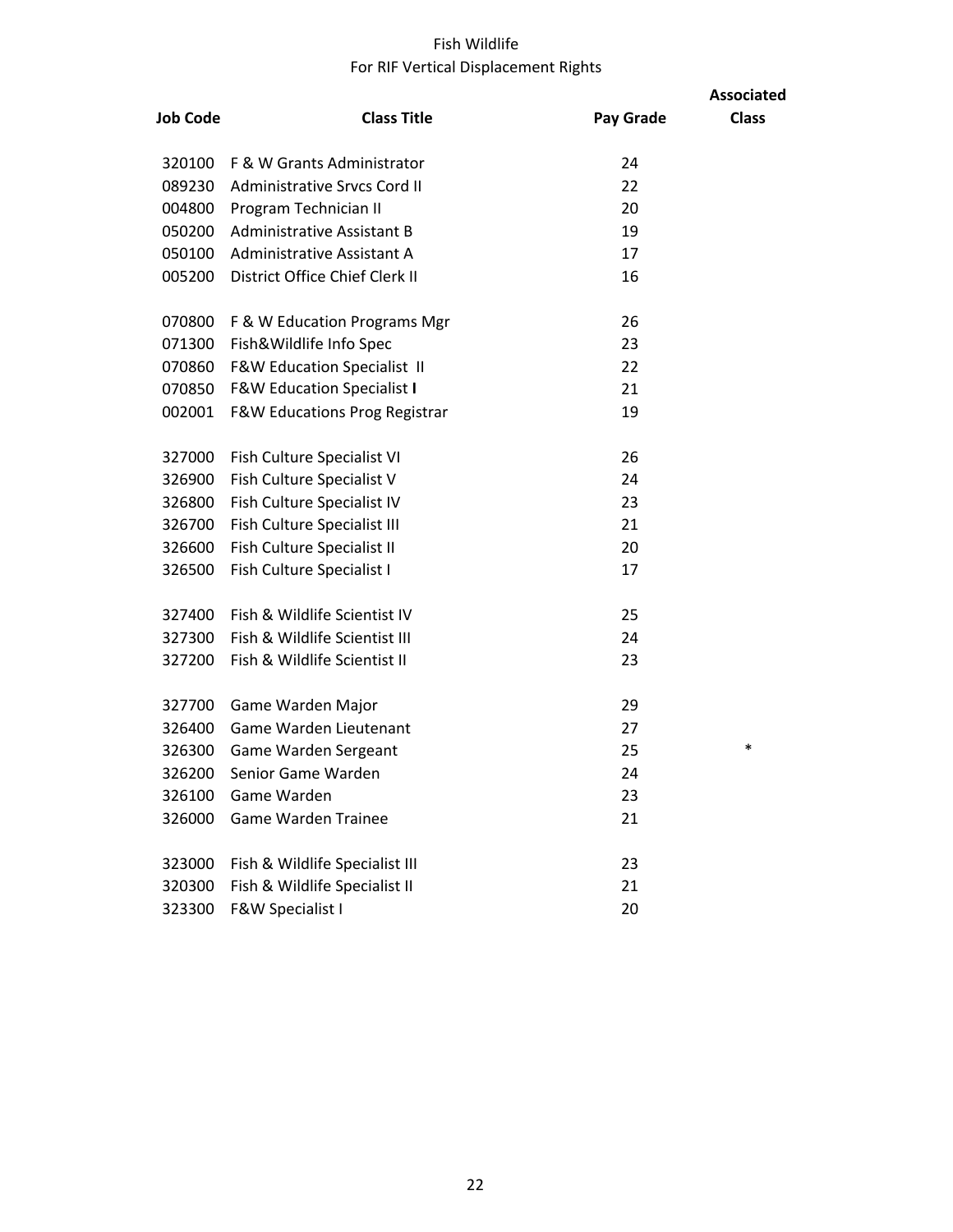## Forest, Parks Recreation For RIF Vertical Displacement Rights

| <b>Job Code</b> | <b>Class Title</b>                        | Pay Grade | <b>Associated</b><br><b>Class</b> |
|-----------------|-------------------------------------------|-----------|-----------------------------------|
| 496600          | <b>Grant Programs Manager</b>             | 25        |                                   |
| 550200          | <b>Contracts &amp; Grants Administrat</b> | 24        |                                   |
| 315701          | Lands Admin & Records Coord               | 21        |                                   |
| 004800          | Program Technician II                     | 20        |                                   |
| 050200          | <b>Administrative Assistant B</b>         | 19        |                                   |
| 050100          | Administrative Assistant A                | 17        |                                   |
| 001200          | Program Services Clerk                    | 15        |                                   |
| 014002          | Data Clerk                                | 12        |                                   |
|                 |                                           |           |                                   |
| 089090          | <b>Financial Manager II</b>               | 26        |                                   |
| 089070          | <b>Financial Administrator III</b>        | 24        |                                   |
| 089050          | <b>Financial Administrator II</b>         | 23        |                                   |
| 089030          | <b>Financial Specialist II</b>            | 19        |                                   |
|                 |                                           |           |                                   |
| 316101          | Parks Regional Oper Mgr                   | 23        |                                   |
| 316100          | Parks Reg Ranger Supervisor               | 22        |                                   |
|                 |                                           |           |                                   |
| 310300          | Forester III                              | 24        |                                   |
| 310400          | Forester II                               | 23        |                                   |
| 310100          | Forester I                                | 21        |                                   |
| 314800          | Parks Projects Manager                    | 26        |                                   |
|                 |                                           | 20        |                                   |
| 310200          | <b>Regional Parks Coordinator</b>         |           |                                   |
| 315400          | Parks Regional Facility Mgr.              | 23        |                                   |
| 316000          | Parks Maintenance Foreman                 | 22        |                                   |
| 314400          | Parks Maintenance Technician              | 20        |                                   |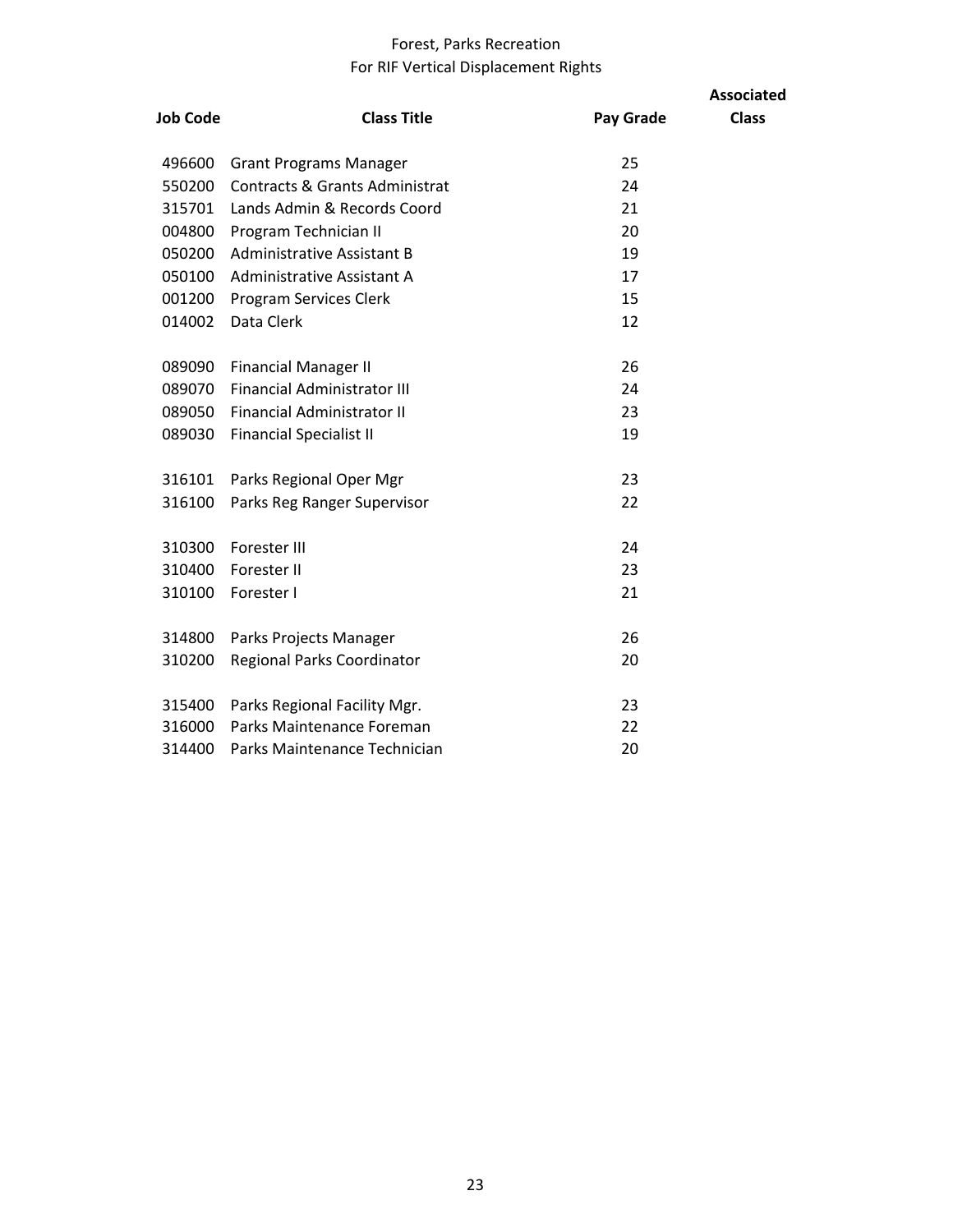#### Health For RIF Vertical Displacement Rights

|                 |                                      |           | <b>Associated</b> |
|-----------------|--------------------------------------|-----------|-------------------|
| <b>Job Code</b> | <b>Class Title</b>                   | Pay Grade | <b>Class</b>      |
|                 |                                      |           |                   |
| 089130          | <b>Financial Director I</b>          | 28        |                   |
| 089120          | <b>Financial Manager III</b>         | 27        |                   |
| 089090          | <b>Financial Manager II</b>          | 26        |                   |
| 089080          | <b>Financial Manager I</b>           | 25        |                   |
| 089070          | <b>Financial Administrator III</b>   | 24        |                   |
| 089060          | Financial Administrator II           | 23        |                   |
| 089050          | Financial Administrator I            | 22        |                   |
| 089040          | <b>Financial Specialist III</b>      | 21        |                   |
| 089030          | <b>Financial Specialist II</b>       | 19        |                   |
| 089020          | <b>Financial Specialist I</b>        | 17        |                   |
| 089290          | Administrative Srvcs Dir I           | 28        |                   |
| 089280          | Administrative Srvcs Mngr III        | 27        |                   |
| 089270          | Administrative Srvcs Mngr II         | 26        |                   |
| 089260          | Administrative Srvcs Mngr I          | 25        |                   |
| 089250          | Administrative Srvcs Cord IV         | 24        |                   |
| 089240          | Administrative Srvcs Cord III        | 23        |                   |
| 089230          | Administrative Srvcs Cord II         | 22        |                   |
| 089220          | Administrative Srvcs Cord I          | 21        |                   |
| 089210          | <b>Administrative Srvcs Tech IV</b>  | 19        |                   |
| 089190          | <b>Administrative Srvcs Tech III</b> | 17        |                   |
| 089180          | Administrative Srvcs Tech II         | 16        |                   |
| 004900          | Program Technician III               | 22        |                   |
| 442950          | <b>Environmental Health Spec</b>     | 21        |                   |
| 004800          | Program Technician II                | 20        |                   |
| 050200          | Administrative Assistant B           | 19        |                   |
| 004700          | Program Technician I                 | 18        |                   |
| 050100          | Administrative Assistant A           | 17        |                   |
| 001200          | Program Services Clerk               | 15        |                   |
| 099950          | Health District Office Tech II       | 19        |                   |
| 099900          | Health District Office Tech I        | 17        |                   |
| 141300          | Asbestos & Lead Reg Prog Chief       | 26        |                   |
| 132650          | Sr. Health Asbestos&Lead Engr        | 25        |                   |
| 132600          | Health Asbestos&Lead Engr            | 23        |                   |
| 411600          | <b>State Toxicologist</b>            | 29        |                   |
| 411800          | State Radio&ToxicRisk Assessor       | 26        |                   |
| 142700          | <b>Healthy Homes Case Manager</b>    | 22        |                   |
| 417450          | PH Lab Info Systems Coordinator      | 26        |                   |
| 417400          | PH Lab Information Specialist        | 25        |                   |
| 412700          | <b>Customer Services Supervisor</b>  | 21        |                   |
| 412630          | PH Lab Customer Serv Spec III        | 19        |                   |
| 412620          | PH Lab Customer Service Spec II      | 18        |                   |
| 412610          | PH Lab Customer Service Spec I       | 17        |                   |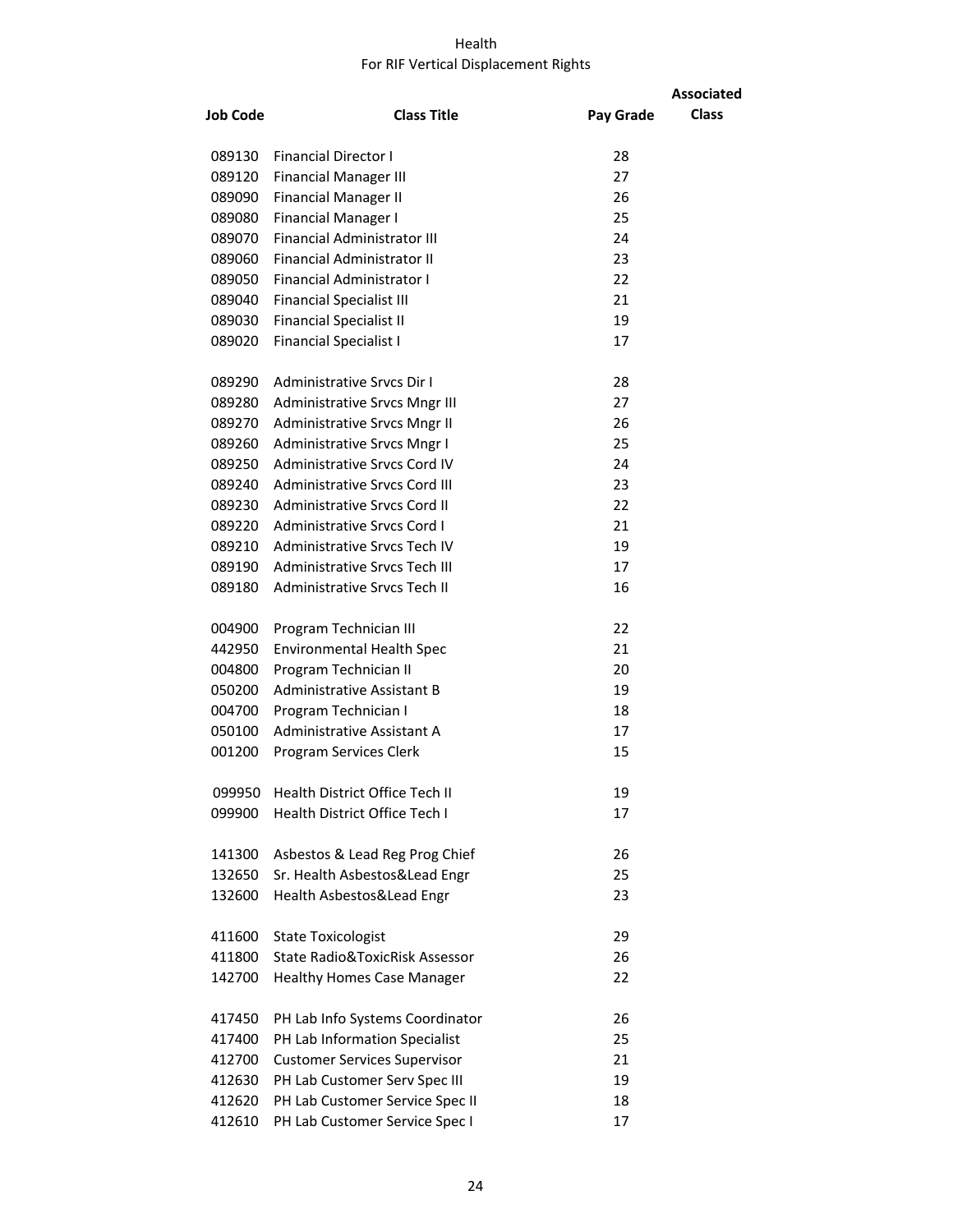#### Health For RIF Vertical Displacement Rights

|                 |                                         |           | <b>Associated</b> |
|-----------------|-----------------------------------------|-----------|-------------------|
| <b>Job Code</b> | <b>Class Title</b>                      | Pay Grade | <b>Class</b>      |
| 045610          | Research & Statistics Chief             | 28        |                   |
| 027100          | Public Health Analyst III               | 26        |                   |
| 027200          | Public Health Analyst II                | 25        |                   |
| 028000          | Public Health Analyst I                 | 24        |                   |
| 402600          | <b>Emergency Medical Services Chief</b> | 26        |                   |
| 402702          | <b>EMS StateTrainingAdministrator</b>   | 25        |                   |
| 402100          | <b>EMS Data Manager</b>                 | 24        |                   |
| 403900          | Sr Infectious Disease Program Mgr       | 29        |                   |
| 419900          | Health Surv Epidemiologist              | 27        |                   |
| 007400          | Epidemiologist IV                       | 26        |                   |
| 007300          | Epidemiologist III                      | 24        |                   |
| 007200          | Epidemiologist II                       | 22        |                   |
| 007100          | Epidemiologist I                        | 20        |                   |
| 443900          | HIV/AIDS, STD&Hep Prog Chief            | 27        |                   |
| 440200          | <b>Hepatitis C Care Specialist</b>      | 22        |                   |
| 138102          | <b>Public Health Nutritionist III</b>   | 25        |                   |
| 441500          | <b>Public Health Nutritionist II</b>    | 23        |                   |
| 442600          | <b>Public Health Nutritionist I</b>     | 22        |                   |
| 446120          | <b>Public Health Nutrition Assist</b>   | 20        |                   |
| 419000          | PH Nurtition Program Manager            | 26        |                   |
| 422600          | PH Nutrition Specialist                 | 25        | *                 |
| 446110          | Health Outreach Specialist II           | 20        |                   |
| 440001          | Public Health Inspector Mgr             | 27        |                   |
| 440050          | Public Health Inspector IV              | 25        |                   |
| 440000          | Public Health Inspector III             | 24        |                   |
| 445100          | Public Health Inspector II              | 23        |                   |
| 440800          | Public Health Inspector I               | 22        |                   |
| 008500          | Immunization Registry Chief             | 27        |                   |
| 434600          | Immunization Program Data Manager       | 25        |                   |
| 435100          | <b>Immunization Prog Spec</b>           | 23        |                   |
| 413401          | PH Lab Program Chief - Chem             | 28        |                   |
| 416400          | PH Scientist IV; Chemistry              | 25        |                   |
| 416200          | PH Scientist III; Chemistry             | 24        |                   |
| 416100          | PH Scientist II; Chemistry              | 22        |                   |
| 416000          | PH Scientist I; Chemistry               | 20        |                   |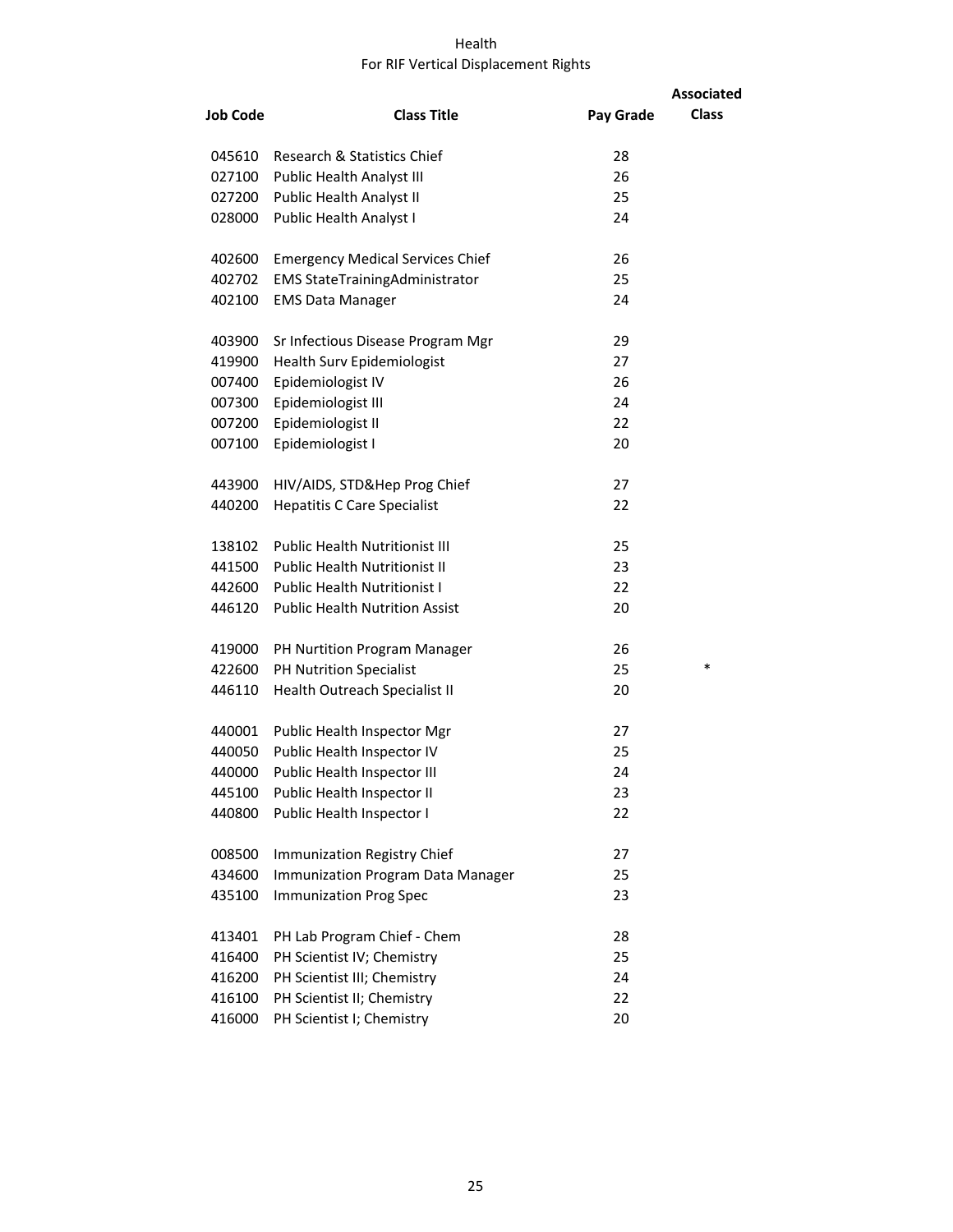#### Health For RIF Vertical Displacement Rights

|                 |                                                    |           | <b>Associated</b> |
|-----------------|----------------------------------------------------|-----------|-------------------|
| <b>Job Code</b> | <b>Class Title</b>                                 | Pay Grade | <b>Class</b>      |
| 413402          | PH Lab Program Chief - Microb                      | 28        |                   |
| 417350          | PH Lab Unit Coordinator                            | 27        |                   |
| 416900          | PH Scientist IV; Microbiology                      | 25        |                   |
| 416700          | PH Scientist III; Microbiology                     | 24        |                   |
| 416600          | PH Scientist II; Microbiology                      | 22        |                   |
| 416500          | PH Scientist I; Microbiology                       | 20        |                   |
| 000089          | Public Health Nurse Admin II                       | 29        |                   |
| 000080          | Public Health Nurse Admin I                        | 27        | *                 |
| 000039          | Public Health Nurse Supervisor                     | 25        |                   |
| 000035          | <b>Public Health Nurse II</b>                      | 24        |                   |
| 000030          | <b>Public Health Nurse I</b>                       | 23        |                   |
| 422500          | Pub Health Chronic Disease Pre                     | 28        |                   |
| 441205          | PH Programs Director                               | 27        |                   |
| 422501          | Director, Evaluation & Chronic                     | 26        |                   |
| 857100          | Chronic Disease Info Director                      | 25        |                   |
| 444900          | PH Programs Admin AC: General                      | 24        | *                 |
| 445301          | Chronic Disease Program Specia                     | 23        |                   |
| 441200          | PH Specialist AC: General                          | 22        | $\ast$            |
| 138500          | Radiol & Toxico Sci Prog Chief                     | 28        |                   |
| 138102          | <b>Toxicological &amp; Radioligical Sr Analyst</b> | 26        |                   |
| 138100          | Senior Radiological Health Spe                     | 25        |                   |
| 542850          | <b>Prevention Services Manager</b>                 | 26        |                   |
| 526301          | Substance Abuse Prog Manager                       | 25        |                   |
| 051800          | Substance Abuse Research & Pol                     | 24        |                   |
| 525100          | <b>Substance Abuse Prevention Con</b>              | 23        |                   |
| 526800          | Subst Abuse Unit Administrator                     | 21        |                   |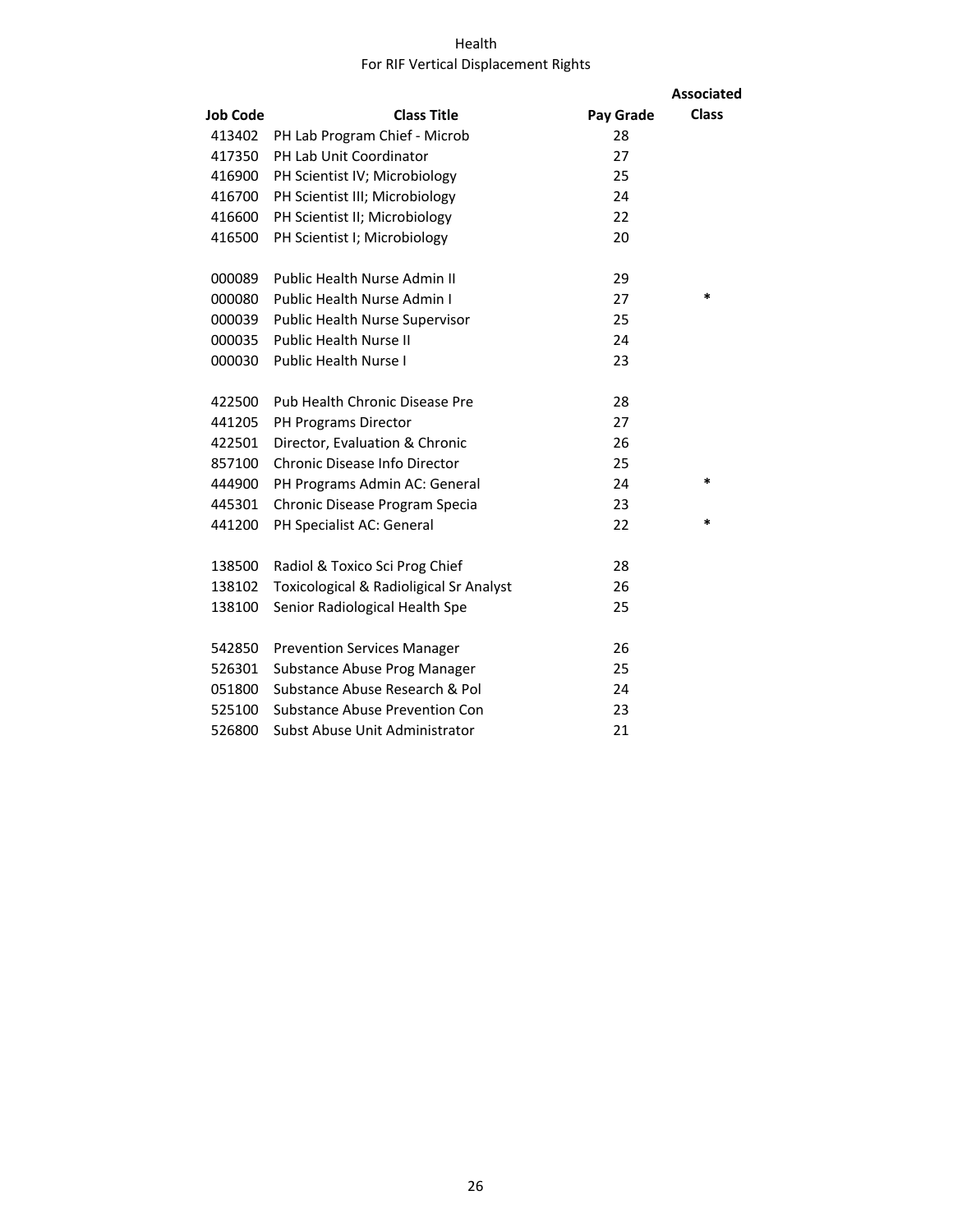## Human Services CO For RIF Vertical Displacement Rights

| <b>Job Code</b> | <b>Class Title</b>              | Pay Grade | <b>Associated Class</b> |
|-----------------|---------------------------------|-----------|-------------------------|
| 089150          | <b>Financial Director III</b>   | 30        |                         |
| 089140          | <b>Financial Director II</b>    | 29        |                         |
| 089120          | <b>Financial Manager III</b>    | 27        |                         |
| 089090          | <b>Financial Manager II</b>     | 26        |                         |
| 089080          | <b>Financial Manager I</b>      | 25        |                         |
| 089070          | Financial Administrator III     | 24        |                         |
| 089060          | Financial Administrator II      | 23        |                         |
| 089050          | Financial Administrator I       | 22        |                         |
| 089040          | <b>Financial Specialist III</b> | 21        |                         |
|                 |                                 |           |                         |
| 075402          | AHS Director of Internal Audit  | 30        |                         |
| 075400          | AHS Bus App&Audit Support Spec  | 26        |                         |
| 075401          | AHS Senior Acct & Audit Analys  | 25        |                         |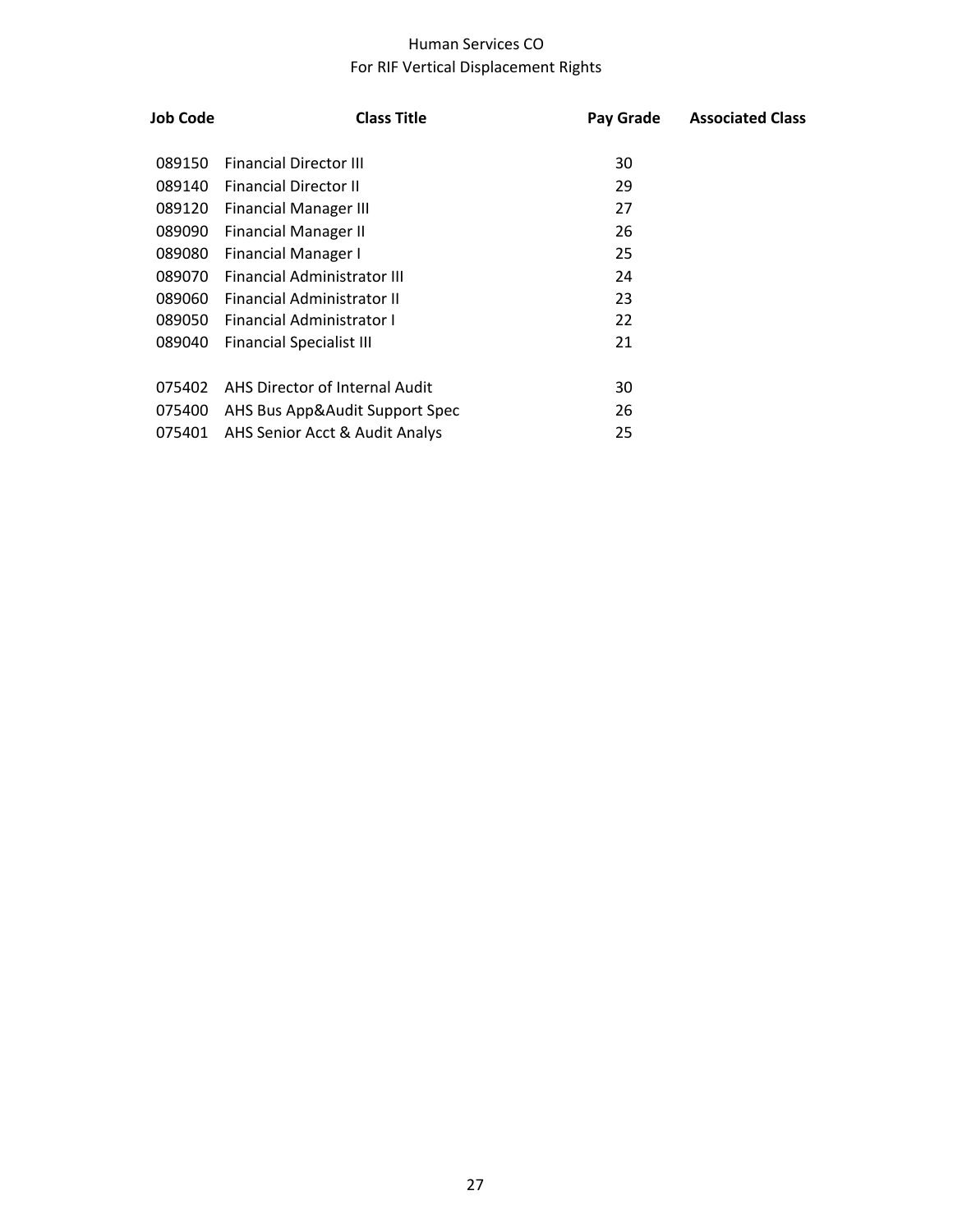## Labor For RIF Vertical Displacement Rights

|                 |                                      |           | <b>Associated</b> |
|-----------------|--------------------------------------|-----------|-------------------|
| <b>Job Code</b> | <b>Class Title</b>                   | Pay Grade | <b>Class</b>      |
| 089080          | <b>Financial Manager I</b>           | 25        |                   |
| 089070          | <b>Financial Administrator III</b>   | 24        |                   |
| 089060          | Financial Administrator II           | 23        |                   |
| 089040          | <b>Financial Specialist III</b>      | 21        |                   |
| 089030          | <b>Financial Specialist II</b>       | 19        |                   |
| 004900          | Program Technician III               | 22        |                   |
| 004800          | Program Technician II                | 20        |                   |
| 050200          | <b>Administrative Assistant B</b>    | 19        |                   |
| 004700          | Program Technician I                 | 18        |                   |
| 050100          | Administrative Assistant A           | 17        |                   |
| 020600          | Storekeeper B                        | 16        |                   |
| 001200          | Program Services Clerk               | 15        |                   |
| 238100          | UC Program Administrator IV          | 26        |                   |
| 238001          | UC Program Administrator III         | 25        |                   |
| 238000          | UC Program Administrator II          | 24        |                   |
| 236702          | UC Customer Serv Rep III             | 23        |                   |
| 236701          | UC Cust Service Rep II               | 21        |                   |
| 236700          | UC Cust Serv Rep I                   | 19        |                   |
| 230102          | <b>Quality Control Specialist II</b> | 22        |                   |
| 230100          | <b>Quality Control Specialist I</b>  | 20        |                   |
| 002501          | <b>Employer Services Spec II</b>     | 21        |                   |
| 002500          | <b>Employer Services Spec I</b>      | 18        |                   |
| 234530          | Job Center Spec III                  | 22        |                   |
| 234520          | Job Center Spec II                   | 21        | $\ast$            |
| 234510          | Job Center Spec I                    | 20        | $\ast$            |
| 231101          | Econ & Labor Mrkt Asst Chief         | 28        |                   |
| 448200          | Senior LMI Analyst                   | 23        |                   |
| 231300          | Labor Market Research Analyst        | 20        |                   |
| 235500          | UC Claims Adjudicator II             | 22        |                   |
| 236600          | UC Claims Adjudicator I              | 20        |                   |
| 237500          | <b>UC Chief Field Auditor</b>        | 25        |                   |
| 237701          | <b>UC Tax Auditor II</b>             | 23        |                   |
| 237700          | <b>UC Tax Auditor I</b>              | 21        |                   |
| 871000          | Plant Maintenance Supervisor A       | 18        |                   |
| 865500          | Custodian II                         | 12        |                   |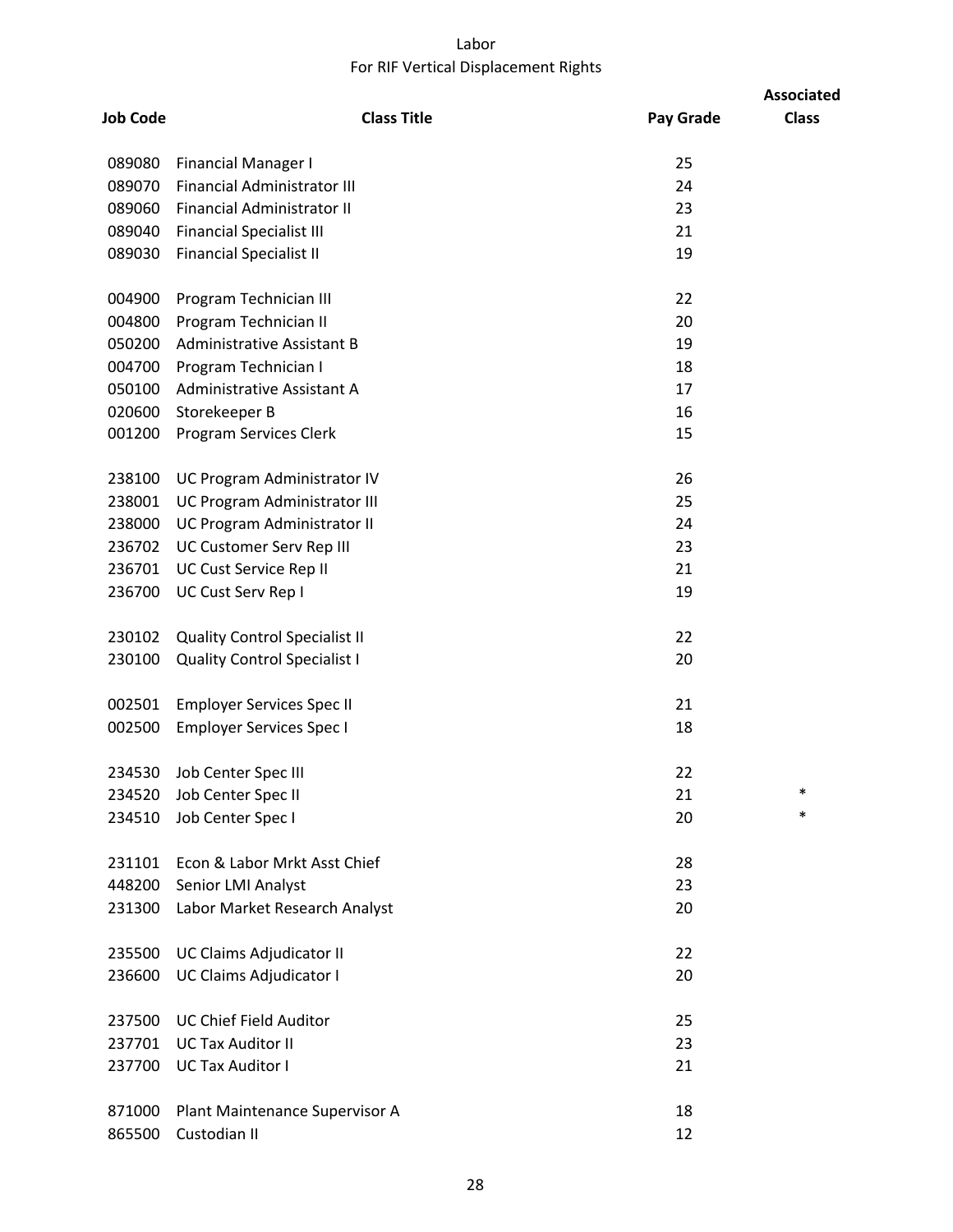## Labor For RIF Vertical Displacement Rights

|                 |                                              |           | <b>Associated</b> |
|-----------------|----------------------------------------------|-----------|-------------------|
| <b>Job Code</b> | <b>Class Title</b>                           | Pay Grade | <b>Class</b>      |
| 236500          | <b>Chief Hearing Examiner</b>                | 24        |                   |
| 236400          | <b>Hearings Examiner</b>                     | 23        |                   |
| 084800          | Occ Safety & Health Comp Supr                | 25        |                   |
| 463601          | Sen OS Investigation & Compli                | 23        |                   |
| 083810          | Occuptl Health & Safety Compli               | 22        |                   |
| 083800          | Occuptl Safety Compli Off                    | 21        |                   |
| 037502          | <b>Worker's Compensation Program Manager</b> | 27        |                   |
|                 | 037500 Asst. Dir Worker Compensation         | 26        |                   |
| 038700          | Workers' Comp Spec II                        | 24        |                   |
| 038300          | <b>Workers' Compensation Spec I</b>          | 20        |                   |
| 088500          | Project Worksafe Program Dir                 | 27        |                   |
| 006600          | Industrial Hygiene Engin                     | 24        |                   |
| 138300          | Safety & Health Consultant II                | 23        |                   |
| 085300          | <b>Occupational Safety Consultant</b>        | 22        |                   |
| 500510          | <b>RESEA Program Coordinator</b>             | 23        |                   |
| 241100          | Senior RESEA Facilitator                     | 22        |                   |
| 241000          | <b>RESEA Facilitator</b>                     | 21        |                   |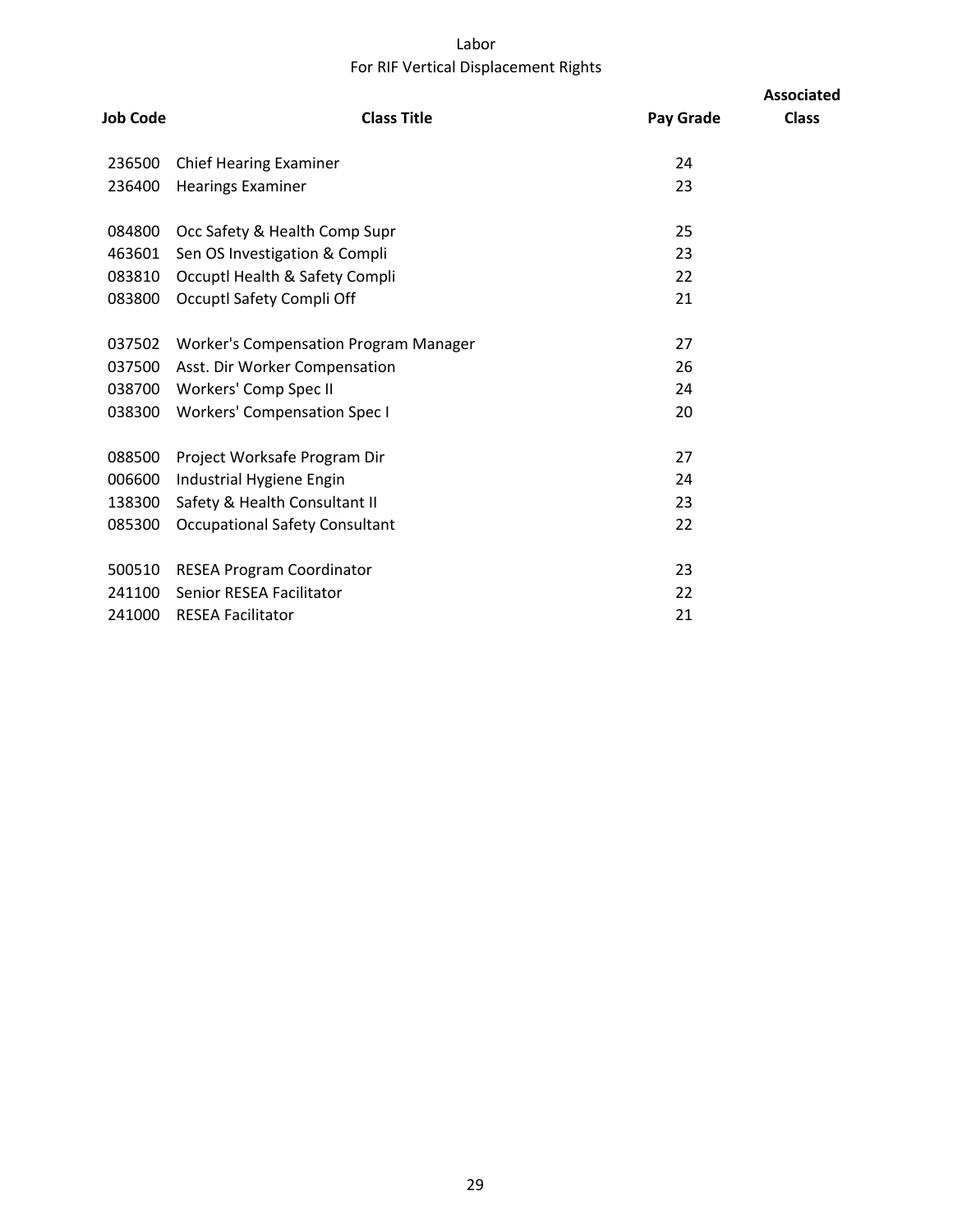## Libraries For RIF Vertical Displacement Rights

| Job Code | <b>Class Title</b>              | Pay Grade | <b>Associated</b><br><b>Class</b> |
|----------|---------------------------------|-----------|-----------------------------------|
| 550200   | Contracts & Grants Administrat  | 24        |                                   |
| 004700   | Program Technician I            | 18        |                                   |
| 089190   | Administrative Srycs Tech III   | 17        |                                   |
| 089180   | Administrative Srycs Tech II    | 16        |                                   |
| 001200   | Program Services Clerk          | 15        |                                   |
|          |                                 |           |                                   |
| 220302   | Library Consultant AC: Services | 26        | $\ast$                            |
| 220804   | Librarian, Government Services  | 24        |                                   |
| 220807   | Librarian C                     | 22        |                                   |
| 220500   | Librarian A                     | 18        |                                   |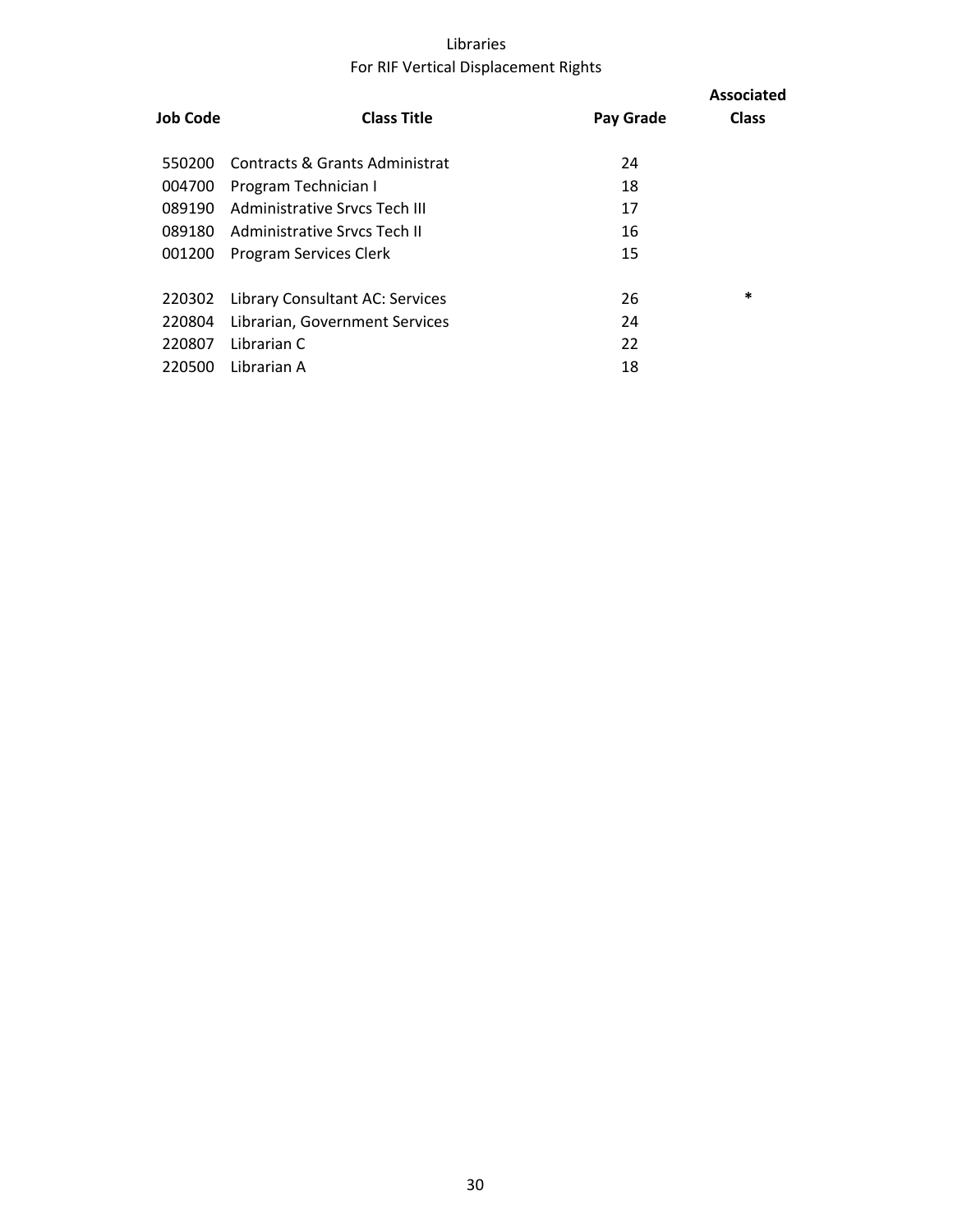## Liquor Control For RIF Vertical Displacement Rights

| <b>Job Code</b> | <b>Class Title</b>                            | Pay Grade | <b>Associated</b><br><b>Class</b> |
|-----------------|-----------------------------------------------|-----------|-----------------------------------|
| 089080          | <b>Financial Manager I</b>                    | 25        |                                   |
| 089060          | Financial Administrator II                    | 23        |                                   |
| 089050          | Financial Administrator I                     | 22        |                                   |
| 089040          | <b>Financial Specialist III</b>               | 21        |                                   |
| 089030          | <b>Financial Specialist II</b>                | 19        |                                   |
| 089020          | <b>Financial Specialist I</b>                 | 17        |                                   |
| 005000          | <b>Executive Staff Assistant</b>              | 22        |                                   |
| 050100          | Administrative Assistant A                    | 17        |                                   |
| 089230          | Administrative Srvcs Cord II                  | 22        |                                   |
| 004800          | Program Technician II                         | 20        |                                   |
| 551900          | Liquor Control Licensing Dir                  | 27        |                                   |
| 087200          | Liquor Control Investig Sup                   | 25        |                                   |
| 081000          | Liquor Control Investigator                   | 24        |                                   |
| 073700          | <b>Liquor Control Training Spec</b>           | 21        |                                   |
| 024700          | Liquor Warehouse Mgt Syst Cord                | 22        |                                   |
| 023900          | Liquor Warehouse Supervisor                   | 19        |                                   |
| 021800          | <b>Warehouse Delivery Specialist</b>          | 16        |                                   |
| 022700          | Liquor Warehouse Worker I                     | 14        |                                   |
| 462800          | Director Lottery Customer Service & Licensing | 24        |                                   |
| 404300          | VT Lottery Cust Serv Rep II                   | 15        |                                   |
| 002900          | VT Lottery Custmer Svc Rep I                  | 13        |                                   |
| 024350          | Lottery Marketing Manager                     | 26        |                                   |
| 024200          | Lottery Marketing&Sales Sup                   | 24        |                                   |
| 052001          | Sr. Lottery Sales Coordinator                 | 21        |                                   |
| 024500          | Lottery Sales Representative                  | 20        |                                   |
| 547800          | Lottery Product & Sup Tech                    | 17        |                                   |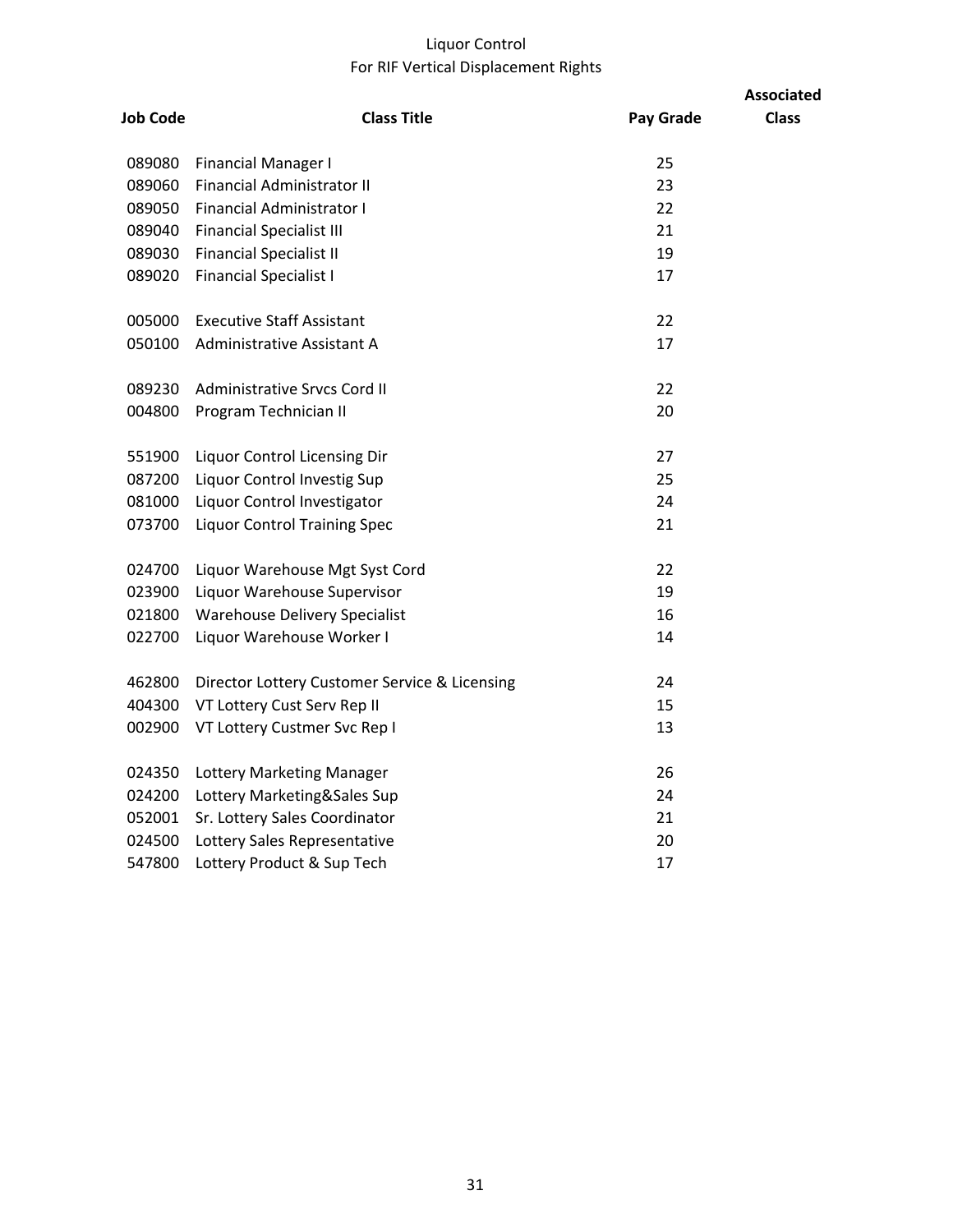## Mental Health For RIF Vertical Displacement Rights

| <b>Job Code</b> | <b>Class Title</b>                  | Pay Grade | <b>Associated</b><br><b>Class</b> |
|-----------------|-------------------------------------|-----------|-----------------------------------|
|                 |                                     |           |                                   |
| 005000          | <b>Executive Staff Assistant</b>    | 22        |                                   |
| 004800          | Program Technician II               | 20        |                                   |
| 050200          | <b>Administrative Assistant B</b>   | 19        |                                   |
| 004700          | Program Technician I                | 18        |                                   |
| 089190          | Administrative Srvces Tech III      | 17        |                                   |
| 089170          | Administrative Srvces Tech I        | 15        |                                   |
| 089120          | <b>Financial Manager III</b>        | 27        |                                   |
| 089090          | <b>Financial Manager II</b>         | 26        |                                   |
| 089080          | <b>Financial Manager I</b>          | 25        |                                   |
| 089070          | <b>Financial Administrator III</b>  | 24        |                                   |
| 089050          | <b>Financial Administrator I</b>    | 22        |                                   |
| 089040          | <b>Financial Specialist III</b>     | 21        |                                   |
| 089030          | <b>Financial Specialist II</b>      | 19        |                                   |
| 467300          | Sr Recovery Services Clinician      | 25        |                                   |
| 533000          | <b>MH Recovery Specialist</b>       | 23        |                                   |
| 524700          | <b>DMH Activity Therapist</b>       | 22        |                                   |
| 453000          | Dir, Psychology & Recovery Svc      | 31        |                                   |
| 511800          | Asst Dir Child, Adol & Family       | 28        |                                   |
| 511905          | Children's MH Operations Chief      | 27        |                                   |
| 511900          | Children's MH Care Manager          | 25        |                                   |
| 711900          | <b>Supervising Chef</b>             | 24        |                                   |
| 711200          | Cook C                              | 16        |                                   |
| 710700          | Food Service Worker                 | 09        |                                   |
| 511600          | <b>Social Services Chief</b>        | 26        |                                   |
| 511000          | Psychiatric Social Worker II        | 24        |                                   |
| 469600          | Senior Mental Health Spec           | 23        |                                   |
| 469500          | <b>Associate Mental Health Spec</b> | 20        |                                   |
| 469400          | <b>Mental Health Specialist</b>     | 18        |                                   |
| 000060          | <b>Nurse Supervisor</b>             | 25        |                                   |
| 000049          | Registered Nurse III - CSN          | 24        |                                   |
| 000045          | Registered Nurse II - CSN           | 23        |                                   |
| 000040          | Registered Nurse I - CSN            | 22        |                                   |
| 441800          | Research&Statistics Sect Chief      | 27        |                                   |
| 488600          | Mental Health Analyst III           | 25        |                                   |
| 488500          | Mental Health Analyst II            | 24        |                                   |
| 488400          | Mental Health Analyst I             | 23        |                                   |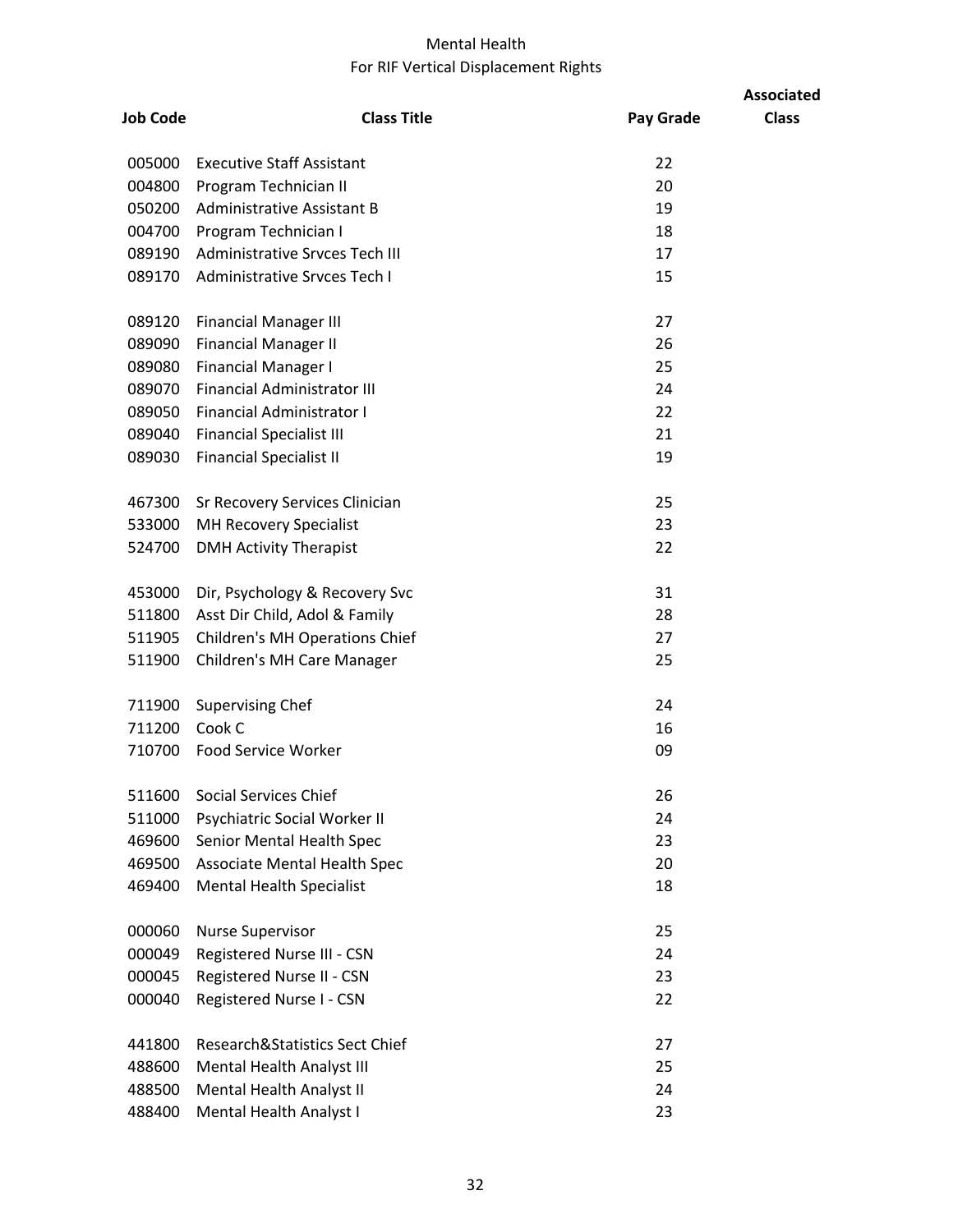## Mental Health For RIF Vertical Displacement Rights

| <b>Job Code</b> | <b>Class Title</b>                   |           | <b>Associated</b> |
|-----------------|--------------------------------------|-----------|-------------------|
|                 |                                      | Pay Grade | <b>Class</b>      |
|                 | 496700 Triage Intake Supp Unit Coord | 25        |                   |
|                 | 451200 Psychiatric Admissions Spec   | 22        |                   |
|                 | 008200 DMH Health Info Specialist    | 21        |                   |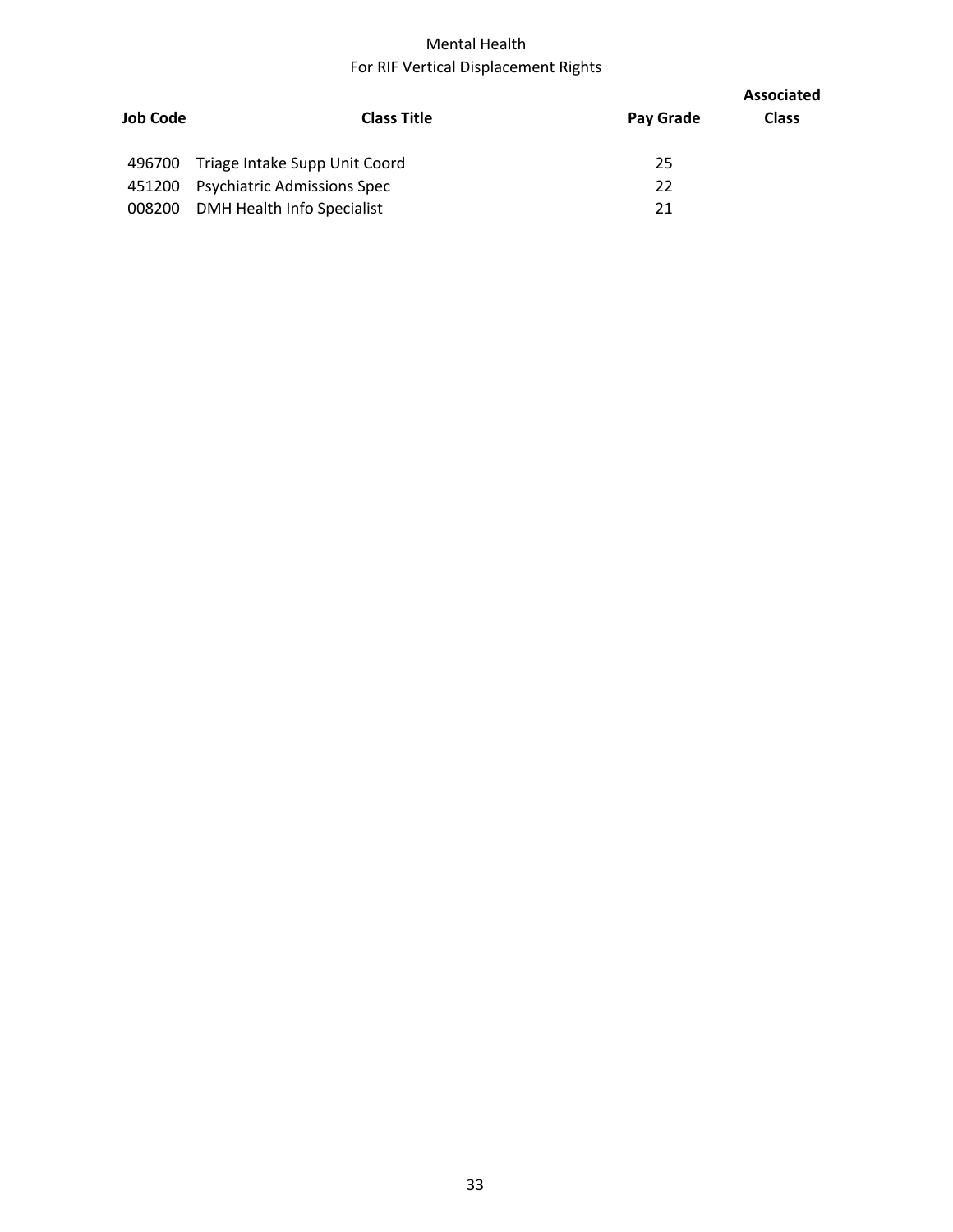#### Military For RIF Vertical Displacement Rights

| <b>Job Code</b> | <b>Class Title</b>                    | Pay Grade | <b>Associated</b><br><b>Class</b> |
|-----------------|---------------------------------------|-----------|-----------------------------------|
| 089090          | <b>Financial Manager II</b>           | 26        |                                   |
| 089080          | <b>Financial Manager I</b>            | 25        |                                   |
| 089070          | <b>Financial Administrator III</b>    | 24        |                                   |
| 089060          | Financial Administrator II            | 23        |                                   |
| 089030          | <b>Financial Specialist II</b>        | 19        |                                   |
| 089020          | <b>Financial Specialist I</b>         | 17        |                                   |
|                 | 089240 Administrative Srvcs Cord III  | 23        |                                   |
| 089230          | <b>Administrative Srvcs Cord II</b>   | 22        |                                   |
|                 | 089220 Administrative Srvcs Cord I    | 21        |                                   |
|                 | 089210 Administrative Srvcs Tech IV   | 19        |                                   |
|                 | 089190 Administrative Srycs Tech III  | 17        |                                   |
| 001200          | Program Services Clerk                | 15        |                                   |
|                 | 850502 Airport Firefighter Asst Chief | 24        |                                   |
|                 | 044900 Airport Fire Fighter Captain   | 22        |                                   |
| 850400          | Airport Fire Fighter                  | 20        |                                   |
| 143605          | Military District Facilities Manager  | 26        |                                   |
| 872102          | <b>District Facilities Supr II</b>    | 24        |                                   |
| 872101          | <b>District Facilities Supervisor</b> | 22        |                                   |
| 537800          | Military Maintenance Spec III         | 21        |                                   |
| 841300          | Military Maintenance Spec II          | 19        |                                   |
| 841100          | <b>Military Maint Spec</b>            | 18        |                                   |
| 840501          | Maintenance Mechanic II               | 17        |                                   |
| 840300          | Maintenance Mechanic B                | 15        |                                   |
| 701600          | <b>Security Operations Supervisor</b> | 23        |                                   |
|                 | 544100 Assistant Security Supervisor  | 21        |                                   |
| 701300          | <b>Security Guard</b>                 | 19        |                                   |
| 475500          | Military Prop Manage Spec II          | 24        |                                   |
| 701500          | Military Prop Manag Spec              | 22        |                                   |
| 020400          | <b>Military Storekeeper</b>           | 18        |                                   |
| 029300          | Starbase Administrator                | 25        |                                   |
| 065300          | <b>Starbase Unit Chief</b>            | 22        |                                   |
| 040605          | Training Coordinator AC: Starb        | 21        | *                                 |
| 065200          | Starbase Instructor                   | 20        |                                   |
| 147900          | Military Environmtl Analyst II        | 25        |                                   |
| 147700          | Military Environmental Analyst        | 24        |                                   |
| 701200          | <b>Veterans Services Director</b>     | 25        |                                   |
| 006500          | Veteran Service Officer II            | 24        |                                   |
|                 | 006700 Veterans Service Officer I     | 21        |                                   |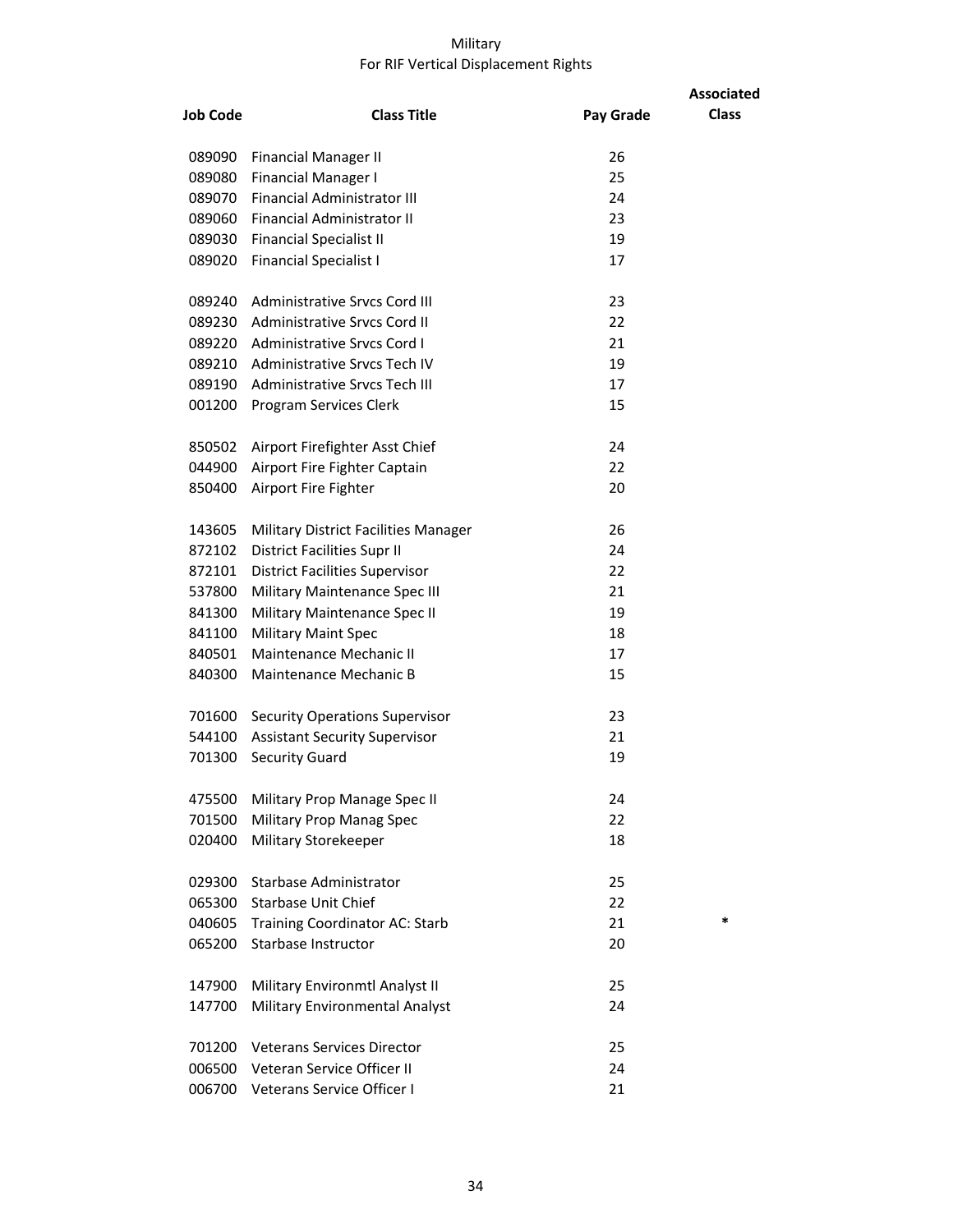## Natural Resources Board For RIF Vertical Displacement Rights

| Job Code | <b>Class Title</b>             | Pay Grade | <b>Associated</b><br><b>Class</b> |
|----------|--------------------------------|-----------|-----------------------------------|
| 089290   | Administrative Srycs Dir I     | 28        |                                   |
| 001300   | Natural Resources Board Tech   | 21        |                                   |
| 079400   | Natural ResourceBd State Coord | 29        |                                   |
| 079000   | Natural Resrcs Bd Dist Coord   | 28        |                                   |
| 079500   | Natural Resrcs Bd Act 250 Spec | 24        |                                   |
| 546300   | Nat Res Bd Data & Tech Spec    | 22        |                                   |
| 552300   | Natural Res Bd Legal Technicia | 21        |                                   |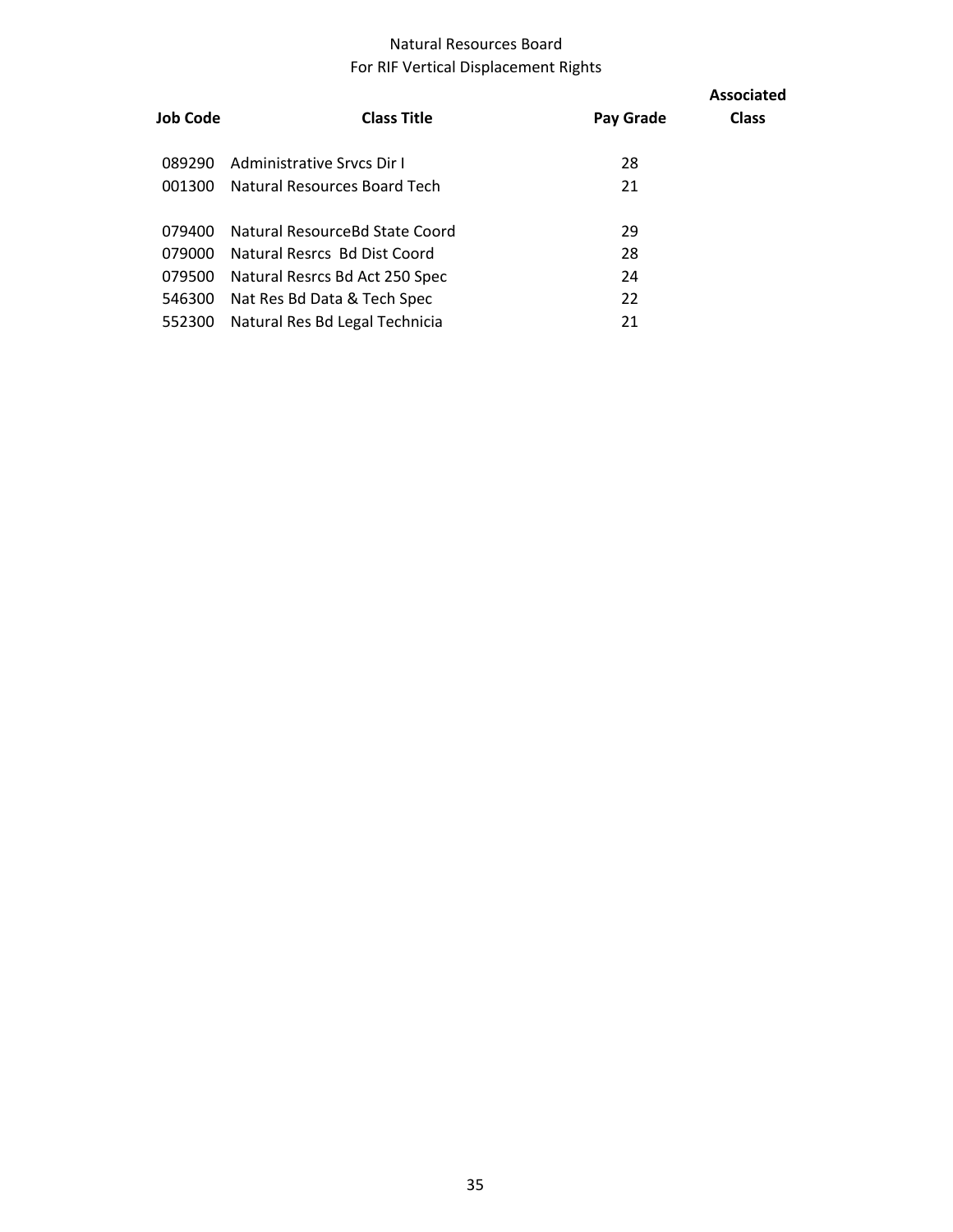## Natural Resources CO For RIF Vertical Displacement Rights

| Job Code | <b>Class Title</b>             | Pay Grade | <b>Associated</b><br><b>Class</b> |
|----------|--------------------------------|-----------|-----------------------------------|
| 089250   | Administrative Srvcs Cord IV   | 24        |                                   |
| 004700   | Program Technician I           | 18        |                                   |
| 089030   | <b>Financial Specialist II</b> | 19        |                                   |
| 089020   | <b>Financial Specialist I</b>  | 17        |                                   |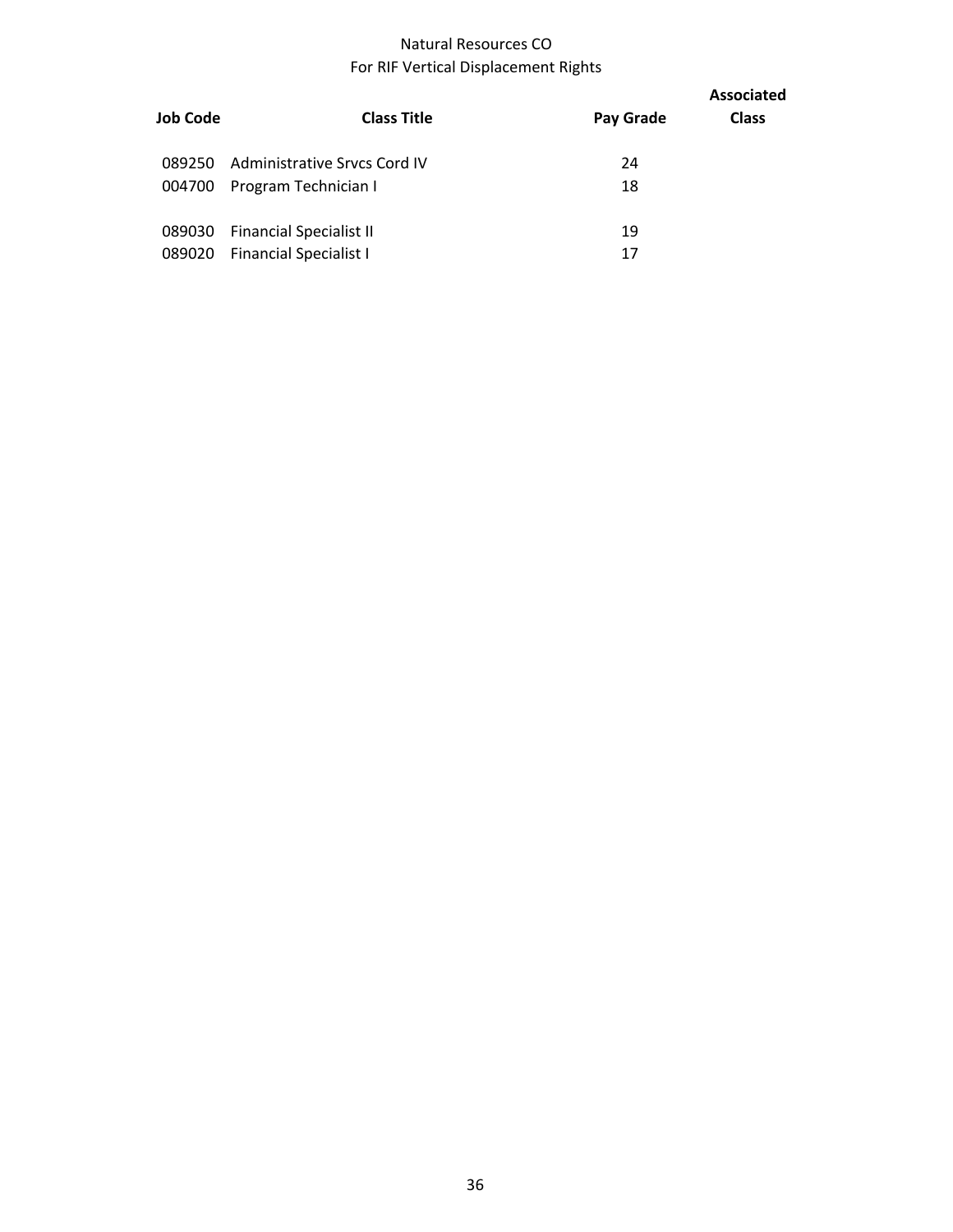## Public Safety For RIF Vertical Displacement Rights

| <b>Job Code</b> | <b>Class Title</b>                    | Pay Grade | <b>Associated Class</b> |
|-----------------|---------------------------------------|-----------|-------------------------|
| 089140          | <b>Financial Director II</b>          | 29        |                         |
| 089130          | <b>Financial Director I</b>           | 28        |                         |
| 089120          | <b>Financial Manager III</b>          | 27        |                         |
| 089090          | <b>Financial Manager II</b>           | 26        |                         |
| 089080          | <b>Financial Manager I</b>            | 25        |                         |
| 089070          | <b>Financial Administrator III</b>    | 24        |                         |
| 089060          | <b>Financial Administrator II</b>     | 23        |                         |
| 089050          | Financial Administrator I             | 22        |                         |
| 089040          | <b>Financial Specialist III</b>       | 21        |                         |
| 089030          | <b>Financial Specialist II</b>        | 19        |                         |
| 089270          | Administrative Srvcs Mngr II          | 26        |                         |
| 89260           | Administrative Srvcs Mngr I           | 25        |                         |
| 089250          | Administrative Srvcs Cord IV          | 24        |                         |
| 049601          | <b>Grants Management Specialist</b>   | 23        |                         |
| 089230          | Administrative Srvcs Cord II          | 22        |                         |
| 089220          | <b>Administrative Srvcs Cord I</b>    | 21        |                         |
| 050200          | Administrative Assistant B            | 19        |                         |
| 050100          | Administrative Assistant A            | 17        |                         |
| 001200          | Program Services Clerk                | 15        |                         |
| 671500          | Operations and Logistics Chief        | 26        |                         |
| 528500          | Regional Emerg Mgmt Prgm Coord        | 24        |                         |
| 601900          | <b>Emergency Mgmt Planner III</b>     | 23        |                         |
| 601200          | <b>Emergency Management Coord</b>     | 22        |                         |
| 136200          | <b>Emergency Management Planner I</b> | 21        |                         |
| 150000          | <b>Senior Forensic Chemist</b>        | 29        |                         |
| 412100          | <b>Forensic Chemist IV</b>            | 28        |                         |
| 140200          | <b>Forensic Chemist III</b>           | 26        |                         |
| 142900          | <b>Forensic Chemist II</b>            | 24        |                         |
| 140100          | <b>Forensic Phys Comparison Supv</b>  | 29        |                         |
| 414300          | ForensLabFrearm-ToolmrkExamIII        | 28        |                         |
| 678900          | <b>Fingerprint Section Supervisor</b> | 23        |                         |
| 458900          | <b>Fingerprint Analyst III</b>        | 21        |                         |
| 612500          | <b>Fingerprint Analyst II</b>         | 19        |                         |
| 612000          | <b>Fingerprint Analyst I</b>          | 17        |                         |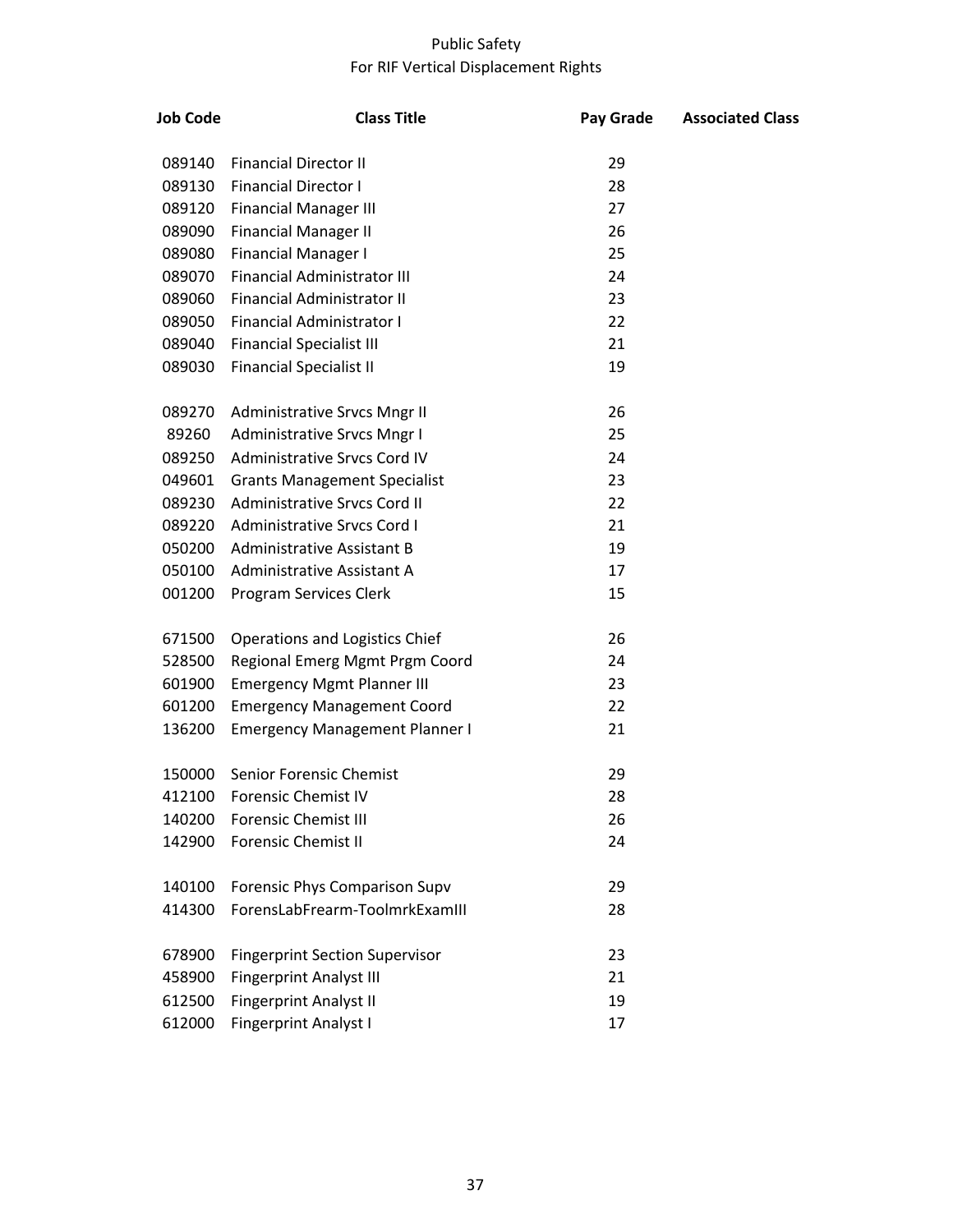## Public Safety For RIF Vertical Displacement Rights

| <b>Job Code</b> | <b>Class Title</b>                  | Pay Grade | <b>Associated Class</b> |
|-----------------|-------------------------------------|-----------|-------------------------|
| 830800          | Public Safety Fleet Admin           | 29        |                         |
| 831200          | DPS Vehicle & Equipt Tech Supr      | 24        |                         |
| 679300          | DPS Vehicle and Equipment Tech      | 21        |                         |
| 676601          | Criminal Record Specialist IV       | 23        |                         |
| 676600          | Criminal Record Specialist III      | 21        |                         |
| 678600          | Criminal Record Specialist II       | 19        |                         |
| 678700          | <b>Criminal Record Specialist I</b> | 17        |                         |
| 600200          | <b>PSAP Administrator</b>           | 27        |                         |
| 914100          | PSAP Emrgcy Com Dsp Spvsrs          | 25        |                         |
| 914300          | PSAP Emrgcy Comm Dispatcher II      | 23        |                         |
| 914200          | PSAP Emrgcy Comm Dispatcher I       | 21        |                         |
| 671400          | Pub Safety Commun Super             | 27        |                         |
| 676700          | Pub Safety Radio Tech Spec III      | 25        |                         |
| 676300          | Pub Safety Radio Tech Spec I        | 21        |                         |
| 004900          | Program Technician III              | 22        |                         |
| 004800          | Program Technician II               | 20        |                         |
| 004700          | Program Technician I                | 18        |                         |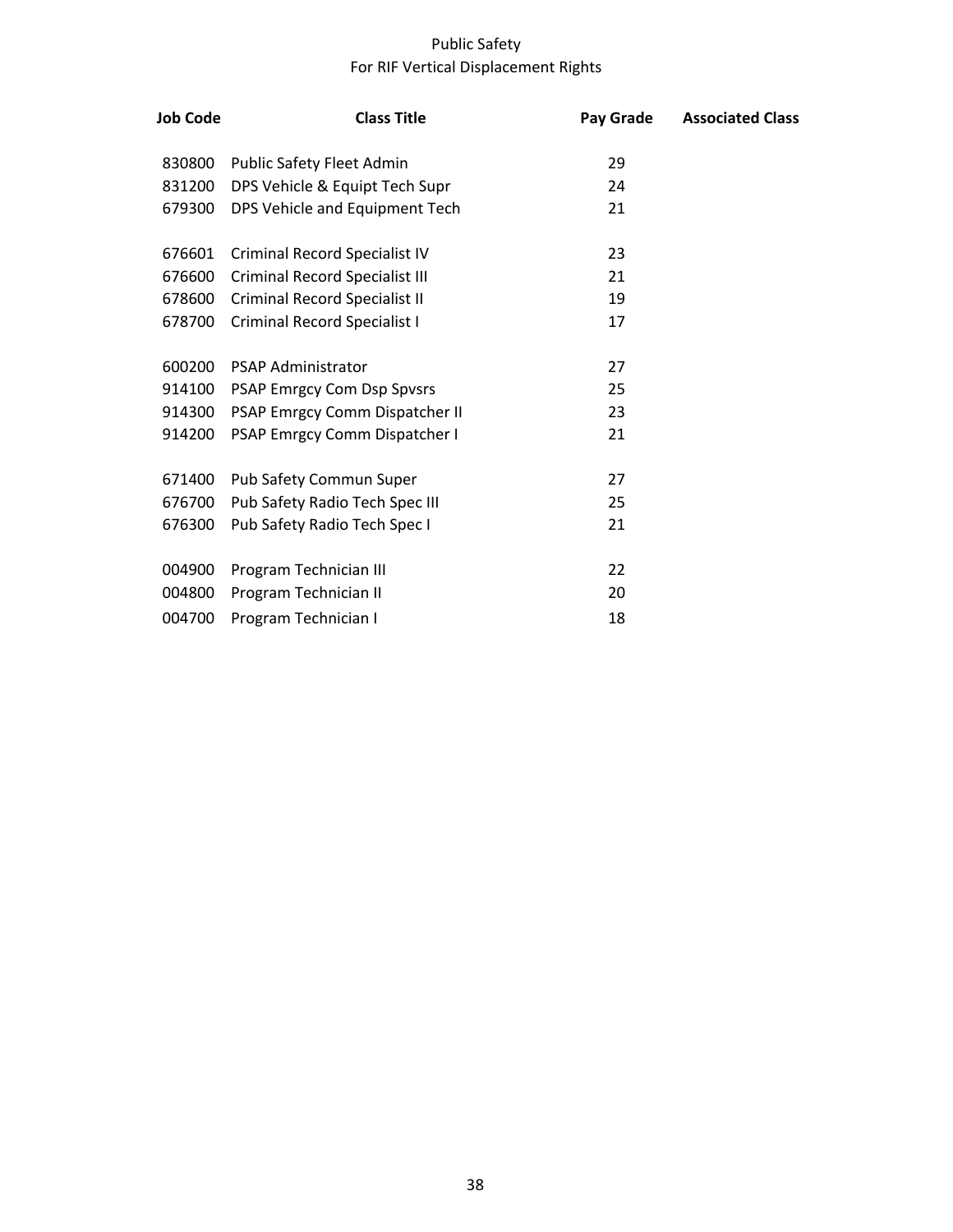## Public Service Department For RIF Vertical Displacement Rights

| <b>Job Code</b> | <b>Class Title</b>                   | Pay Grade | <b>Associated</b><br><b>Class</b> |
|-----------------|--------------------------------------|-----------|-----------------------------------|
| 089280          | <b>Administrative Srvcs Mngr III</b> | 27        |                                   |
| 089270          | Administrataive Srvcs Mngr II        | 26        |                                   |
| 089260          | Administrative Srvcs Mngr I          | 25        |                                   |
| 089230          | Administrative Srvcs Cord II         | 22        |                                   |
| 002000          | <b>Administrative Secretary</b>      | 17        |                                   |
| 476000          | <b>Energy Program Spec III</b>       | 27        |                                   |
| 476100          | <b>Energy Program Spec II</b>        | 25        |                                   |
| 081180          | Consumer Affairs & Info Spe IV       | 26        |                                   |
| 081150          | Consumer Affairs & Info Sp III       | 24        |                                   |
| 081100          | Consum Affairs&Info Spec II          | 23        |                                   |
|                 |                                      |           |                                   |
| 471800          | PS Electrical & Planning Engin       | 28        |                                   |
| 132102          | <b>Pub Serv Engr-Utilities</b>       | 27        |                                   |
| 046600          | Utilities Fin & Econom Analyst       | 28        |                                   |
| 448100          | Utilities Economic Analyst III       | 27        |                                   |
| 131700          | Utilities Economic Analyst II        | 25        |                                   |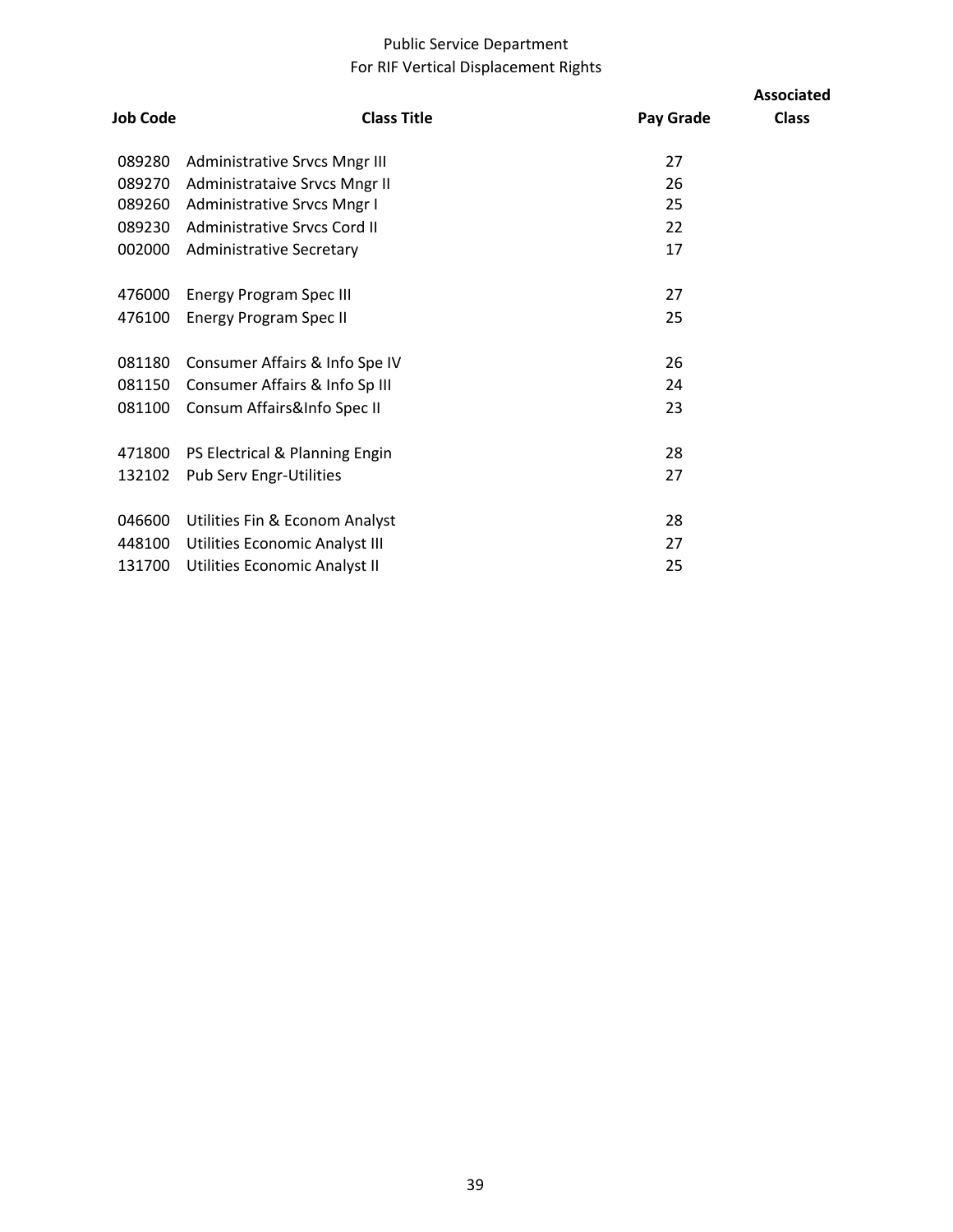## Public Utilities Commission For RIF Vertical Displacement Rights

| Job Code | <b>Class Title</b>                   | Pay Grade | Associated<br><b>Class</b> |
|----------|--------------------------------------|-----------|----------------------------|
|          |                                      |           |                            |
|          | 089190 Administrative Srvcs Tech III | 17        |                            |
| 089180   | Administrative Srvcs Tech II         | 16        |                            |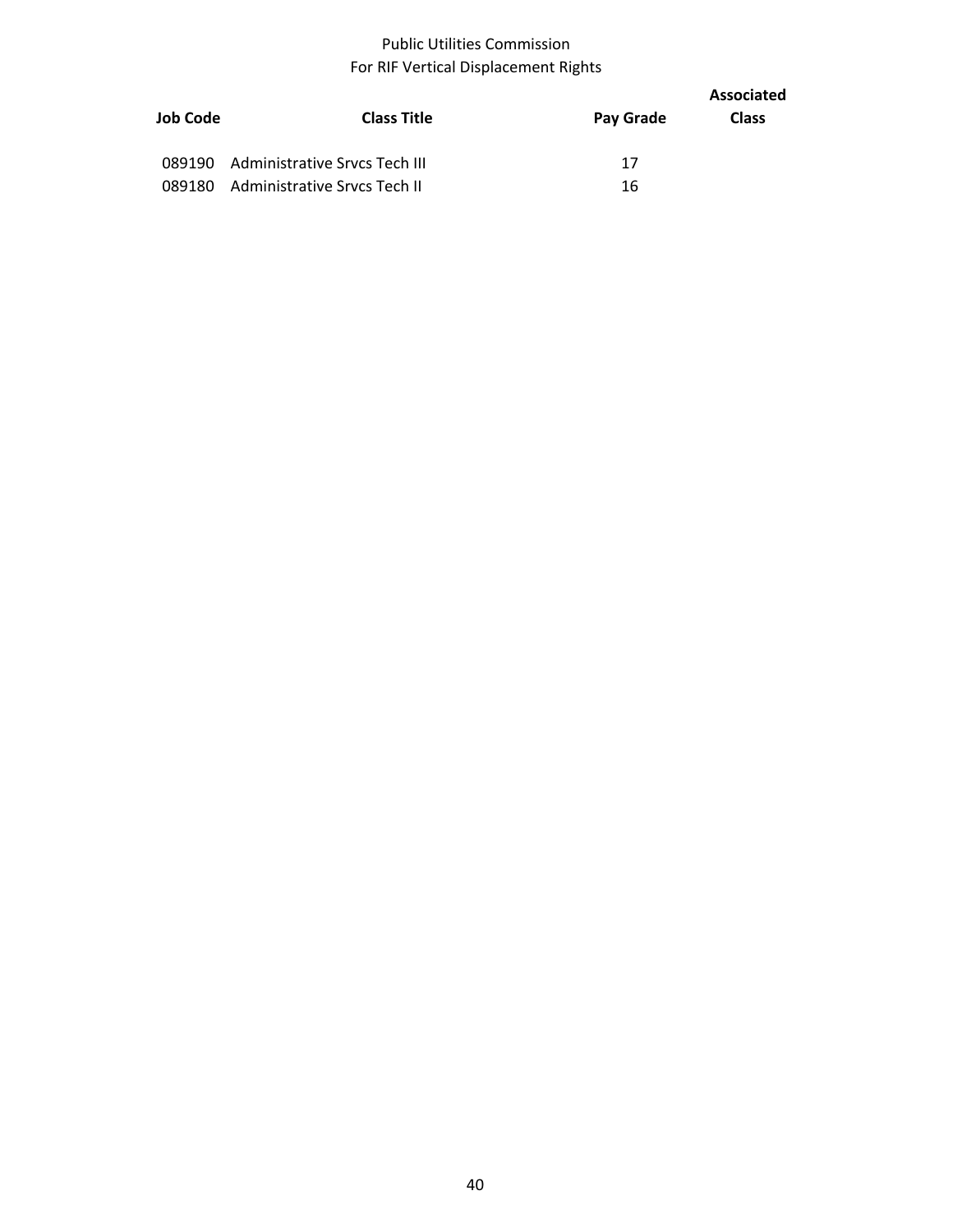# Secretary of State For RIF Vertical Displacement Rights

|                 |                                      |           | <b>Associated</b> |
|-----------------|--------------------------------------|-----------|-------------------|
| <b>Job Code</b> | <b>Class Title</b>                   | Pay Grade | <b>Class</b>      |
| 050660          | <b>Chief Licensing Administrator</b> | 28        |                   |
| 050650          | Licensing Administrator IV           | 27        |                   |
| 050600          | Licensing Administrator III          | 25        |                   |
| 050500          | Licensing Administrator II           | 23        |                   |
| 055000          | Licensing Administrator I            | 21        |                   |
| 005110          | <b>Licensing Board Specialist</b>    | 19        |                   |
| 089400          | Administrative Srvcs Dir II          | 29        |                   |
| 089290          | Administrative Srvcs Dir I           | 28        |                   |
| 089280          | <b>Administrative Srvcs Mngr III</b> | 27        |                   |
| 089270          | Administrative Srvcs Mngr II         | 26        |                   |
| 089260          | <b>Administrative Srvcs Mngr I</b>   | 25        |                   |
| 089250          | <b>Administrative Srvcs Cord IV</b>  | 24        |                   |
| 089240          | Administrative Srvcs Cord III        | 23        |                   |
| 089230          | Administrative Srvcs Cord II         | 22        |                   |
| 089220          | <b>Administrative Srvcs Cord I</b>   | 21        |                   |
| 004700          | Program Technician I                 | 18        |                   |
| 050100          | Administrative Assistant A           | 17        |                   |
| 089180          | Administrative Srvcs Tech II         | 16        |                   |
| 001200          | Program Services Clerk               | 15        |                   |
| 037000          | Lic Bd Chief Investigator            | 27        |                   |
| 027401          | <b>Licensing Board Invest Coord</b>  | 25        |                   |
| 086700          | LB Investigator                      | 24        |                   |
| 070000          | <b>Elections Administrator III</b>   | 26        |                   |
| 089500          | Elections Administrator II           | 24        |                   |
| 080300          | Records/Info Management Sp IV        | 28        |                   |
| 080200          | Records/Info Management Sp III       | 26        |                   |
| 080100          | Records/Info Management Spe II       | 24        |                   |
| 080000          | Records/Info Management Spec I       | 22        |                   |
| 079900          | Archivist III                        | 26        |                   |
| 079800          | Archivist II                         | 24        |                   |
| 058400          | Info Tech Manager I                  | 28        |                   |
| 160300          | <b>IT Specialist IV</b>              | 26        |                   |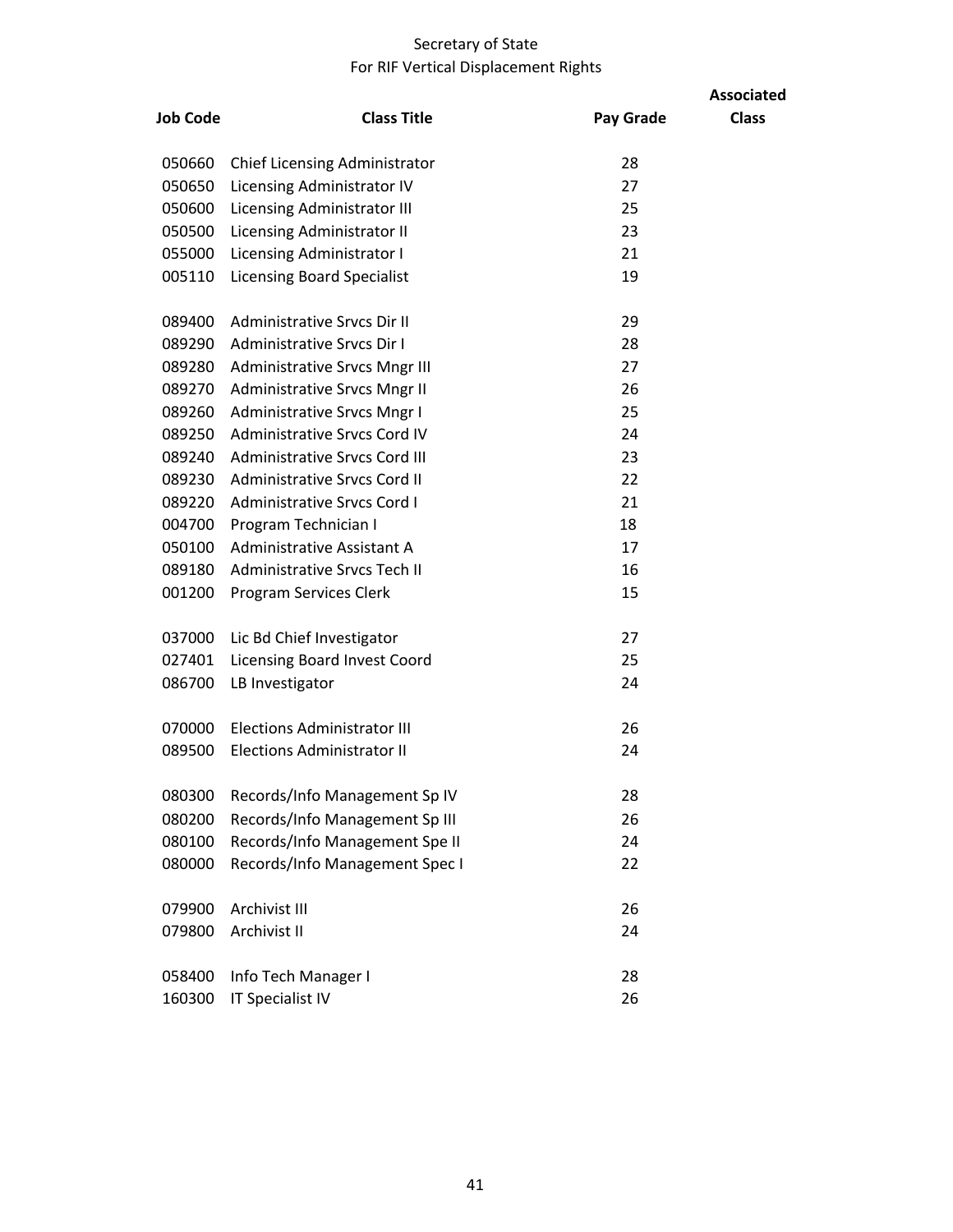#### Tax For RIF Vertical Displacement Rights

|                 |                                      |           | <b>Associated</b> |
|-----------------|--------------------------------------|-----------|-------------------|
| <b>Job Code</b> | <b>Class Title</b>                   | Pay Grade | <b>Class</b>      |
|                 | 089270 Administrative Srvcs Mngr II  | 26        |                   |
| 089240          | <b>Administrative Srvcs Cord III</b> | 23        |                   |
|                 | 089210 Administrative Srvcs Tech IV  | 19        |                   |
|                 | 089190 Administrative Srvcs Tech III | 17        |                   |
|                 | 004003 Tax Clerk III                 | 16        |                   |
|                 | 004002 Tax Clerk II                  | 15        |                   |
|                 | 006100 Senior Data Technician        | 16        |                   |
| 202203          | Data Technician                      | 14        |                   |
| 089130          | <b>Financial Director I</b>          | 28        |                   |
| 089120          | <b>Financial Manager III</b>         | 27        |                   |
| 089080          | <b>Financial Manager I</b>           | 25        |                   |
| 089040          | <b>Financial Specialist III</b>      | 21        |                   |
| 089030          | <b>Financial Specialist II</b>       | 19        |                   |
| 089020          | <b>Financial Specialist I</b>        | 17        |                   |
| 500090          | Tax Field Audit Section Chief        | 27        |                   |
| 028500          | <b>Tax Field Auditor IV</b>          | 25        |                   |
|                 | 037200 Tax Field Auditor III         | 24        |                   |
|                 | 028700 Tax Field Auditor II          | 22        |                   |
|                 | 037770 Tax Field Auditor I           | 21        |                   |
| 548500          | Taxpayer Services Sect Chief         | 27        |                   |
| 088800          | Tax Internal Audit Sect Chief        | 26        |                   |
| 208801          | <b>Business Analyst - Tax</b>        | 25        |                   |
| 039201          | <b>Tax Examiner V</b>                | 24        |                   |
| 039200          | Tax Examiner IV                      | 22        |                   |
| 037800          | Tax Examiner III                     | 21        |                   |
| 037700          | <b>Tax Examiner II</b>               | 19        |                   |
| 037600          | Tax Examiner I                       | 18        |                   |
| 552400          | <b>PVR Field Director</b>            | 28        |                   |
| 062400          | <b>Property Valuation Ops Chief</b>  | 26        |                   |
| 552000          | Senior Property Assessor             | 25        |                   |
| 062300          | Prop Valu Dist Advisor               | 23        |                   |
| 036601          | <b>Tax Compliance Section Chief</b>  | 26        |                   |
| 036400          | Tax Compliance Officer IV            | 23        |                   |
| 036300          | Tax Compliance Officer III           | 22        |                   |
| 436100          | Tax Compliance Officer II            | 21        |                   |
| 436500          | Tax Compliance Officer I             | 20        |                   |
| 062100          | Property Tax Supervisor              | 27        |                   |
| 549500          | <b>Property Tax Specialist III</b>   | 23        |                   |
| 039204          | <b>Property Tax Specialist II</b>    | 21        |                   |
| 549400          | <b>Property Tax Specialist I</b>     | 19        |                   |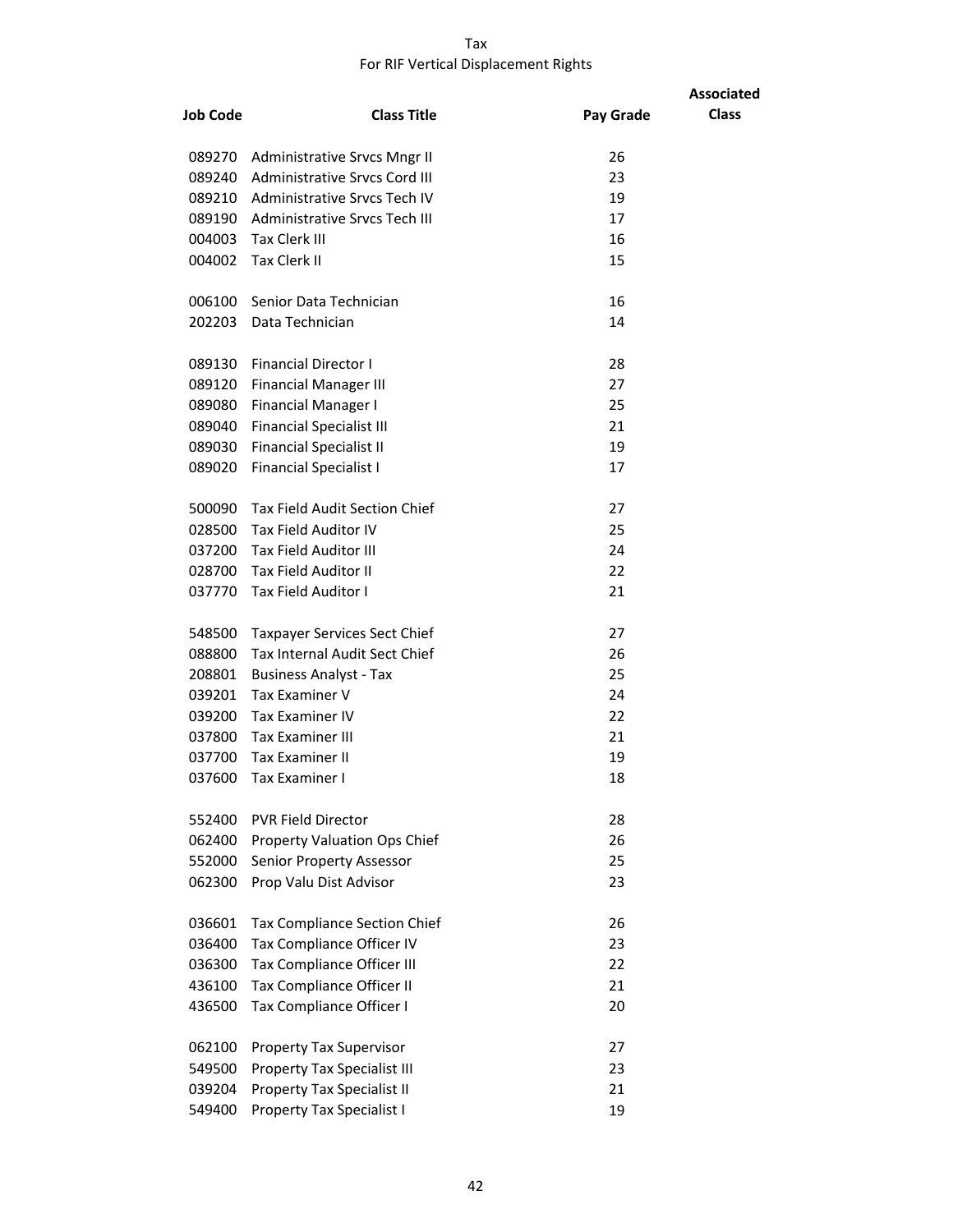|                 |                                      |           | <b>Associated</b> |
|-----------------|--------------------------------------|-----------|-------------------|
| <b>Job Code</b> | <b>Class Title</b>                   | Pay Grade | <b>Class</b>      |
| 089280          | Admin Srv Manager III                | 27        |                   |
| 089270          | Admin Srv Manager II                 | 26        |                   |
| 089260          | Administrative Srvcs Mngr I          | 25        |                   |
| 089250          | Admin Servs Cord IV                  | 24        |                   |
| 089240          | <b>Administrative Srvcs Cord III</b> | 23        |                   |
| 089230          | Administrative Srvcs Cord II         | 22        |                   |
| 089220          | Administrative Srvcs Cord I          | 21        |                   |
| 089210          | Administrative Srvcs Tech IV         | 19        |                   |
| 089190          | Administrative Srvcs Tech III        | 17        |                   |
| 089180          | Administrative Srvcs Tech II         | 16        |                   |
| 089150          | <b>Financial Director III</b>        | 30        |                   |
| 089140          | <b>Fianancial Director II</b>        | 29        |                   |
| 089130          | <b>Financial Director I</b>          | 28        |                   |
| 089120          | <b>Financial Manager III</b>         | 27        |                   |
| 089090          | <b>Financial Manager II</b>          | 26        |                   |
| 089080          | <b>Financial Manager I</b>           | 25        |                   |
| 089070          | Financial Administrator III          | 24        |                   |
| 089060          | <b>Financial Administrator II</b>    | 23        |                   |
| 089050          | <b>Financial Administrator I</b>     | 22        |                   |
| 089040          | <b>Financial Specialist III</b>      | 21        |                   |
| 089030          | <b>Financial Specialist II</b>       | 19        |                   |
| 089020          | <b>Financial Specialist I</b>        | 17        |                   |
| 089010          | Financial Technician I               | 15        |                   |
| 120700          | <b>AOT Contracts Specialist VI</b>   | 26        |                   |
| 120600          | <b>AOT Contracts Specialist V</b>    | 25        |                   |
| 120500          | <b>AOT Contract Specialist IV</b>    | 23        |                   |
| 120400          | <b>AOT Contracts Specialist III</b>  | 21        |                   |
| 148500          | <b>AOT Contracts Specialist II</b>   | 19        |                   |
| 120300          | <b>AOT Contracts Specialist I</b>    | 18        |                   |
| 068100          | <b>Admin Support Coordinator</b>     | 22        |                   |
| 004800          | Program Technician II                | 20        |                   |
| 050200          | Administrative Assistant B           | 19        |                   |
| 050100          | Administrative Assistant A           | 17        |                   |
| 228000          | Civil Engineer VIII                  | 27        |                   |
| 128500          | Civil Engineer VII                   | 26        |                   |
| 128400          | Civil Engineer VI                    | 25        |                   |
| 128300          | Civil Engineer V                     | 24        |                   |
| 128200          | Civil Engineer IV                    | 23        |                   |
| 128100          | Civil Engineer III                   | 22        |                   |
| 128000          | Civil Engineer II                    | 20        |                   |
| 127900          | Civil Engineer I                     | 18        |                   |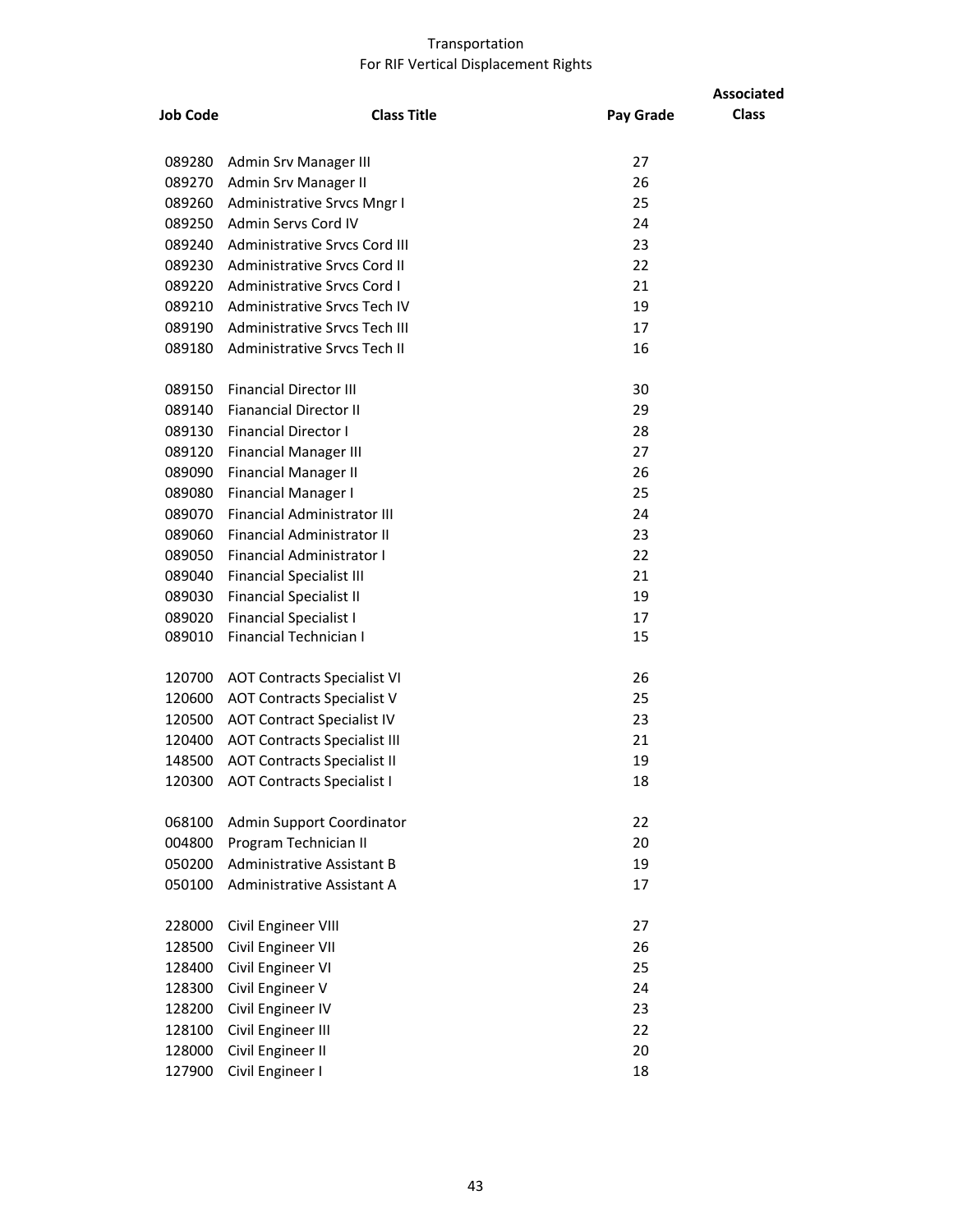| <b>Job Code</b> | <b>Class Title</b>                    | Pay Grade | <b>Associated</b><br><b>Class</b> |
|-----------------|---------------------------------------|-----------|-----------------------------------|
|                 |                                       |           |                                   |
| 012400          | Data Entry & Info Sys Process         | 17        |                                   |
| 012600          | Data Entry & Info Processor B         | 14        |                                   |
| 012100          | Data Entry & Info Processor A         | 12        |                                   |
| 634100          | Motor Vehicle Safety Chief            | 27        |                                   |
| 635200          | Commercial Vehicle Enforce Sup        | 26        |                                   |
|                 | 631100 Commrcial Veh Enfrcmnt Insp    | 24        |                                   |
| 634700          | Motor Vehicle Field Inspector         | 22        |                                   |
| 630200          | MV Branch Ops Manager                 | 27        |                                   |
| 634900          | MV District Office Supervisor         | 26        |                                   |
| 634850          | MV Dist Office Asst Supervisor        | 22        |                                   |
| 632800          | Motor Vehicle Night Shift Supv        | 21        |                                   |
| 632300          | MV Customer Service Rep II            | 19        |                                   |
| 634800          | MV Customer Service Specialist        | 18        |                                   |
| 632400          | MV Customer Service Rep I             | 17        |                                   |
| 635400          | MV Facilities & Logistics Mgr.        | 25        |                                   |
| 635401          | MV Facilities & Logistic Coord        | 23        |                                   |
| 080101          | <b>AOT Records Analyst</b>            | 25        |                                   |
| 080001          | <b>AOT Records Analyst I</b>          | 21        |                                   |
| 122800          | Records Management Tech III           | 18        |                                   |
| 122700          | Records Management Tech II            | 17        |                                   |
|                 | 633700 MV Document Clerk II           | 15        |                                   |
| 633600          | <b>MV Document Clerk I</b>            | 13        |                                   |
| 020301          | CG Parts Specialist Supervisor        | 22        |                                   |
| 020300          | <b>AOT Parts Specialist III</b>       | 20        |                                   |
|                 | 812300 Bridge Maintenance Worker V    | 26        |                                   |
| 812200          | Bridge Maintenance Worker IV          | 23        |                                   |
| 812100          | <b>Bridge Maintenance Worker III</b>  | 21        |                                   |
| 810400          | <b>AOT Senior Maintenance Worker</b>  | 20        |                                   |
| 812000          | Bridge Maintenance Worker II          | 19        |                                   |
| 811800          | <b>AOT Maintenance Equipment Spec</b> | 18        |                                   |
| 820101          | Transportation Journeyman Main        | 16        |                                   |
| 820100          | <b>Transportation Apprentice Main</b> | 14        |                                   |
| 127201          | <b>AOT Planning Coordinator III</b>   | 26        |                                   |
| 127200          | <b>AOT Planning Coordinator II</b>    | 25        |                                   |
| 062700          | <b>AOT Planning Coordinator I</b>     | 24        |                                   |
| 800100          | <b>Transp Prog Spec III</b>           | 21        |                                   |
| 810500          | Transp Prog Spec II                   | 19        |                                   |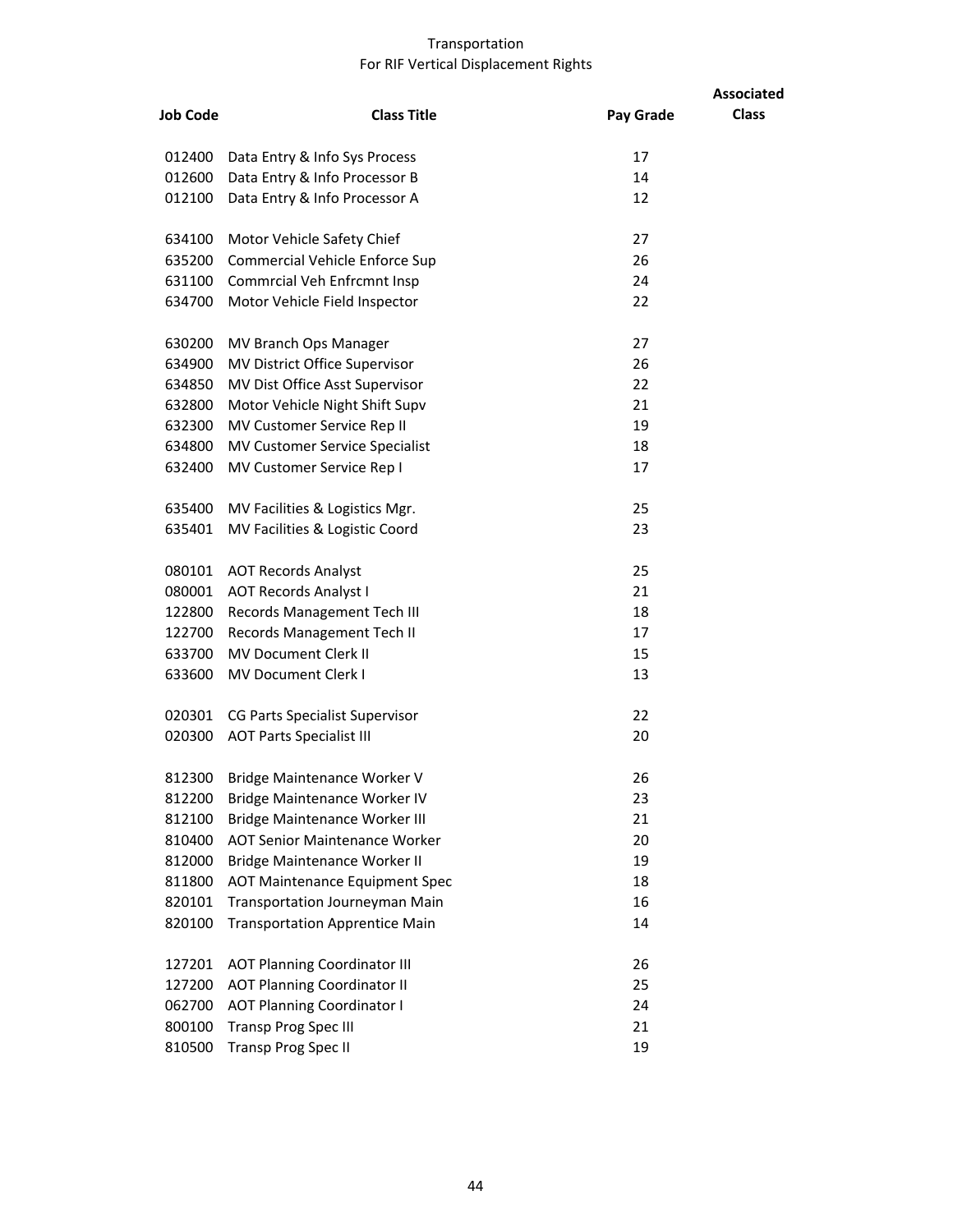|                 |                                      | <b>Associated</b>         |
|-----------------|--------------------------------------|---------------------------|
| <b>Job Code</b> | <b>Class Title</b>                   | <b>Class</b><br>Pay Grade |
| 061700          | Right of Way Review Appraiser        | 25                        |
| 061210          | Right of Way Appraiser III           | 24                        |
| 061100          | Right of Way Appraiser II            | 23                        |
| 061000          | Right of Way Appraiser I             | 21                        |
| 060300          | Right of Way Acquisition Chief       | 25                        |
| 067701          | Right of Way Agent V                 | 24                        |
| 067700          | Right of Way Agent IV                | 23                        |
| 060600          | Right of Way Agent III               | 21                        |
| 060500          | Right of Way Agent II                | 19                        |
| 060400          | Right of Way Agent I                 | 17                        |
| 477300          | <b>AOT Technician VIII</b>           | 25                        |
| 479800          | <b>AOT Technician VII</b>            | 24                        |
| 127800          | <b>AOT Technician VI</b>             | 23                        |
| 127700          | <b>AOT Technician V</b>              | 22                        |
| 127600          | <b>AOT Technician IV</b>             | 21                        |
| 127500          | <b>AOT Technician III</b>            | 20                        |
| 127400          | <b>AOT Technician II</b>             | 18                        |
| 127300          | <b>AOT Technician I</b>              | 16                        |
| 810700          | <b>AOT Electrical Maint Spec II</b>  | 20                        |
| 811300          | <b>AOT Electrical Maint. Spec I</b>  | 18                        |
| 149030          | <b>Transportation Driller IV</b>     | 23                        |
| 149020          | <b>Transportation Driller III</b>    | 22                        |
| 149010          | <b>Transportation Driller II</b>     | 20                        |
| 149000          | <b>Transportation Driller I</b>      | 18                        |
| 634500          | Motor Vehicle Chief Inspector        | 29                        |
| 634600          | Mot Veh Criminal Unit Sup            | 26                        |
|                 | 634400 Mot Veh Criminal Investigator | 24                        |
| 149500          | AOT Dist Admin & Tech Asst IV        | 23                        |
| 149401          | AOT Dist Admin & Tech Asst III       | 21                        |
| 149400          | AOT Dist Admin & Tech Asst II        | 19                        |
| 149300          | AOT Dist Admin & Tech Asst I         | 17                        |
| 633900          | MV Quality Control Clerk             | 17                        |
| 631400          | <b>MV Data Clerk</b>                 | 15                        |
| 820000          | Central Garage Regional Superv       | 25                        |
| 800900          | AOT Vehicle & Equipm Tech II         | 21                        |
| 800800          | AOT Vehicle & Equipm Tech I          | 19                        |
| 801200          | <b>AOT Motor Equipm Mechanic III</b> | 20                        |
| 801100          | <b>AOT Motor Equipm Mechanic II</b>  | 18                        |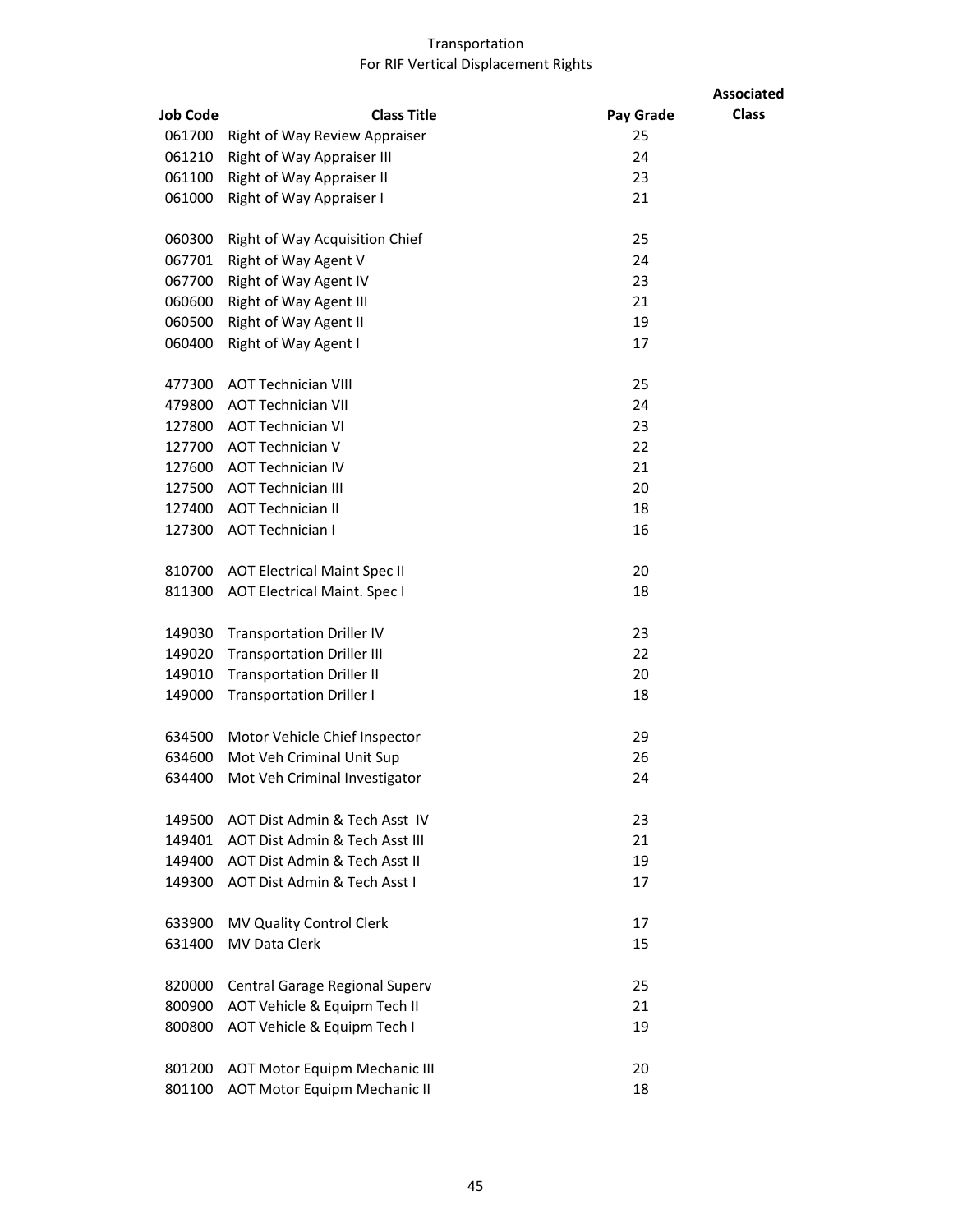|          |                                       |           | Associated   |
|----------|---------------------------------------|-----------|--------------|
| Job Code | <b>Class Title</b>                    | Pay Grade | <b>Class</b> |
| 091400   | <b>AOT Communications Spec II</b>     | 20        |              |
| 091100   | <b>AOT Communications Specialist</b>  | 19        |              |
|          |                                       |           |              |
| 631000   | AOT Haz Mat & Waste Coord II          | 24        |              |
|          | 630000 AOT HazMat & Waste Coord I     | 22        |              |
|          |                                       |           |              |
| 123800   | <b>State Aviation Operations Mana</b> | 26        |              |
| 138000   | State Arprt Oper Spec                 | 22        |              |
| 042910   | State Airport Mainte Worker II        | 20        |              |
| 042900   | State Airport Maintenance Work        | 19        |              |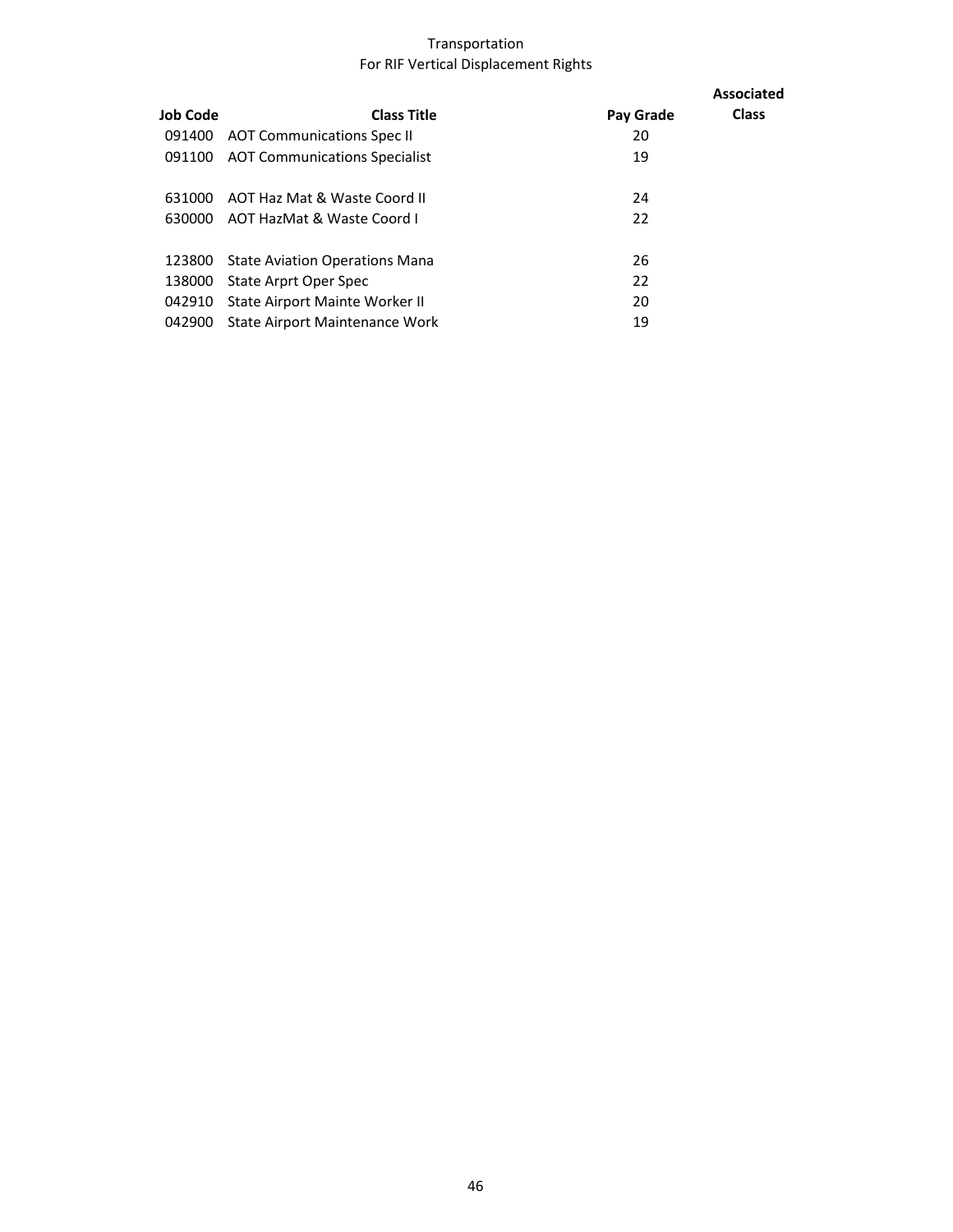## Treasurer's Office For RIF Vertical Displacement Rights

| Job Code | <b>Class Title</b>                 | Pay Grade | <b>Associated</b><br><b>Class</b> |
|----------|------------------------------------|-----------|-----------------------------------|
| 089150   | <b>Financial Director III</b>      | 30        |                                   |
| 089130   | <b>Financial Director I</b>        | 28        |                                   |
| 089120   | <b>Financial Manager III</b>       | 27        |                                   |
| 089090   | <b>Financial Manager II</b>        | 26        |                                   |
| 089080   | <b>Financial Manager I</b>         | 25        |                                   |
| 089060   | <b>Financial Administrator II</b>  | 23        |                                   |
| 089050   | <b>Financial Administrator I</b>   | 22        |                                   |
| 089040   | <b>Financial Specialist III</b>    | 21        |                                   |
|          |                                    |           |                                   |
| 089260   | <b>Administrative Srvcs Mngr I</b> | 25        |                                   |
| 089250   | Administrative Srycs Cord IV       | 24        |                                   |
| 089240   | Administrative Srycs Cord III      | 23        |                                   |
| 004900   | Program Technician III             | 22        |                                   |
| 004800   | Program Technician II              | 20        |                                   |
| 004700   | Program Technician I               | 18        |                                   |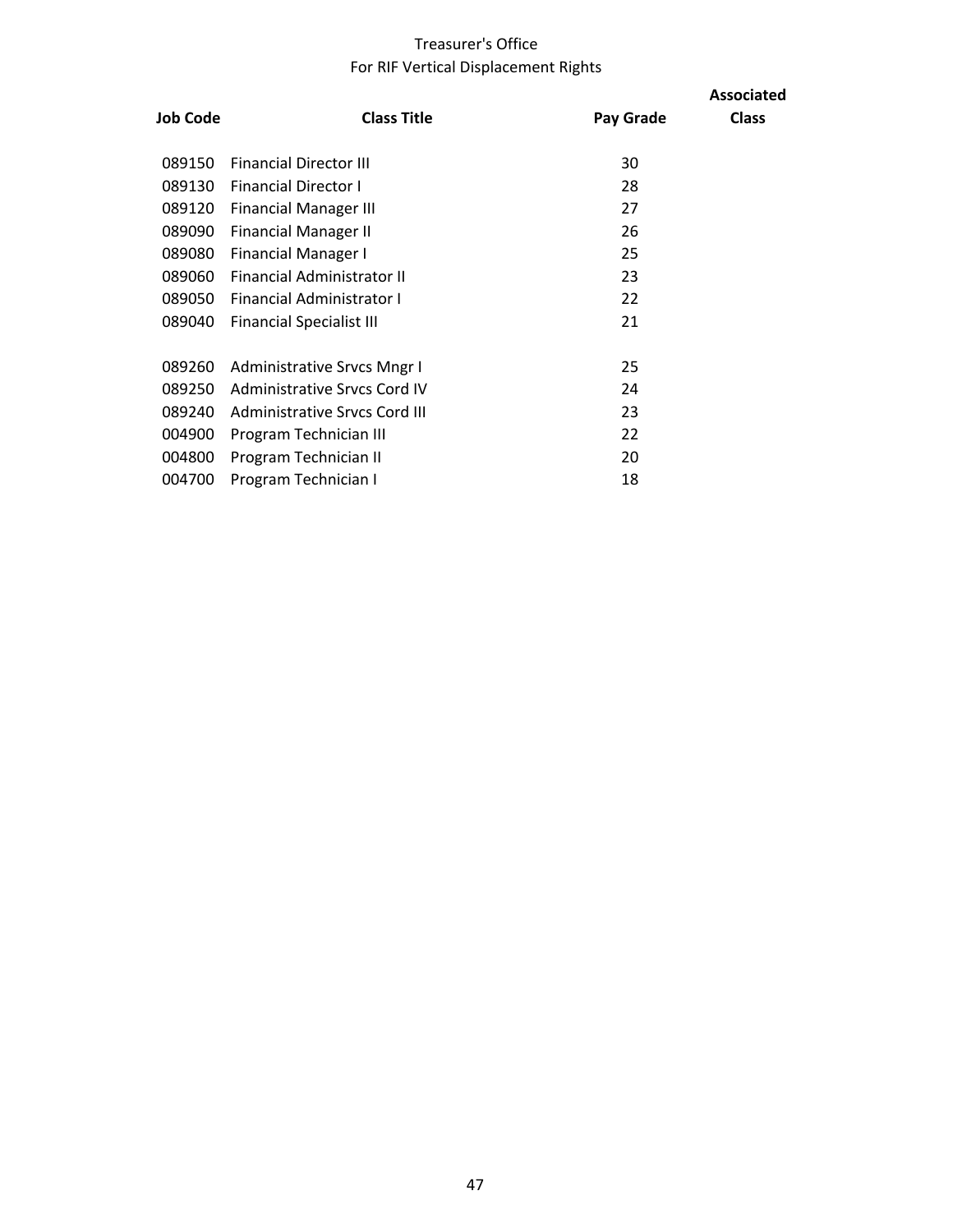## VT Enhanced 911 Board For RIF Vertical Displacement Rights

| Job Code | <b>Class Title</b>          | Pay Grade | <b>Associated</b><br><b>Class</b> |
|----------|-----------------------------|-----------|-----------------------------------|
| 110500   | <b>GIS Professional V</b>   | 28        |                                   |
| 110300   | <b>GIS Professional III</b> | 24        |                                   |
|          |                             |           |                                   |
| 019300   | Enhanced 911 IT Manager     | 30        |                                   |
| 160300   | <b>IT Specialist IV</b>     | 26        |                                   |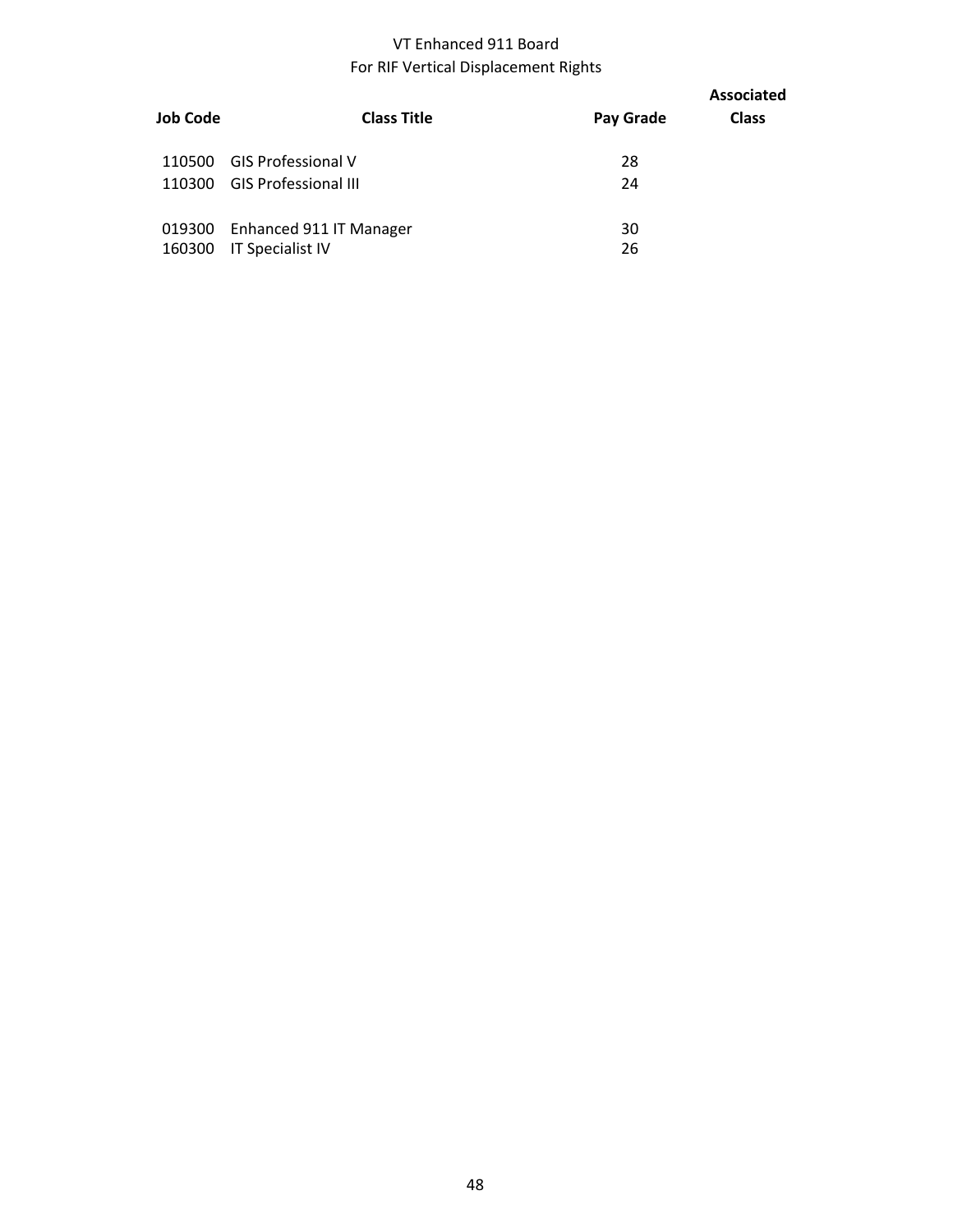## Vermont Health Access For RIF Vertical Displacement Rights

|                 |                                      |           | <b>Associated</b> |
|-----------------|--------------------------------------|-----------|-------------------|
| <b>Job Code</b> | <b>Class Title</b>                   | Pay Grade | <b>Class</b>      |
| 089140          | <b>Financial Director II</b>         | 29        |                   |
| 089130          | <b>Financial Director I</b>          | 28        |                   |
| 089120          | <b>Financial Manager III</b>         | 27        |                   |
| 089090          | <b>Financial Manager II</b>          | 26        |                   |
| 089080          | <b>Financial Manager I</b>           | 25        |                   |
| 089060          | <b>Financial Administrator II</b>    | 23        |                   |
| 089040          | <b>Financial Specialist III</b>      | 21        |                   |
| 089290          | Administrative Srvcs Dir I           | 28        |                   |
|                 | 089280 Administrative Srvcs Mngr III | 27        |                   |
| 089270          | Administrative Srvcs Mngr II         | 26        |                   |
| 089260          | Administrative Srvcs Mngr I          | 25        |                   |
| 089250          | Administrative Srvcs Cord IV         | 24        |                   |
| 089240          | <b>Administrative Srvcs Cord III</b> | 23        |                   |
| 089230          | Administrative Srvcs Cord II         | 22        |                   |
| 089220          | <b>Administrative Srvcs Cord I</b>   | 21        |                   |
| 004800          | Program Technician II                | 20        |                   |
| 089210          | Administrative Srvcs Tech IV         | 19        |                   |
| 004700          | Program Technician I                 | 18        |                   |
| 002000          | <b>Administrative Secretary</b>      | 17        |                   |
| 001200          | Program Services Clerk               | 15        |                   |
| 514400          | Dir Data Mgn Analysis & Integ        | 29        |                   |
| 495600          | Associate Prog Integrity Dir         | 28        |                   |
| 495900          | Med Hithcare Data & Stat Anal        | 26        |                   |
| 498800          | <b>Medicaid Fiscal Analyst</b>       | 24        |                   |
| 537300          | DVHA Director of Quality Management  | 29        |                   |
| 533500          | Coord of Benefits Supervisor         | 26        |                   |
| 480210          | <b>DVHA Quality Assurance Mgr</b>    | 25        |                   |
| 464900          | DVHA Program & Oper Auditor          | 24        |                   |
| 501100          | <b>DVHA Program Consultant</b>       | 22        |                   |
| 460600          | <b>Coordination of Benefit Spec</b>  | 20        |                   |
| 000086          | Nurse Administrator II               | 29        |                   |
| 000075          | Nurse Case Manager / URN II          | 26        |                   |
| 000070          | Nurse Case Manager / URN I           | 25        |                   |
| 510010          | Rate Setting Manager                 | 28        |                   |
| 033900          | Hith Fac Sr Audit & Rate Spec        | 26        |                   |
| 032950          | <b>Health Facility Auditor II</b>    | 25        |                   |
| 032901          | Medicaid Residentl Prgm Audito       | 24        |                   |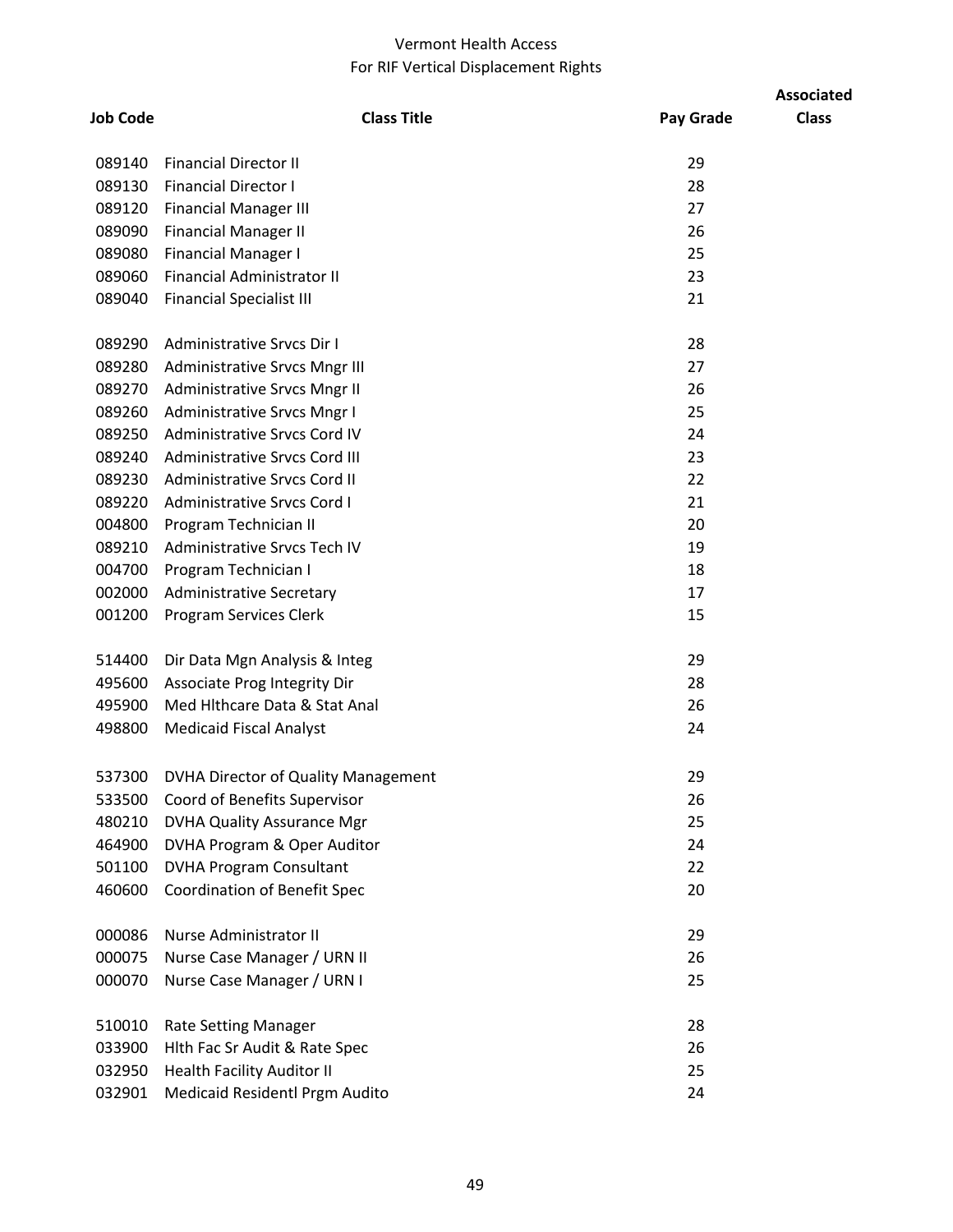## Veterans' Home Eligibility For RIF Vertical Displacement Rights

|                 |                                       |           | <b>Associated</b> |
|-----------------|---------------------------------------|-----------|-------------------|
| <b>Job Code</b> | <b>Class Title</b>                    | Pay Grade | <b>Class</b>      |
| 050200          | Administrative Assistant B            | 19        |                   |
| 462500          | <b>VVH Purchasing Specialist</b>      | 18        |                   |
| 000900          | Data and Supply Clerk                 | 14        |                   |
| 000700          | Secretary B                           | 11        |                   |
| 089020          | <b>Financial Specialist I</b>         | 17        |                   |
| 028800          | <b>Financial Technician II</b>        | 16        |                   |
| 089010          | <b>Financial Technician I</b>         | 15        |                   |
| 459300          | <b>Therapeutic Activity Superviso</b> | 22        |                   |
| 422300          | <b>Activities Aide</b>                | 15        |                   |
| 449000          | <b>Custodial Supervisor</b>           | 18        |                   |
| 865400          | Custodian IV                          | 16        |                   |
| 840300          | Maintenance Mechanic B                | 15        |                   |
| 865300          | Custodian III                         | 14        |                   |
| 000076          | <b>Nurse Quality Management Admin</b> | 27        |                   |
| 000065          | <b>Nurse Manager</b>                  | 26        |                   |
| 000060          | <b>Nurse Supervisor</b>               | 25        |                   |
| 000045          | Registered Nurse II - CSN             | 23        |                   |
| 000040          | Registered Nurse I - CSN              | 22        |                   |
| 000025          | <b>Licensed Practical Nurse</b>       | 20        |                   |
| 000020          | <b>Licensed Nursing Assistant</b>     | 17        |                   |
| 711300          | Vets Home Food Serv Sup               | 21        |                   |
| 711400          | <b>Food Service Coordinator</b>       | 18        |                   |
| 800405          | <b>Veterans Home Cook</b>             | 16        |                   |
| 711100          | Cook B                                | 12        |                   |
| 800400          | Veterans Home Utility Worker          | 11        |                   |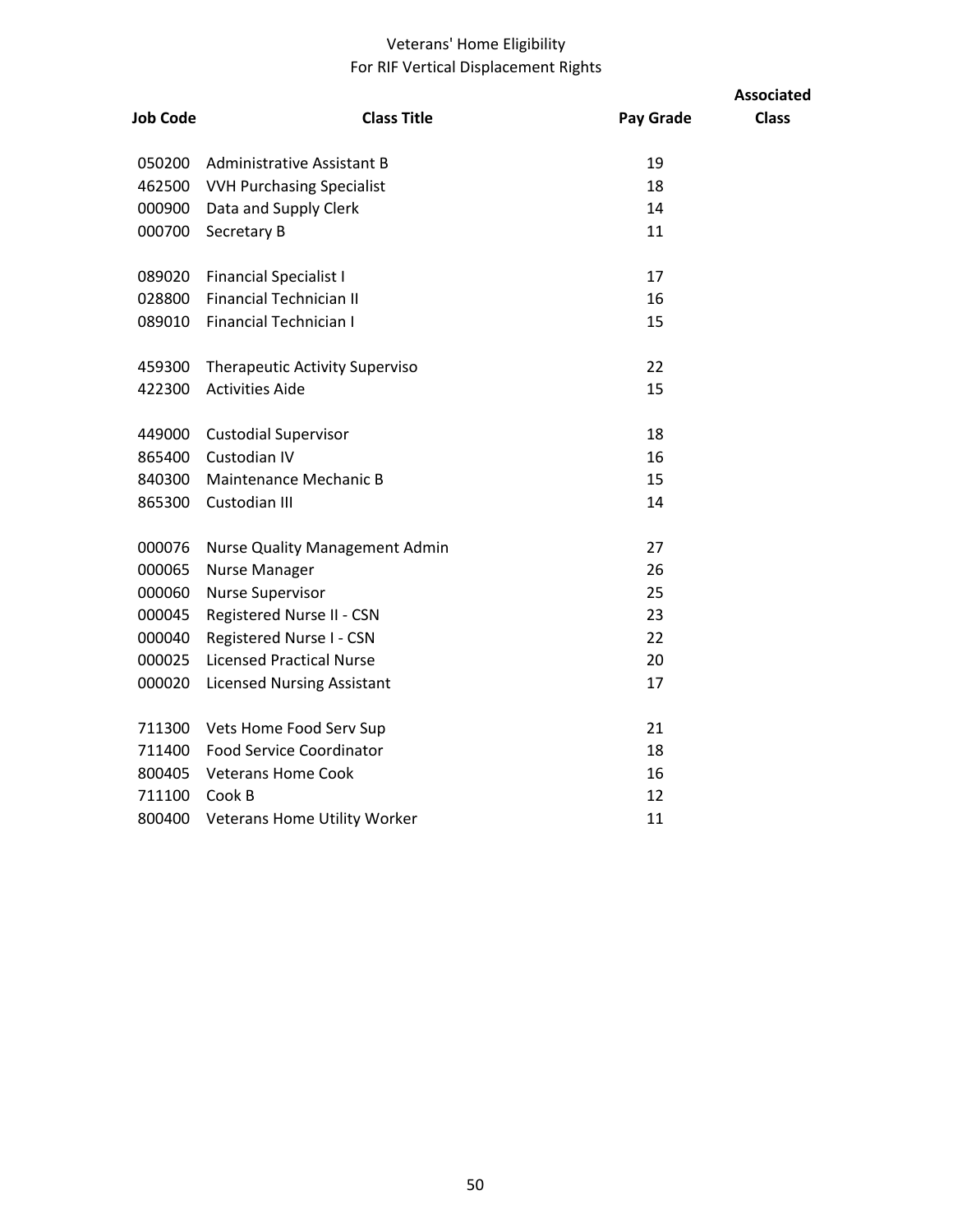# Women's Commission For RIF Vertical Displacement Rights

|          |                                  |           | Associated   |
|----------|----------------------------------|-----------|--------------|
| Job Code | <b>Class Title</b>               | Pay Grade | <b>Class</b> |
| 005000   | <b>Executive Staff Assistant</b> | 22        |              |
| 086500   | Women's Commission Comm Coord    | 20        |              |